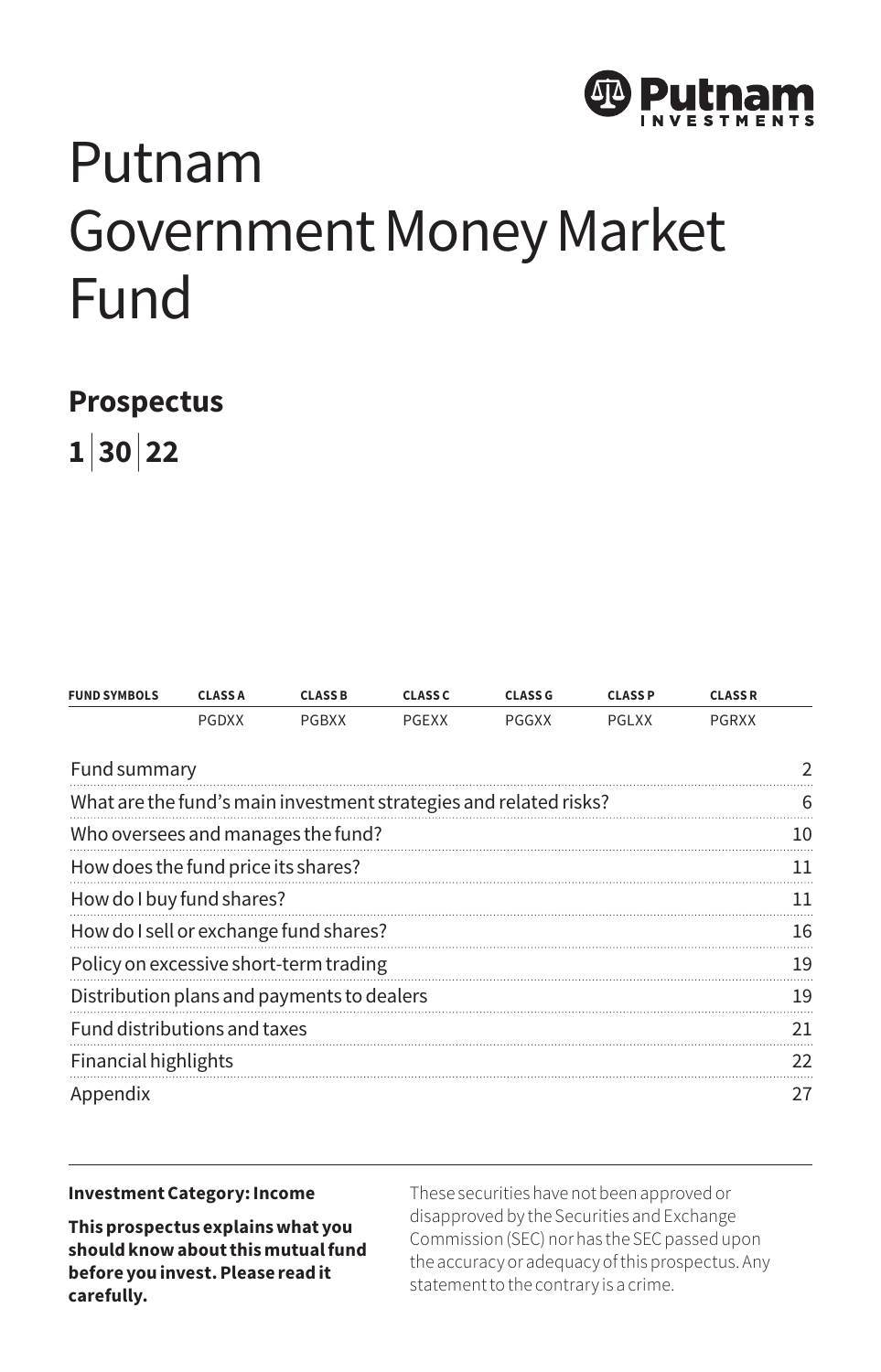# **Fund summary**

#### **Goal**

Putnam Government Money Market Fund seeks as high a rate of current income as Putnam Investment Management, LLC believes is consistent with preservation of capital and maintenance of liquidity.

#### **Fees and expenses**

The following tables describe the fees and expenses you may pay if you buy, hold and sell shares of the fund. You may pay other fees, such as brokerage commissions and other fees to financial intermediaries, which are not reflected in the tables and examples below. Information about sales charge discounts is available from your financial professional and in the Appendix to the fund's prospectus.

#### **Shareholder fees** *(fees paid directly from your investment)*

| Share class | Maximum sales charge (load)<br>imposed on purchases (as a<br>percentage of offering price) | MAXILIUM QUIULUU SALUS CHAI KU<br>(load) (as a percentage of original<br>purchase price or redemption<br>proceeds, whichever is lower) |
|-------------|--------------------------------------------------------------------------------------------|----------------------------------------------------------------------------------------------------------------------------------------|
| Class A     | <b>NONE</b>                                                                                | $1.00\%$ *                                                                                                                             |
| Class B     | <b>NONE</b>                                                                                | $5.00\%$ *                                                                                                                             |
| Class C     | <b>NONE</b>                                                                                | $1.00\%$ *                                                                                                                             |
| Class G     | NONE.                                                                                      | <b>NONE</b>                                                                                                                            |
| Class P     | <b>NONE</b>                                                                                | <b>NONE</b>                                                                                                                            |
| Class R     | <b>NONE</b>                                                                                | <b>NONF</b>                                                                                                                            |

**Maximum deferred sales charge** 

#### **Annual fund operating expenses**

*(expenses you pay each year as a percentage of the value of your investment)*

| Share class | Management fees | <b>Distribution</b><br>and service<br>$(12b-1)$ fees <sup>#</sup> | Other<br>expenses | Total annual<br>fund operating<br>expenses |
|-------------|-----------------|-------------------------------------------------------------------|-------------------|--------------------------------------------|
| Class A     | 0.27%           | $0.00\%$                                                          | 0.24%             | 0.51%                                      |
| Class B     | 0.27%           | $0.00\%$                                                          | 0.24%             | 0.51%                                      |
| Class C     | 0.27%           | $0.00\%$                                                          | 0.24%             | 0.51%                                      |
| Class G     | 0.27%           | $0.00\%$                                                          | 0.10%             | 0.37%                                      |
| Class P     | 0.27%           | $0.00\%$                                                          | 0.10%             | $0.37\%$                                   |
| Class R     | 0.27%           | 0.00%                                                             | 0.24%             | 0.51%                                      |

\* A deferred sales charge on class A, B and C shares may apply to certain redemptions of shares purchased by exchange from another Putnam fund. The rate of the deferred sales charge for class B and C shares will be determined based on the time between the original purchase of class B or C shares from the other Putnam fund(s) and the date of redemption of shares from this fund.

# The fund's Board of Trustees determined to limit payments under the distribution and service (12b‑1) plans in place with respect to class B, class C and class R shares to 0.00% of average net assets effective as of the close of business on March 31, 2017. Beginning on April 1, 2017, the fund no longer makes payments under the distribution and service (12b-1) plans in place with respect to class B, class C and class R shares.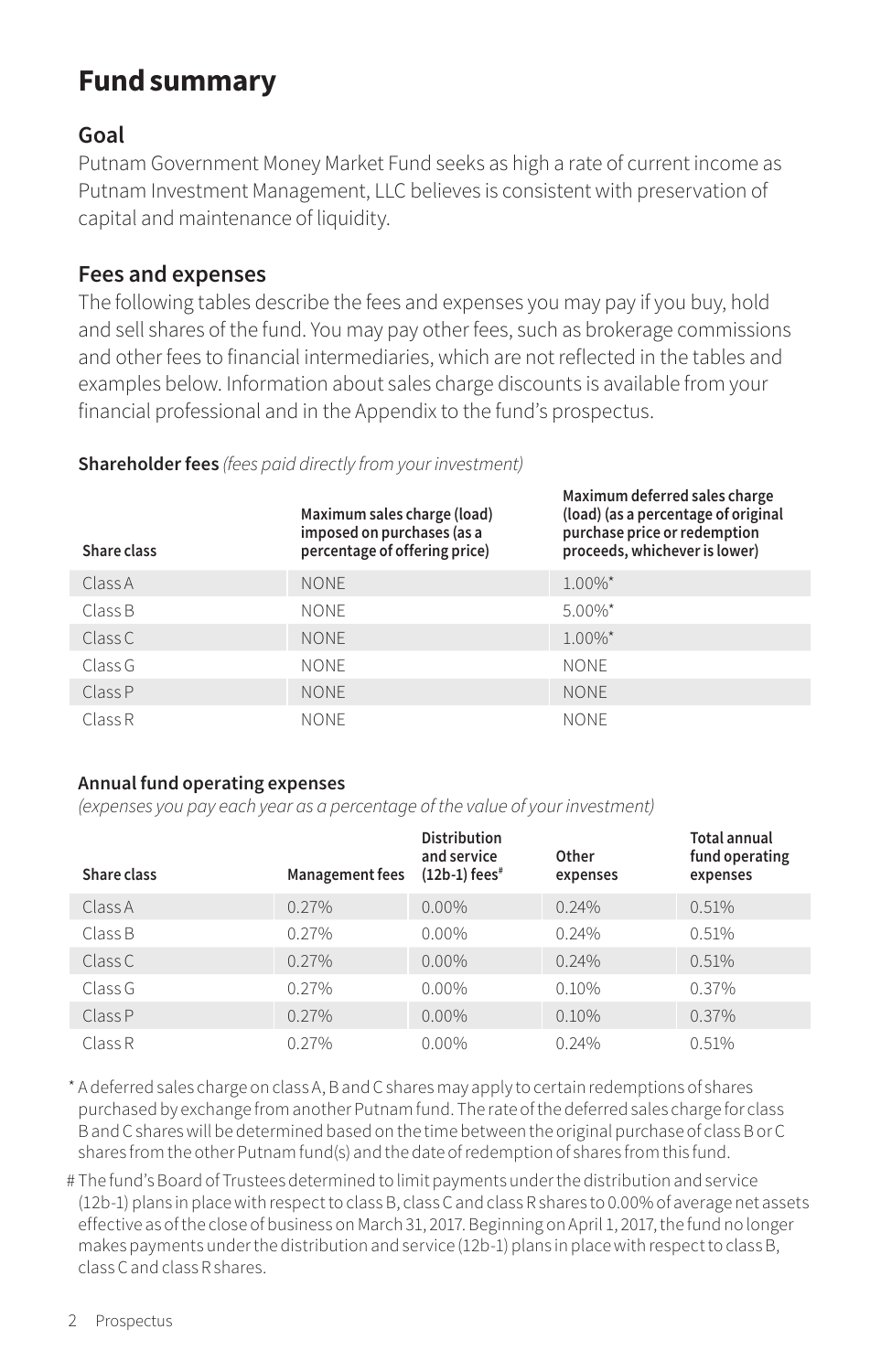#### **Example**

The following hypothetical example is intended to help you compare the cost of investing in the fund with the cost of investing in other funds. It assumes that you invest \$10,000 in the fund for the time periods indicated and then redeem or hold all your shares at the end of those periods. It assumes a 5% return on your investment each year and that the fund's operating expenses remain the same. Your actual costs may be higher or lower.

| Share class             | 1 year | 3 years      | 5 years | 10 years |
|-------------------------|--------|--------------|---------|----------|
| Class A                 | \$52   | \$164        | \$285   | \$640    |
| $Class B^*$             | \$552  | <b>\$464</b> | \$485   | \$640    |
| Class B (no redemption) | \$52   | \$164        | \$285   | \$640    |
| $Class C^*$             | \$152  | \$164        | \$285   | \$640    |
| Class C (no redemption) | \$52   | \$164        | \$285   | \$640    |
| Class G                 | \$38   | \$119        | \$208   | \$468    |
| Class P                 | \$38   | \$119        | \$208   | \$468    |
| Class R                 | \$52   | <b>\$164</b> | \$285   | \$640    |

\* Reflects assessment of deferred sales charge assuming class B or C shares were acquired by exchange from one or more other Putnam funds immediately after purchase of shares from such other fund(s).

### **Investments, risks, and performance**

#### **Investments**

We invest at least 99.5 percent of the fund's total assets in cash, U.S. government securities and repurchase agreements that are fully collateralized by U.S. government securities or cash. We invest mainly in debt securities that are obligations of the U.S. government, its agencies and instrumentalities and accordingly are backed by the full faith and credit of the United States (e.g., U.S. Treasury bills) or by the credit of a federal agency or government-sponsored entity (e.g.,securities issued by Fannie Mae and Freddie Mac). The U.S. government securities in which we invest may also include variable and floating rate instruments and when-issued and delayed delivery securities (i.e., payment or delivery of the securities occurs at a future date for a predetermined price). Under normal circumstances, we invest at least 80% of the fund's net assets in U.S. government securities and repurchase agreements that are fully collateralized by U.S. government securities. This policy may be changed only after 60 days' notice to shareholders. The securities purchased by the fund are subject to quality, maturity, diversification and other requirements pursuant to rules promulgated by the Securities and Exchange Commission. We may consider, among other factors, credit and interest rate risks and characteristics of the issuer or counterparty, as well as general market conditions, when deciding whether to buy or sell investments.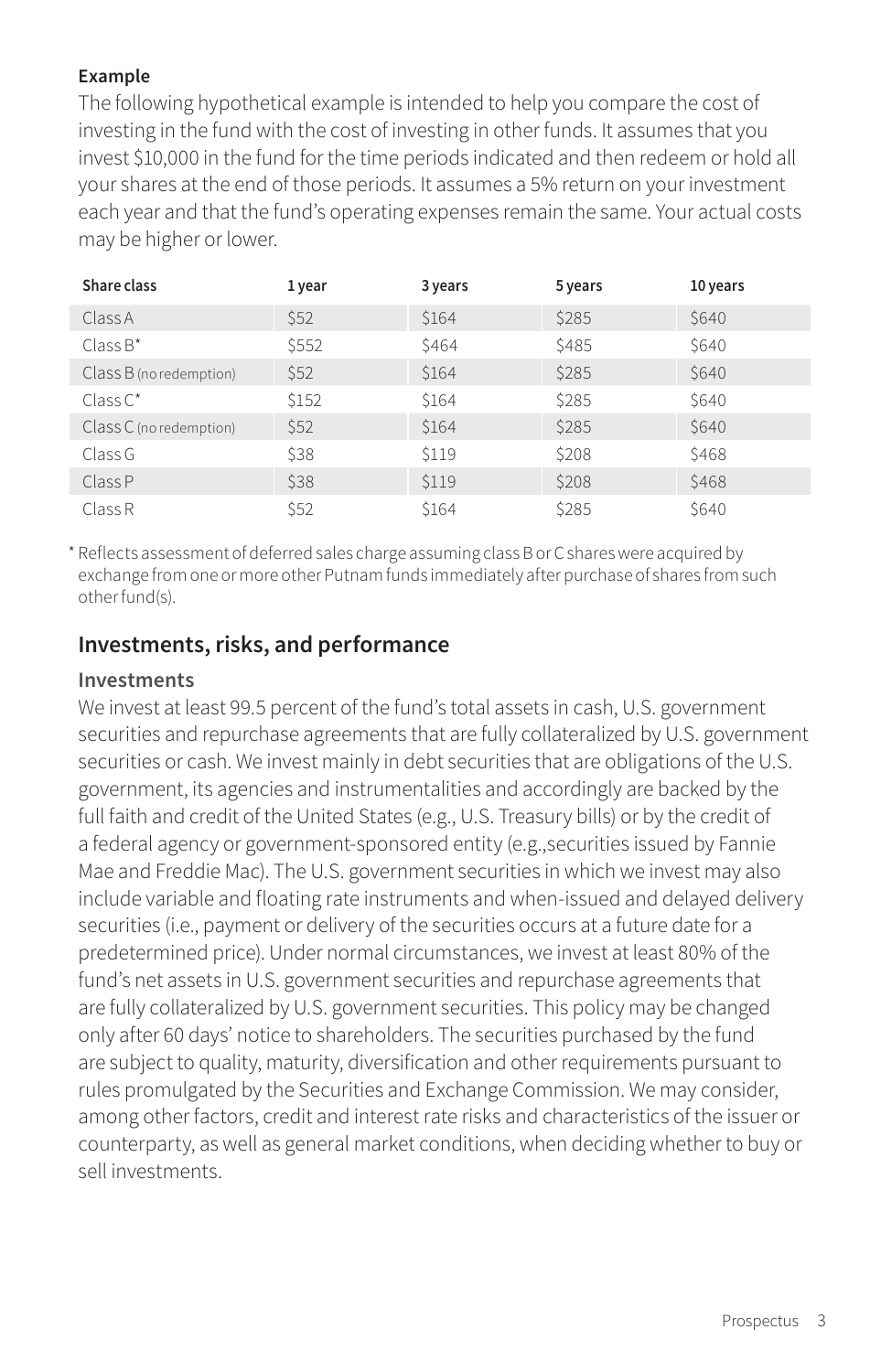#### **Risks**

The value of investments in the fund's portfolio may fall or fail to rise over extended periods of time for a variety of reasons, including general economic, political or financial market conditions, investor sentiment and market perceptions, government actions, geopolitical events or changes, and factors related to a specific issuer, geography, industry or sector. These and other factors may lead to increased volatility and reduced liquidity in the fund's portfolio holdings. The novel coronavirus (COVID-19) pandemic and efforts to contain its spread are likely to negatively affect the value, volatility, and liquidity of the securities and other assets in which the fund invests and exacerbate other risks that apply to the fund. These effects could negatively impact the fund's performance and lead to losses on your investment in the fund.

The values of money market investments usually rise and fall in response to changes in interest rates. Interest rate risk is generally lowest for investments with short maturities (a significant part of the fund's investments). Changes in the financial condition of an issuer or counterparty, changes in specific economic or political conditions that affect a particular type of issuer, and changes in general economic or political conditions can increase the risk of default by an issuer or counterparty, which can affect a security's or instrument's credit quality or value. Certain securities in which the fund may invest, including securities issued by certain U.S. government agencies and U.S. government sponsored enterprises, are not guaranteed by the U.S. government or supported by the full faith and credit of the United States.

There is no guarantee that the investment techniques, analyses, or judgments that we apply in making investment decisions for the fund will produce the intended outcome or that the investments we select for the fund will perform as well as other securities that were not selected for the fund. We, or the fund's other service providers, may experience disruptions or operating errors that could negatively impact the fund.

The fund may not achieve its goal, and is not intended to be a complete investment program. You could lose money by investing in the fund. Although the fund seeks to preserve the value of your investment at \$1.00 per share, it cannot guarantee it will do so. An investment in the fund is not insured or guaranteed by the Federal Deposit Insurance Corporation or any other government agency. The fund's sponsor has no legal obligation to provide financial support to the fund, and you should not expect that the sponsor will provide financial support to the fund at any time.

#### **Performance**

The performance information below gives some indication of the risks associated with an investment in the fund by showing the fund's performance year to year and over time. Please remember that past performance is not necessarily an indication of future results. Monthly performance figures for the fund are available at [putnam.com.](https://www.putnam.com/individual?ref=SP124.pdf)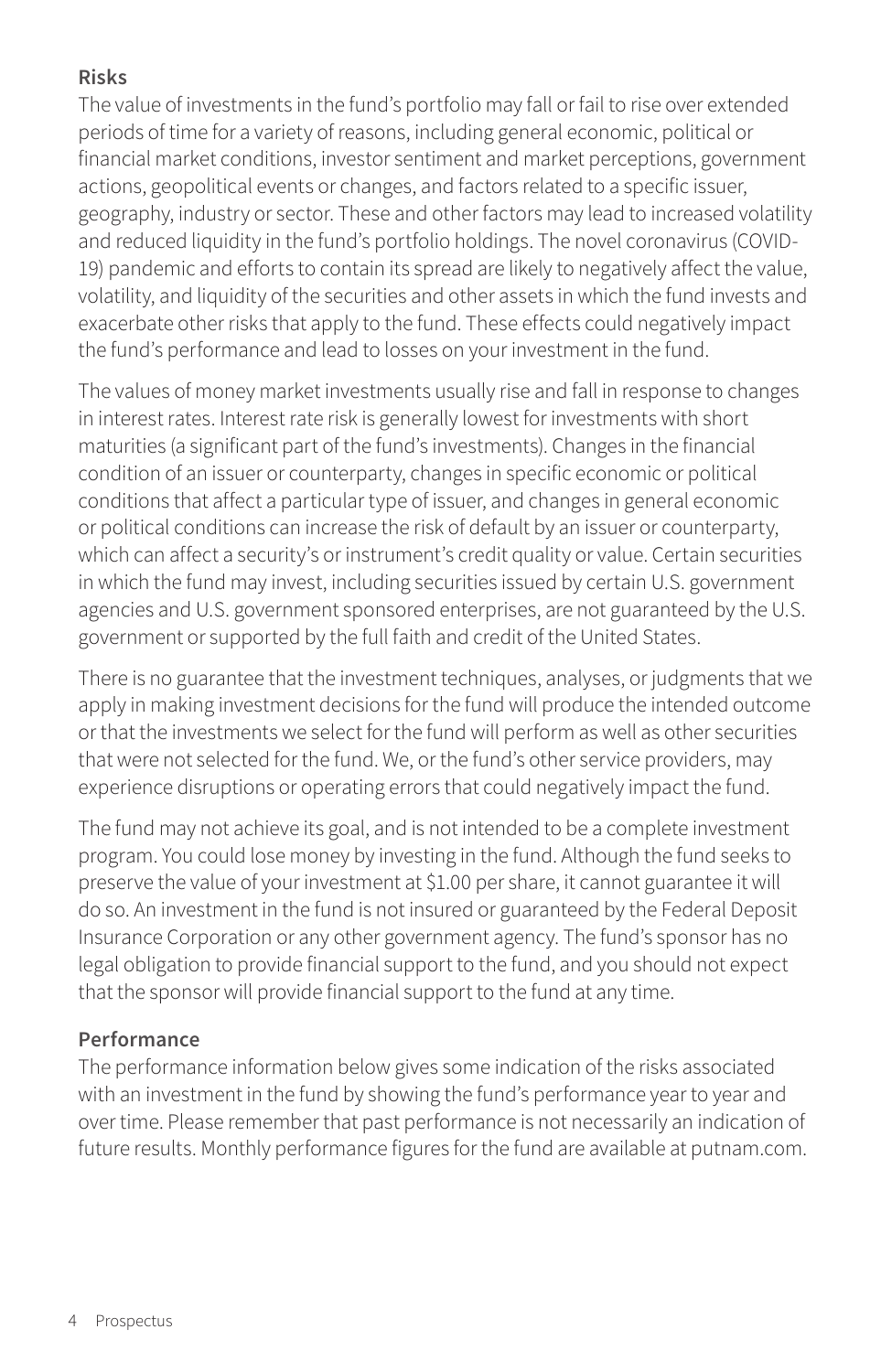

#### **Average annual total returns** *(for periods ended 12/31/21)*

| Share class          | 1 year    | 5 years | Since inception<br>(4/14/16) |
|----------------------|-----------|---------|------------------------------|
| Class A before taxes | 0.01%     | 0.69%   | 0.61%                        |
| Class B before taxes | $-4.99\%$ | 0.30%   | $0.44\%$                     |
| Class C before taxes | $-0.99\%$ | 0.69%   | 0.61%                        |
| Class G before taxes | 0.01%     | 0.79%   | 0.69%                        |
| Class P before taxes | 0.01%     | 0.79%   | 0.69%                        |
| Class R before taxes | 0.01%     | 0.69%   | 0.61%                        |

#### **Your fund's management**

#### **Investment advisor**

Putnam Investment Management, LLC

#### **Sub-advisor**

Putnam Investments Limited\*

\* Though the investment advisor has retained the services of Putnam Investments Limited (PIL), PIL does not currently manage any assets of the fund.

### **Purchase and sale of fund shares**

You can open an account, purchase and/or sell fund shares, or exchange them for shares of another Putnam fund by contacting your financial professional or by calling Putnam Investor Services at 1-800-225-1581. Purchases of class B shares are closed to new and existing investors except by exchange from class B shares of another Putnam fund or through dividend and/or capital gains reinvestment.

When opening an account, you must complete and mail a Putnam account application, along with a check made payable to the fund, to: Putnam Investments, P.O. Box 219697, Kansas City, MO 64121-9697. The minimum initial investment of \$500 is currently waived, although Putnam reserves the right to reject initial investments under \$500 at its discretion. There is no minimum for subsequent investments. Shares are sold at a net asset value (NAV) of \$1.00 per share, without any initial sales charge.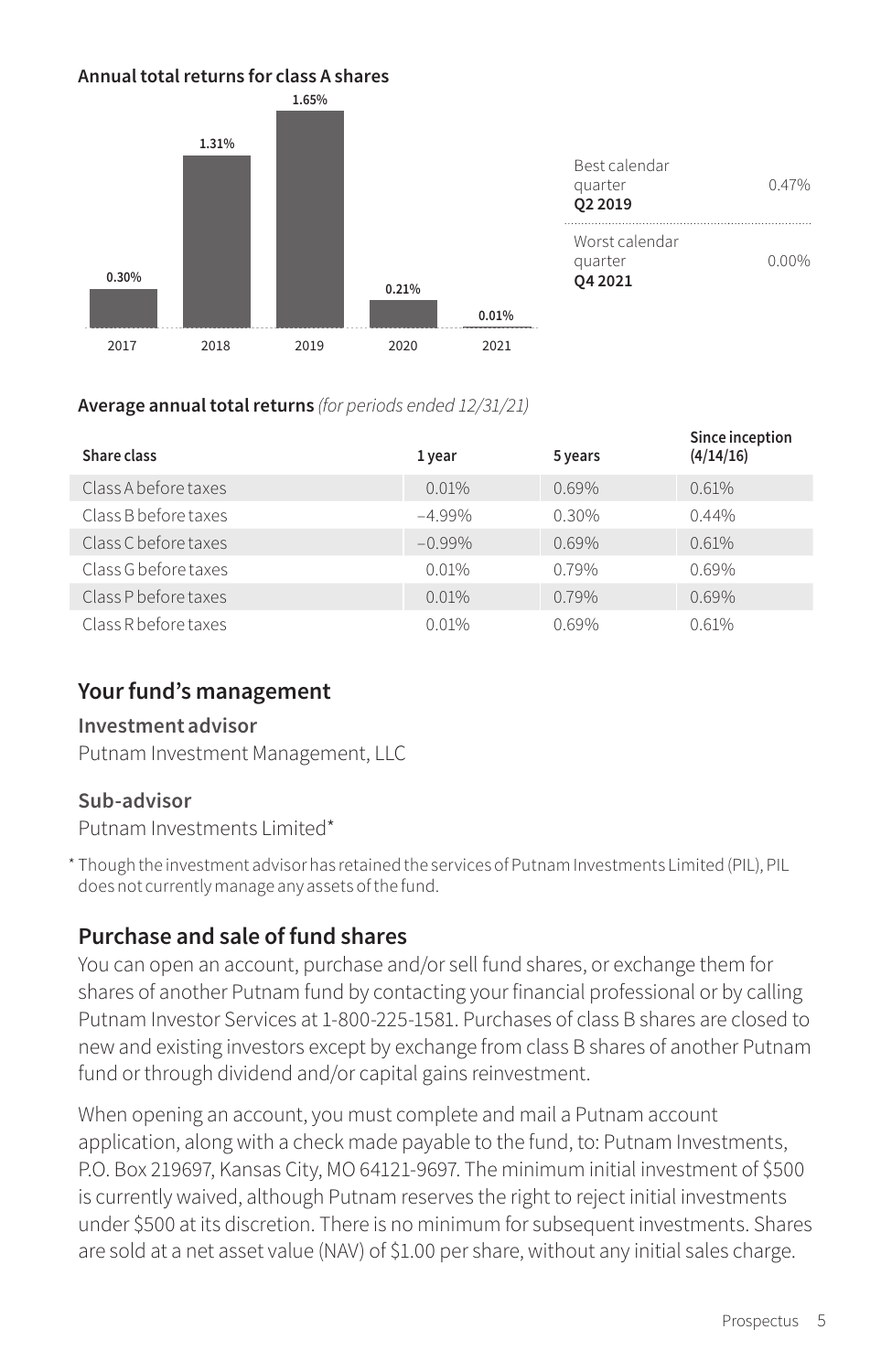You can sell your shares back to the fund or exchange them for shares of another Putnam fund any day the New York Stock Exchange (NYSE) is open. Shares may be sold or exchanged by mail, by phone, or online at [putnam.com.](https://www.putnam.com/individual?ref=SP124.pdf) Some restrictions may apply.

Class P shares are only available to other Putnam funds. Class G shares are only available to Putnam fund-of-funds accounts.

### **Tax information**

Distributions from the fund will be taxed as ordinary income unless you hold the shares through a tax-advantaged arrangement, in which case you will generally be taxed only upon withdrawal of monies from the arrangement.

# **Financial intermediary compensation**

If you purchase the fund through a broker/dealer or other financial intermediary (such as a bank or financial professional), the fund and its related companies may pay that intermediary for the sale of fund shares and related services. Please bear in mind that these payments may create a conflict of interest by influencing the broker/dealer or other intermediary to recommend the fund over another investment. Ask your advisor or visit your advisor's website for more information.

# **What are the fund's main investment strategies and related risks?**

This section contains greater detail on the fund's main investment strategies and the related risks you would face as a fund shareholder. It is important to keep in mind that risk and reward generally go hand in hand; the higher the potential reward, the greater the risk. As mentioned in the *Fund summary*, we pursue the fund's goal by investing at least 99.5 percent of the fund's total assets in cash, U.S. government securities and repurchase agreements that are fully collateralized by U.S. government securities or cash.

Some U.S. government securities are backed by the full faith and credit of the United States (e.g., U.S. Treasury bills). Other U.S. government securities are backed by the credit of a federal agency or government-sponsored entity (e.g., securities issued by Fannie Mae and Freddie Mac). For example, certain issuers of U.S. government securities, including Fannie Mae, Freddie Mac, and the Federal Home Loan Banks, are sponsored or chartered by Congress, but their securities are neither issued nor guaranteed by the U.S. Treasury. The U.S. government securities in which we invest may also include variable and floating rate instruments and when-issued and delayed delivery securities.

We also invest in repurchase agreements. A repurchase agreement is a contract under which the fund acquires a security subject to the obligation of the seller to repurchase, and the fund to resell, the security at an agreed-upon time and price. Repurchase agreements entered into by the fund will be secured by collateral that consists entirely of U.S. government securities and cash items. If the seller in a repurchase agreement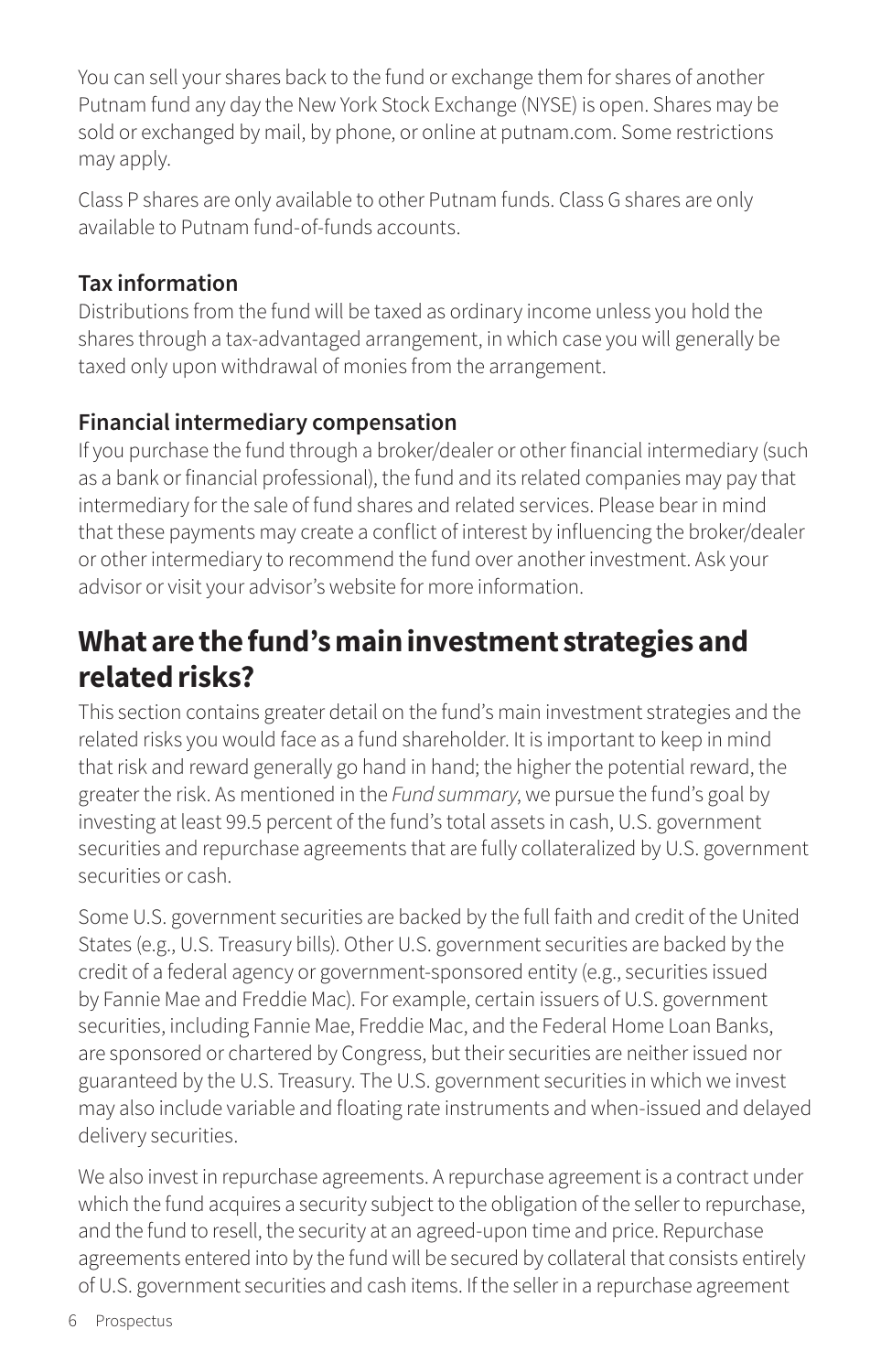transaction defaults on its obligation under the agreement, the fund may suffer delays and incur costs or lose money in exercising its rights under the agreement.

• **Interest rate risk.** The values of money market and other fixed-income investments usually rise and fall in response to changes in interest rates. Interest rates can change in response to the supply and demand for credit, government and/or central bank monetary policy and action, inflation rates, and other factors. Declining interest rates generally result in an increase in the value of existing money market investments, and rising interest rates generally result in a decrease in the value of existing money market investments. Changes in the values of money market investments usually will not affect the amount of income the fund receives from them, but could affect the value of the fund's shares. Interest rate risk is generally lower for investments with shorter maturities, and the short-term nature of money market investments is designed to reduce this risk.

The fund may not hold an investment with more than 397 days remaining to maturity and the fund's average weighted maturity will not exceed 60 days (in each case after giving effect to applicable maturity-shortening features such as interest rate resets or demand features, as described below). In addition, the weighted average life (determined without reference to maturity-shortening features) of the fund will not exceed 120 days. Short-term investments may have lower yields than longerterm investments.

Some investments that we purchase for the fund have an interest rate that changes based on a market interest rate and/or allow the holder to demand payment of principal and accrued interest before the scheduled maturity date. We measure the maturity of these obligations using the relatively short period until the interest rate resets and/or payment could be demanded, as applicable. Because the interest rate on these investments can change, these investments are unlikely to be able to lock in favorable longer-term interest rates.

• **Credit quality.** The fund buys only high quality investments that are eligible securities, as defined by Rule 2a-7 under the Investment Company Act of 1940, as amended. In general, in order to be an eligible security, Putnam Management must determine that the security presents minimal credit risk to the fund, based on policies and procedures adopted by the Board of Trustees.

U.S. government investments generally have lower credit risk but are not completely free of credit risk. U.S. government securities that are not backed by the full faith and credit of the United States, such as federal agency bonds, are subject to higher credit risk.

- **Liquidity and illiquid investments.** The fund maintains certain minimum liquidity standards, including that:
	- the fund may not purchase a security other than a security offering daily liquidity (as specified by applicable rules governing money market funds) if, immediately after purchase, the fund would have invested less than 10% of its total assets in securities offering daily liquidity;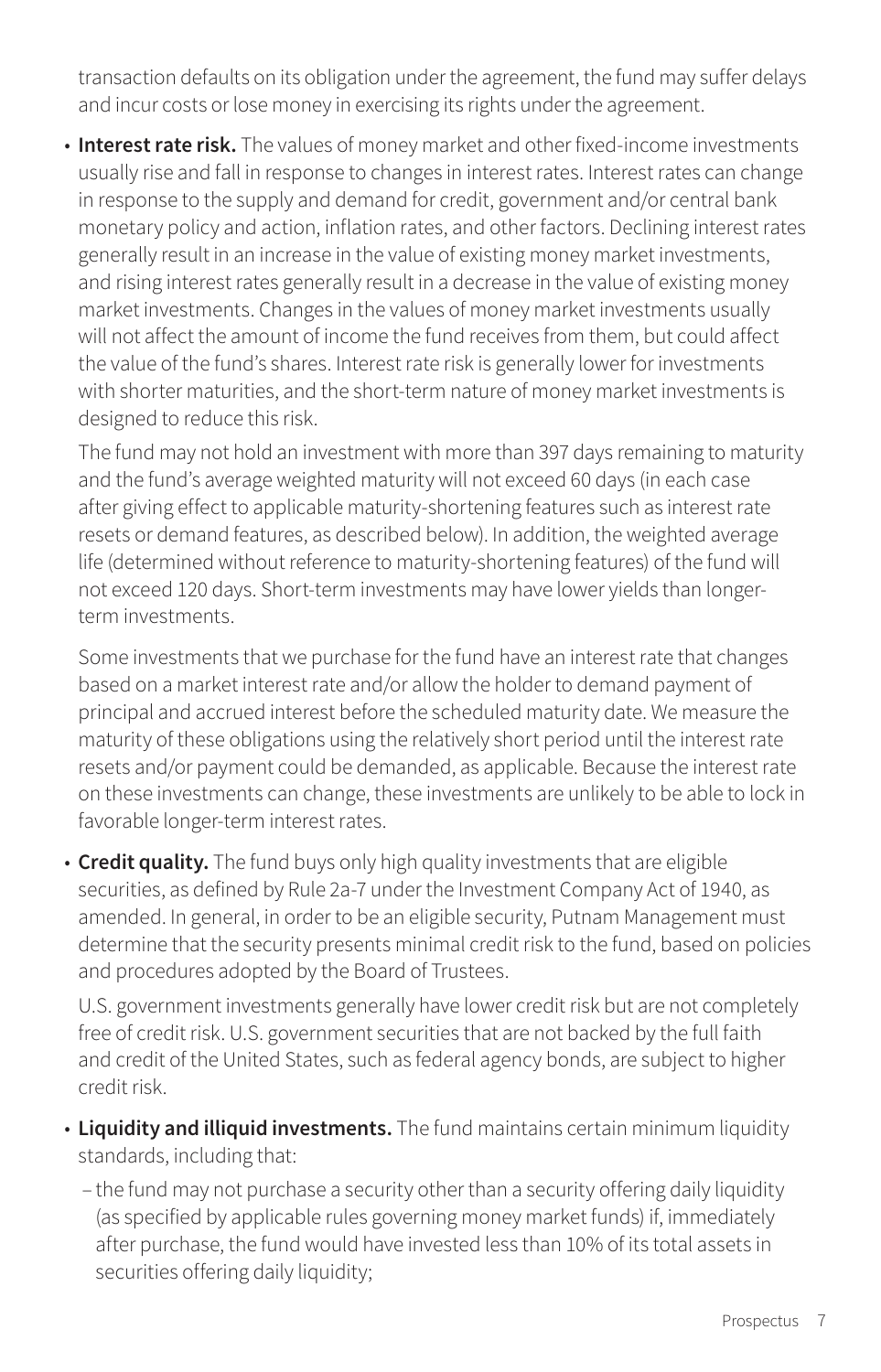- the fund may not purchase a security other than a security offering weekly liquidity (as specified by applicable rules governing money market funds) if, immediately after purchase, the fund would have invested less than 30% of its total assets in securities offering weekly liquidity (i.e., liquidity within five business days); and
- the fund may not purchase an illiquid security (a security that cannot be sold or disposed of in the ordinary course of business within seven days at approximately the market value ascribed to it by the fund) if, immediately after purchase, the fund would have invested more than 5% of its total assets in illiquid securities.

The fund's investments in illiquid securities may be considered speculative and may be difficult to sell. The sale of these investments may be prohibited or limited by law or contract. Some investments may be difficult to value for purposes of determining the fund's net asset value. Certain other investments may not have an active trading market due to adverse market, economic, industry, political, regulatory, geopolitical, environmental, public health, and other conditions, including investors trying to sell large quantities of a particular investment or type of investment, or lack of market makers or other buyers for a particular investment or type of investment. We may not be able to sell the fund's illiquid investments when we consider it desirable to do so, or we may be able to sell them only at less than their value.

- **When-issued and delayed delivery securities risk.** The fund may purchase or sell a security at a future date for a predetermined price. The market value of the securities may change before delivery.
- **Market risk.** The value of investments in the fund's portfolio may fall or fail to rise over extended periods of time for a variety of reasons, including general economic, political or financial market conditions; investor sentiment and market perceptions (including perceptions about monetary policy, interest rates or the risk of default); government actions (including protectionist measures, intervention in the financial markets or other regulation, and changes in fiscal, monetary or tax policies); geopolitical events or changes (including natural disasters, epidemics or pandemics, terrorism and war); and factors related to a specific issuer, geography, industry or sector. These and other factors may lead to increased volatility and reduced liquidity in the fund's portfolio holdings. During those periods, the fund may experience high levels of shareholder redemptions, and may have to sell securities at times when it would otherwise not do so, and at unfavorable prices. These risks may be exacerbated during economic downturns or other periods of economic stress.

The novel coronavirus (COVID-19) pandemic and efforts to contain its spread have negatively affected, and are likely to continue to negatively affect, the global economy, the economies of the United States and other individual countries, and the financial performance of individual issuers, sectors, industries, asset classes, and markets in significant and unforeseen ways. The COVID-19 pandemic has resulted in significant market volatility, exchange trading suspensions and closures, declines in global financial markets, higher default rates, and economic downturns and recessions, and these effects may continue for an extended period of time and may increase in severity over time. In addition, actions taken by government and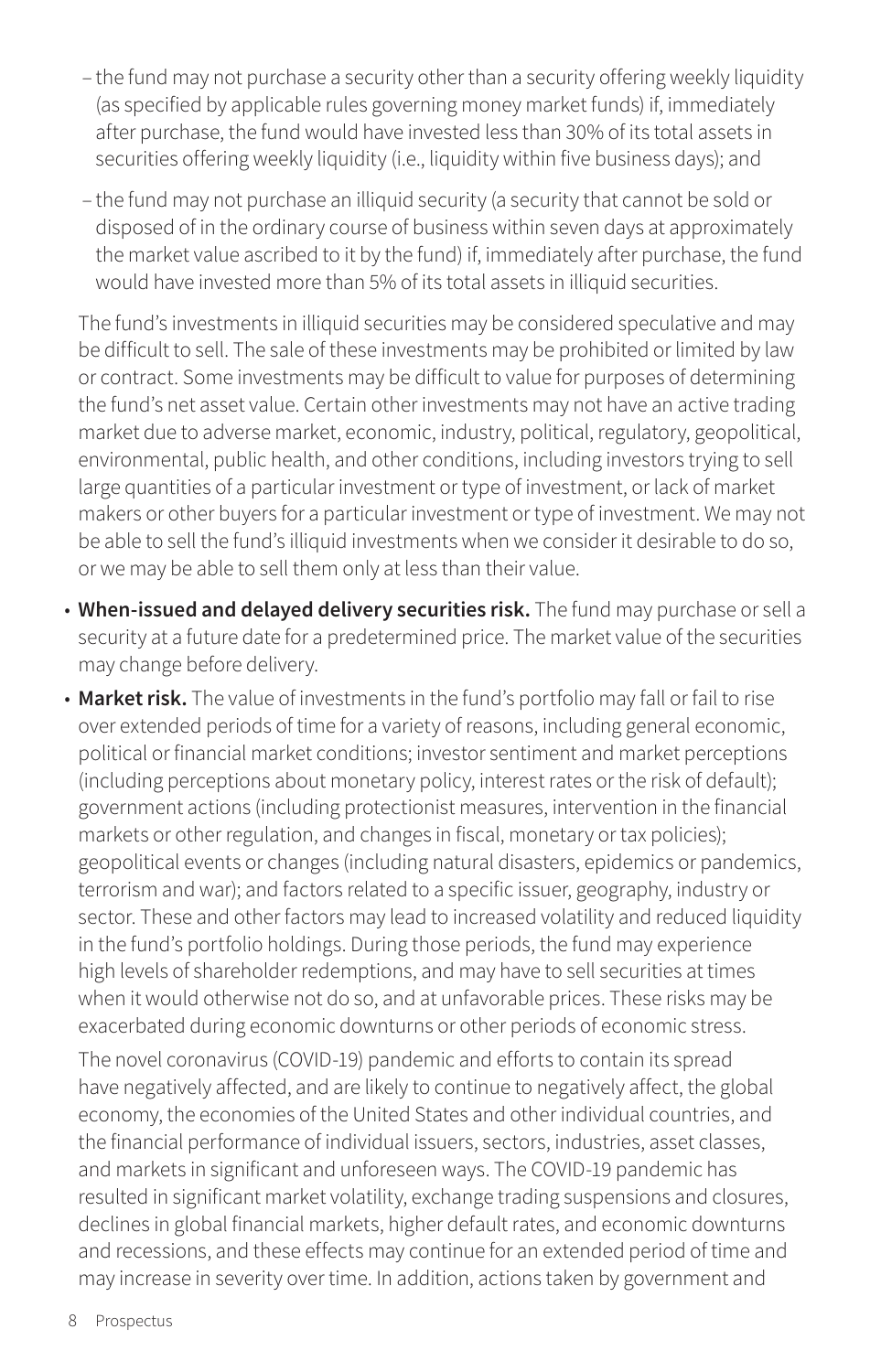quasi‑governmental authorities and regulators throughout the world in response to the COVID-19 pandemic, including significant fiscal and monetary policy changes, may affect the value, volatility, and liquidity of some securities and other assets. Given the significant uncertainty surrounding the magnitude, duration, reach, costs and effects of the COVID-19 pandemic, as well as actions that have been or could be taken by governmental authorities or other third parties, it is difficult to predict its potential impacts on the fund's investments. The effects of the COVID-19 pandemic also are likely to exacerbate other risks that apply to the fund, including the risks disclosed in this prospectus, which could negatively impact the fund's performance and lead to losses on your investment in the fund.

- **Management and operational risk.** The fund is actively managed and its performance will reflect, in part, our ability to make investment decisions that seek to achieve the fund's investment objective. There is no guarantee that the investment techniques, analyses, or judgements that we apply in making investment decisions for the fund will produce the intended outcome or that the investments we select for the fund will perform as well as other securities that were not selected for the fund. As a result, the fund may underperform its benchmark or other funds with a similar investment goal and may realize losses. In addition, we, or the fund's other service providers, may experience disruptions or operating errors that could negatively impact the fund. Although service providers may have operational risk management policies and procedures and take appropriate precautions to avoid and mitigate risks that could lead to disruptions and operating errors, it may not be possible to identify all of the operational risks that may affect the fund or to develop processes and controls to completely eliminate or mitigate their occurrence or effects.
- **Other investments.** In addition to the main investment strategies described above, the fund may make other types of investments and be subject to other risks as described under *Miscellaneous Investments, Investment Practices and Risks* in the statement of additional information (SAI).
- **Temporary defensive strategies.** In response to adverse market, economic, political or other conditions, we may take temporary defensive positions, such as investing some or all of the fund's assets in cash and cash equivalents, that differ from the fund's usual investment strategies. However, we may choose not to use these temporary defensive strategies for a variety of reasons, even in very volatile market conditions. If we do employ these strategies, the fund may miss out on investment opportunities, and may not achieve its goal. Additionally, while temporary defensive strategies are mainly designed to limit losses, they may not work as intended.
- **Changes in policies.** The Trustees may change the fund's goal, investment strategies and other policies set forth in this prospectus without shareholder approval, except as otherwise provided in the prospectus or SAI.
- **Portfolio holdings.** The SAI includes a description of the fund's policies with respect to the disclosure of its portfolio holdings. For information on the fund's portfolio, you may visit the Putnam Investments website, [putnam.com/individual,](https://www.putnam.com/individual?ref=SP124.pdf) where the fund's portfolio holdings and related portfolio information may be viewed monthly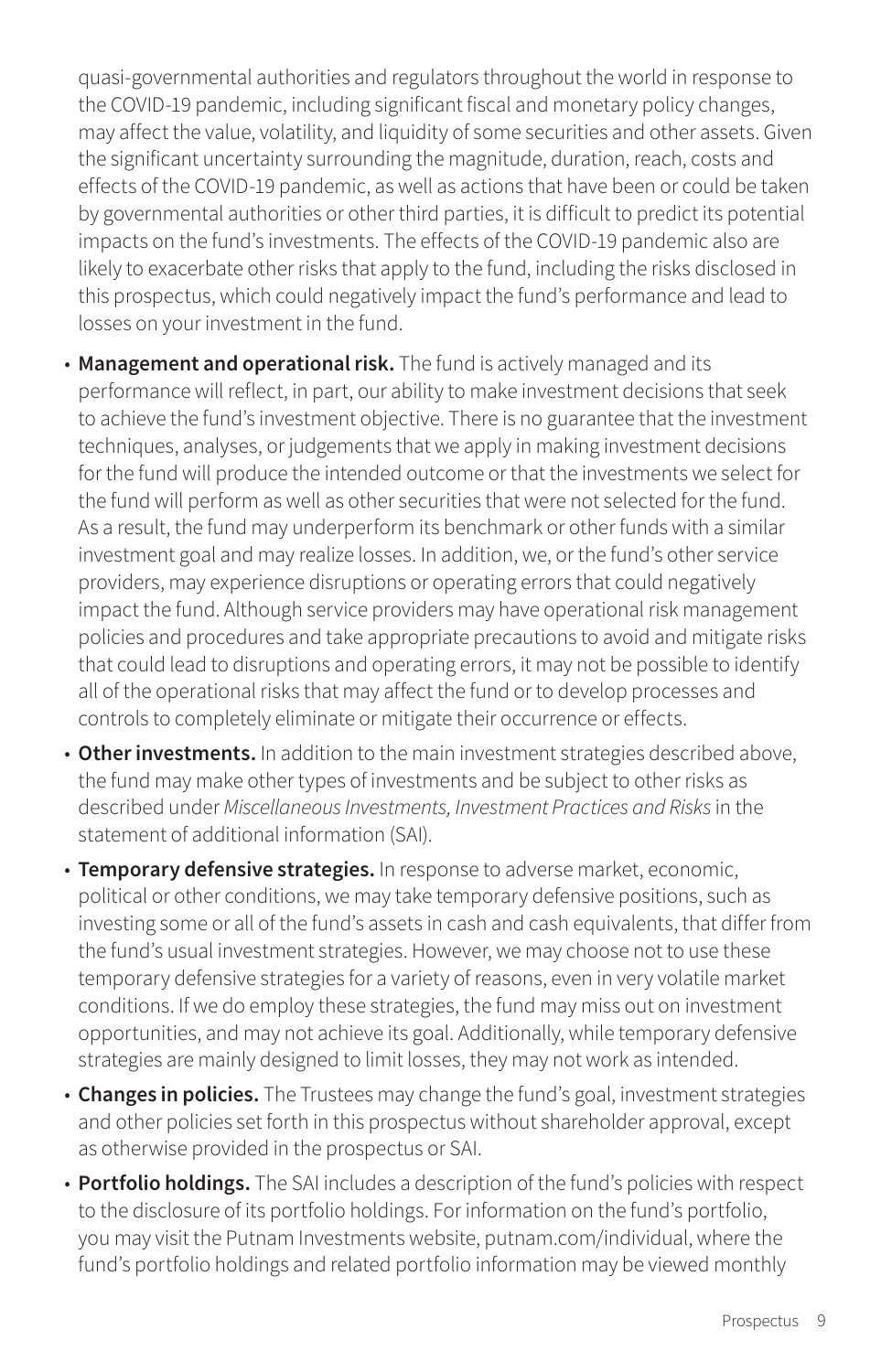beginning no later than 5 business days after the end of each month. This information will remain available on the website at least until the fund files a Form N-CSR with the SEC for the period that includes the date of the information, after which such information can be found on the SEC's website at http://www.sec.gov.

# **Who oversees and manages the fund?**

### **The fund's Trustees**

As a shareholder of a mutual fund, you have certain rights and protections, including representation by a Board of Trustees. The Putnam Funds' Board of Trustees oversees the general conduct of the fund's business and represents the interests of the Putnam fund shareholders. At least 75% of the members of the Putnam Funds' Board of Trustees are independent, which means they are not officers of the fund or affiliated with Putnam Investment Management, LLC (Putnam Management).

The Trustees periodically review the fund's investment performance and the quality of other services such as administration, custody, and investor services. At least annually, the Trustees review the fees paid to Putnam Management and its affiliates for providing or overseeing these services, as well as the overall level of the fund's operating expenses. In carrying out their responsibilities, the Trustees are assisted by an administrative staff, auditors and legal counsel that are selected by the Trustees and are independent of Putnam Management and its affiliates.

### **Contacting the fund's Trustees**

Address correspondence to: The Putnam Funds Trustees 100 Federal Street Boston, MA 02110

### **The fund's investment manager**

The Trustees have retained Putnam Management, which has managed mutual funds since 1937, to be the fund's investment manager, responsible for making investment decisions for the fund and managing the fund's other affairs and business.

The basis for the Trustees' approval of the fund's management contract and the sub-management contract described below is discussed in the fund's annual report to shareholders dated September 30, 2021.

The fund pays a monthly management fee to Putnam Management. The fee is calculated by applying a rate to the fund's average net assets for the month. The rate is based on the monthly average of the aggregate net assets of all open-end funds sponsored by Putnam Management (excluding net assets of funds that are invested in, or that are invested in by, other Putnam funds to the extent necessary to avoid "double counting" of those assets), and generally declines as the aggregate net assets increase.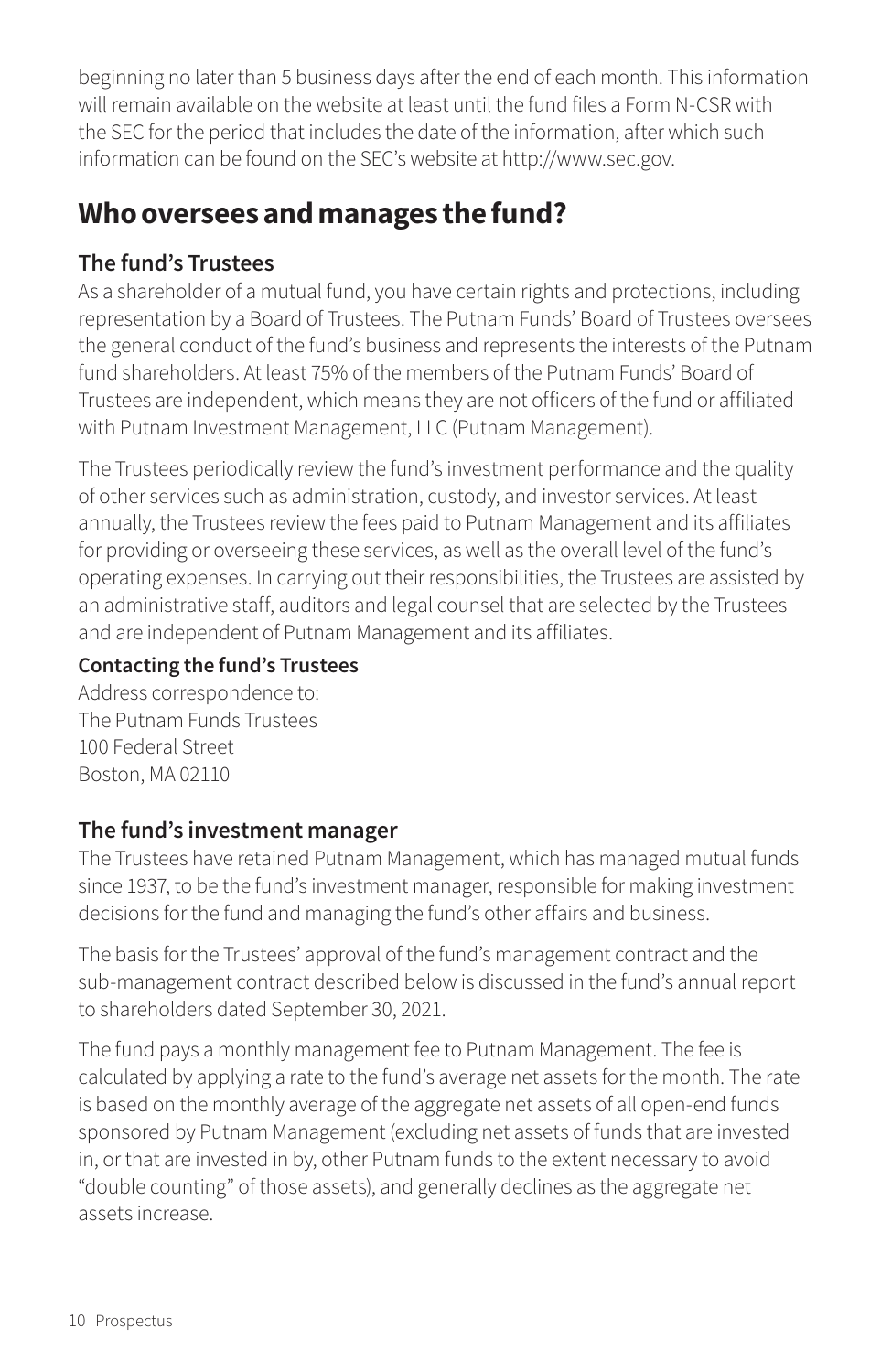Putnam Management may from time to time voluntarily undertake to waive fees and/ or reimburse certain fund expenses in order to enhance the annualized net yield for the fund. Any such waiver or reimbursement would be voluntary and may be modified or discontinued by Putnam Management at any time without notice.

The fund did not pay Putnam Management a management fee (after any applicable waivers) for the fund's last fiscal year.

Putnam Management's address is 100 Federal Street, Boston, MA 02110.

Putnam Management has retained its affiliate PIL to make investment decisions for such fund assets as may be designated from time to time for its management by Putnam Management. PIL is not currently managing any fund assets. If PIL were to manage any fund assets, Putnam Management (and not the fund) would pay a quarterly sub-management fee to PIL for its services at the annual rate of 0.20% of the average NAV of any fund assets managed by PIL. PIL, which provides a full range of international investment advisory services to institutional clients, is located at 16 St James's Street, London, England, SW1A 1ER.

Pursuant to this arrangement, Putnam investment professionals who are based in foreign jurisdictions may serve as portfolio managers of the fund or provide other investment services, consistent with local regulations.

# **How does the fund price its shares?**

The price of the fund's shares is based on its NAV. The NAV per share of each class equals the total value of its assets, less its liabilities, divided by the number of its outstanding shares. Shares are only valued as of the scheduled close of regular trading on the NYSE each day the exchange is open.

The fund values its investments at amortized cost, which approximates market value.

The fund's most recent NAV is available on Putnam Investments' website at [putnam.com/individual](https://www.putnam.com/individual?ref=SP124.pdf) or by contacting Putnam Investor Services at 1-800-225-1581.

# **How do I buy fund shares?**

### **Opening an account**

You can open a fund account and purchase class A, B and C shares by contacting your financial representative or Putnam Investor Services at 1-800-225-1581 and obtaining a Putnam account application. Purchases of class B shares are closed to new and existing investors except by exchange from class B shares of another Putnam fund or through dividend and/or capital gains reinvestment. The completed application, along with a check made payable to the fund, must then be returned to Putnam Investor Services at the following address:

Putnam Investments P.O. Box 219697 Kansas City, MO 64121-9697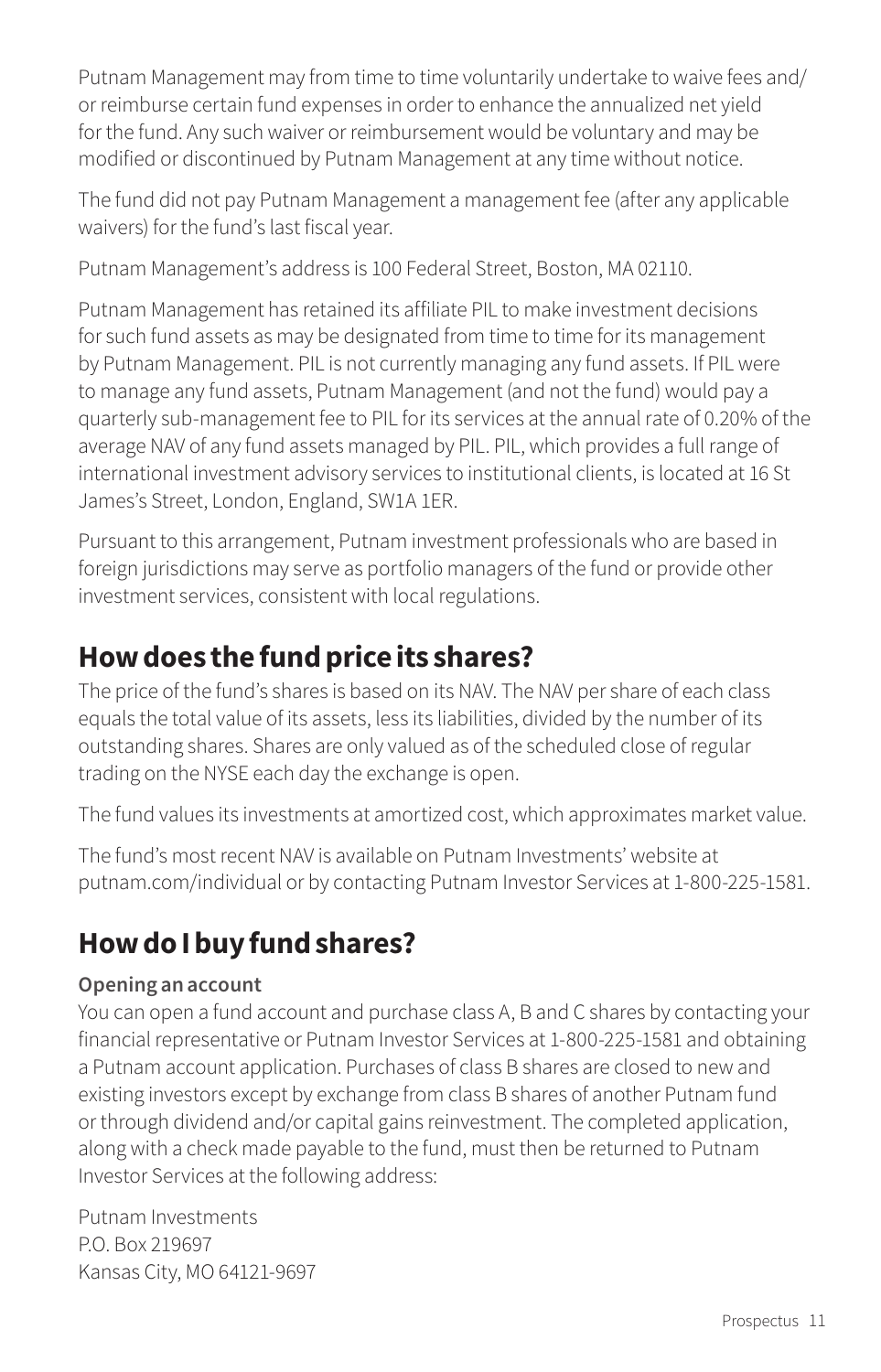You can open a fund account with as little as \$500. The minimum investment is waived if you make regular investments weekly, semi-monthly or monthly through automatic deductions from your bank checking or savings account. Although Putnam is currently waiving the minimum, it reserves the right to reject initial investments under the minimum at its discretion. Shares are sold at a NAV of \$1.00 per share, without any initial sales charge.

If you participate in an employer-sponsored retirement plan that offers the fund, please consult your employer for information on how to purchase shares of the fund through the plan, including any restrictions or limitations that may apply.

Purchase orders for shares are only accepted on days the fund is open for business and must be received by 4:00 p.m. Eastern Time to be processed that day.

Class P shares are only available to other Putnam funds. Shares of the fund are sold at the NAV per share determined after confirmation of a purchase order by Putnam Investor Services.

Class G shares are only available to Putnam fund-of-funds accounts. Shares of the fund are sold at the NAV per share determined after confirmation of a purchase order by Putnam Investor Services.

Payment for shares must be transmitted to the fund by wire in federal funds or other immediately available funds. Please call Putnam Investor Services at 1-800-752-2693 with information about your purchase before wiring funds. The fund must receive all wires in proper form before the close of the Federal Reserve Wire System on the day of purchase or you could be liable for any losses or fees the fund has incurred or for interest and penalties.

Federal law requires mutual funds to obtain, verify, and record information that identifies investors opening new accounts. Investors must provide their full name, residential or business address, Social Security or tax identification number, and date of birth. Entities, such as trusts, estates, corporations and partnerships must also provide additional identifying documentation. For trusts, the fund must obtain and verify identifying information for each trustee listed in the account registration. For certain legal entities, the fund must also obtain and verify identifying information regarding beneficial owners and/or control persons. The fund is unable to accept new accounts if any required information is not provided. If Putnam Investor Services cannot verify identifying information after opening your account, the fund reserves the right to close your account at the then-current NAV, which may be more or less than your original investment, net of any applicable sales charges. Putnam Investor Services may share identifying information with third parties for the purpose of verification subject to the terms of Putnam's privacy policy.

Also, the fund may periodically close to new purchases of shares or refuse any order to buy shares if the fund determines that doing so would be in the best interests of the fund and its shareholders.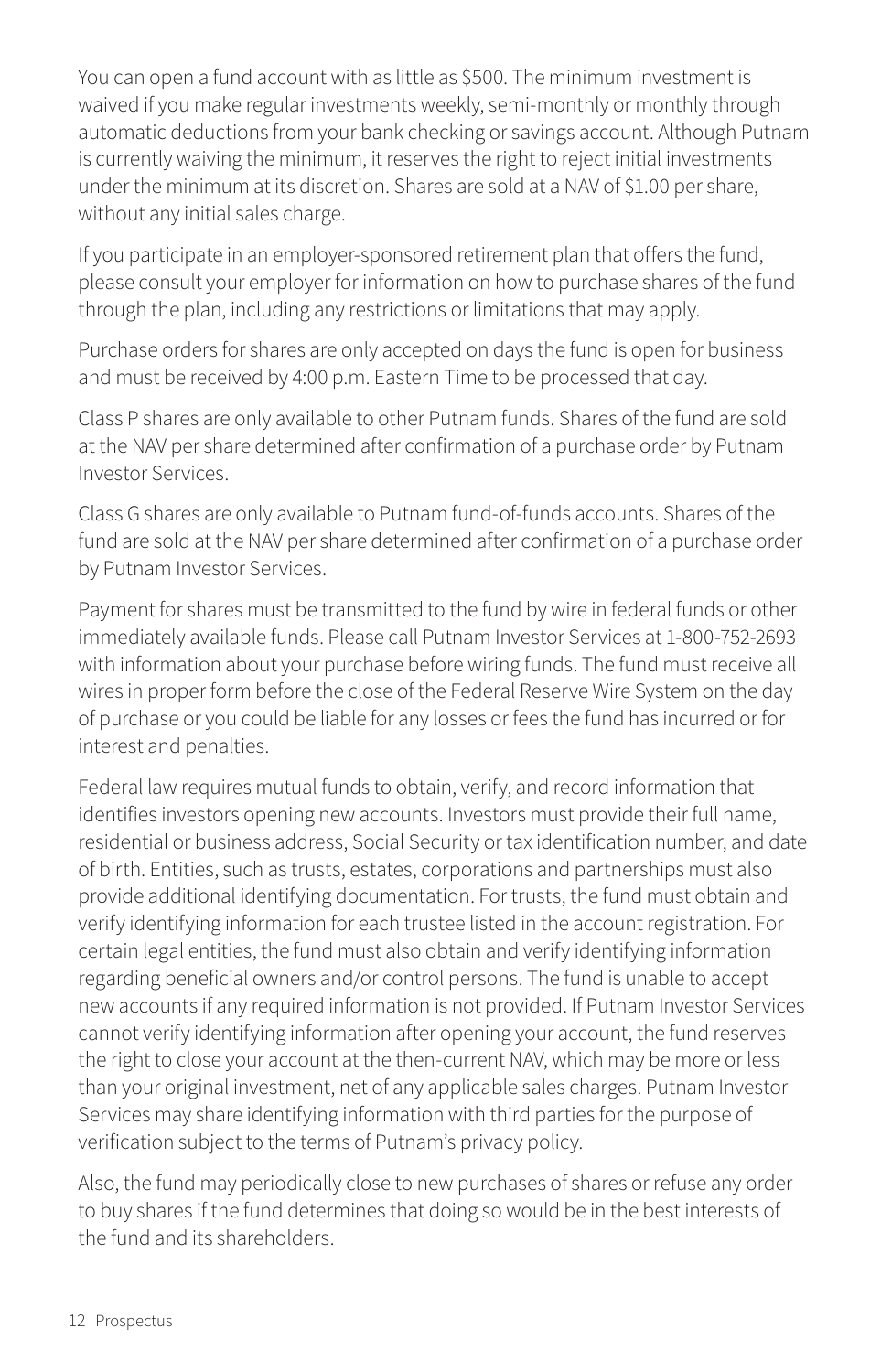Financial intermediaries purchasing or holding shares for their customer accounts may charge customers fees for cash management and other services provided in connection with their accounts. You should therefore consider the terms of any account you may have with a financial intermediary before purchasing shares. Financial intermediaries purchasing shares on behalf of customers are responsible for transmitting orders to the fund in accordance with customer agreements.

#### **Purchasing additional shares**

Once you have an existing account, you can make additional investments at any time in any amount in the following ways:

- **Through a financial representative.** Your representative will be responsible for furnishing all necessary documents to Putnam Investor Services and may charge you for his or her services.
- **Through Putnam's Systematic Investing Program.** You can make regular investments weekly, semi-monthly or monthly through automatic deductions from your bank checking or savings account.
- **Via the Internet or phone.** If you have an existing Putnam fund account and you have completed and returned an Electronic Investment Authorization Form, you can buy additional shares online at [putnam.com](https://www.putnam.com/?ref=SP124.pdf) or by calling Putnam Investor Services at 1-800-225-1581.
- **By mail.** You may also request a book of investment stubs for your account. Complete an investment stub and write a check for the amount you wish to invest, payable to the fund. Return the check and investment stub to Putnam Investor Services.
- **By wire transfer.** You may buy fund shares by bank wire transfer of same-day funds. Please call Putnam Investor Services at 1-800-225-1581 for wiring instructions. Any commercial bank can transfer same-day funds by wire. The fund will normally accept wired funds for investment on the day received if they are received by the fund's designated bank before the close of regular trading on the NYSE. Your bank may charge you for wiring same-day funds. Although the fund's designated bank does not currently charge you for receiving same-day funds, it reserves the right to charge for this service. You cannot buy shares for employer-sponsored retirement plans by wire transfer.

### **Which class of shares is best for me?**

This prospectus offers a choice of three classes of fund shares: A, B (only in exchange for class B shares of another Putnam fund) and C. Qualified employee-benefit plans may also choose class R shares of the fund. Class P shares are only available to other Putnam funds. Class G shares are only available to Putnam fund-of-funds accounts.

This allows you to choose among different types of deferred sales charges and different levels of ongoing operating expenses, as illustrated in the *Fund summary — Fees and expenses* section. The class of shares that is best for you depends on a number of factors, including the amount you plan to invest and how long you plan to hold the shares.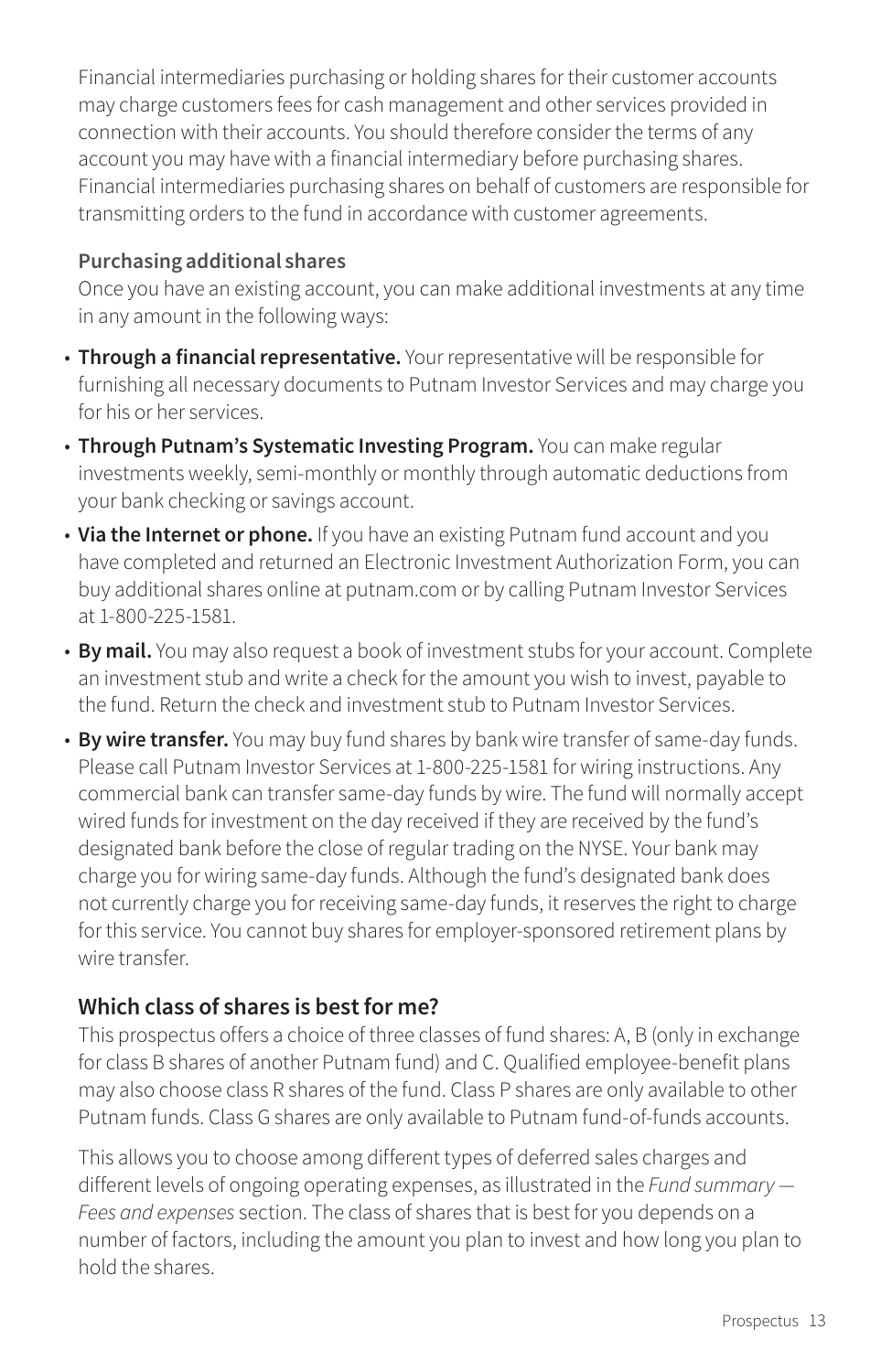#### **Class A shares only**

A deferred sales charge of 1.00% may apply to class A shares obtained by exchanging shares from another Putnam fund that were originally purchased without an initial sales charge, if the shares are redeemed within nine months of the original purchase.

Shares not subject to any charge will be redeemed first, followed by shares held the longest. The deferred sales charge will be based on the lower of the shares' original cost and current NAV, because you may have acquired the shares in an exchange from a fund whose share values fluctuated. You may sell shares acquired by reinvestment of distributions without a charge at any time.

#### **Class B and C shares only**

Class B shares will only be offered to class B shareholders of other Putnam funds wishing to exchange into the fund. If you sell (redeem) class B shares obtained in an exchange of class B shares of another Putnam fund within six years after you originally acquired the class B shares of the other Putnam fund, you will pay a deferred sales charge according to the following schedule:

| Year after purchase |  |      |    |       |
|---------------------|--|------|----|-------|
| Charge              |  | 30/0 | 2% | $0\%$ |

Shares not subject to any charge will be redeemed first, followed by shares held longest. The deferred sales charge will be based on the lower of the shares' original cost and current NAV, because you may have acquired the shares in an exchange from the fund whose share values fluctuated. You may sell shares acquired by reinvestment of distributions without a charge at any time.

If you sell (redeem) class C shares obtained in an exchange of class C shares of another Putnam fund within one year after you originally acquired the class C shares of the other Putnam fund, you will pay a deferred sales charge of 1.00%.

Class B shares convert automatically to class A shares after eight years.

Effective March 1, 2021, class C shares convert automatically to class A shares after eight years, thereby reducing future 12b-1 fees (if applicable), provided that Putnam Investor Services or the financial intermediary through which a shareholder purchased class C shares has records verifying that the class C shares have been held for at least eight years, and that class A shares are available for purchase by residents in the shareholder's jurisdiction. In certain cases, records verifying that the class C shares have been held for at least eight years may not be available (for example, participant level share lot aging may not be tracked by group retirement plan recordkeeping platforms through which class C shares of the fund are held in an omnibus account). If such records are unavailable, Putnam Investor Services or the relevant financial intermediary may not effect the conversion or may effect the conversion on a different schedule determined by Putnam Investor Services or the financial intermediary, which may be shorter or longer than eight years. Investors should consult their financial representative for more information about their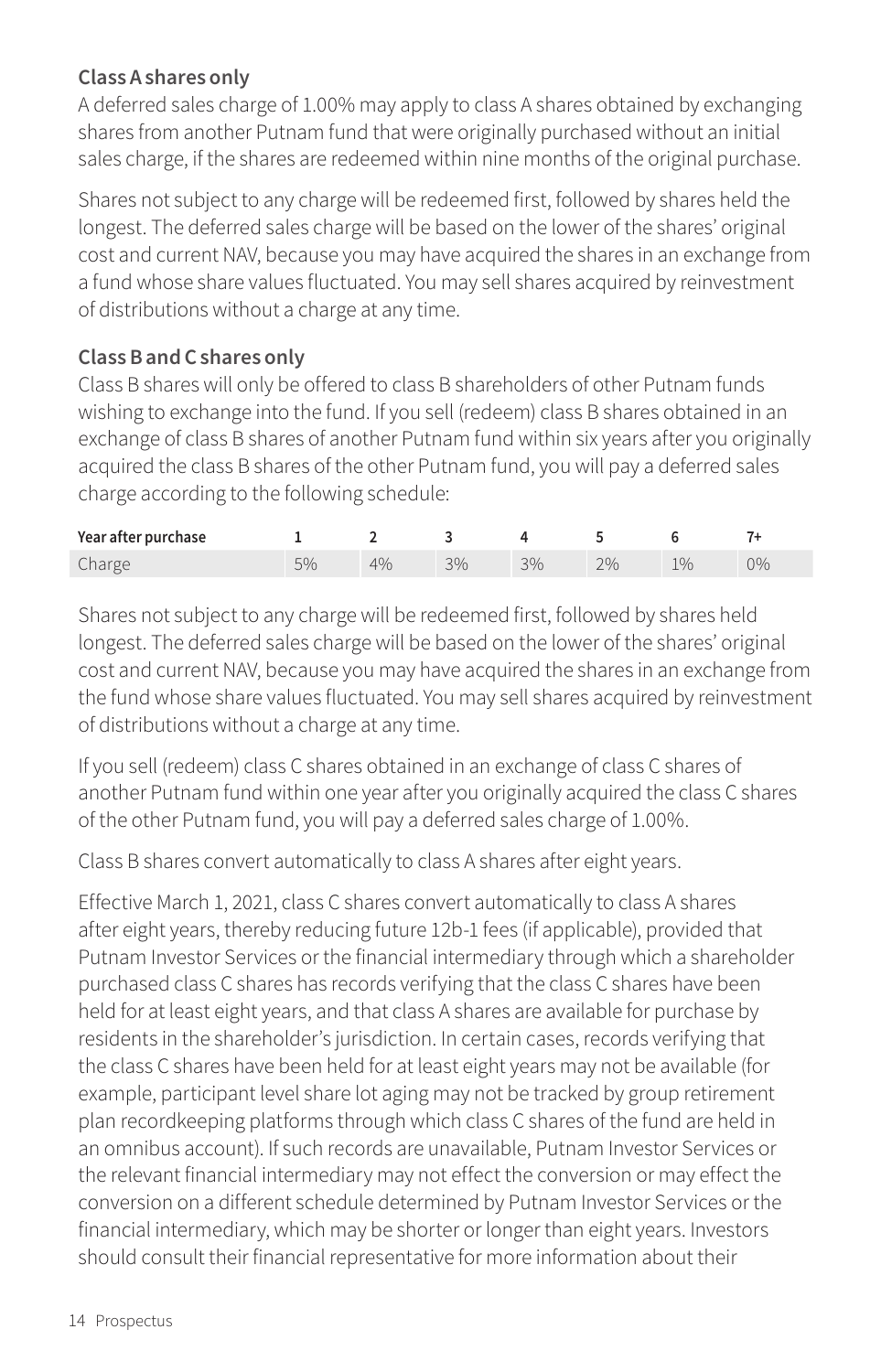eligibility for class C share conversion. Prior to March 1, 2021, class C shares converted to class A shares after ten years.

Orders for class C shares of one or more Putnam funds, other than class C shares sold to qualified employee-benefit plans, will be refused when the existing account balances that are eligible to be linked under a right of accumulation for purchases of class A shares, is \$1,000,000 or more. Investors considering cumulative purchases of \$1,000,000 or more should consider whether class A shares would be more advantageous and consult their financial representative.

Class C shares may be exchanged automatically for class A shares if the shareholder is investing through an account or platform with a financial intermediary, to the extent described in the Appendix, provided that Class A shares are available for purchase by residents in the shareholder's jurisdiction.

#### **Class R shares only**

Class R shares have no deferred sales charge.

#### **Class G shares only**

Class G shares are only available to Putnam fund-of-funds accounts.

#### **Class P shares only**

Class P shares are only available to other Putnam funds.

• **General.** Because the fund seeks to be fully invested at all times, the fund only sells shares to you when it receives "same-day funds," which are monies that are credited to the fund's designated bank account at the Federal Reserve Bank of Boston. If the fund receives same-day funds before the close of trading on the NYSE, it will accept the order to buy shares that day.

• **You may be eligible for reductions and waivers of deferred sales charges.** Deferred sales charges may be reduced or waived under certain circumstances and for certain groups. The CDSC waiver categories described below do not apply to customers purchasing shares of the fund through any of the financial intermediaries specified in the Appendix to this prospectus (each, a "Specified Intermediary").

#### **Different financial intermediaries may impose different sales charges. Please refer to the Appendix for the sales charge or CDSC waivers that are applicable to each Specified Intermediary.**

#### **Class B and class C shares**

A CDSC is waived in the event of a redemption under the following circumstances:

- (i) a withdrawal from a Systematic Withdrawal Plan ("SWP") of up to 12% of the net asset value of the account (calculated as set forth in the SAI);
- (ii) a redemption of shares that are no longer subject to the CDSC holding period therefor; (iii) a redemption of shares that were issued upon the reinvestment of distributions by the fund;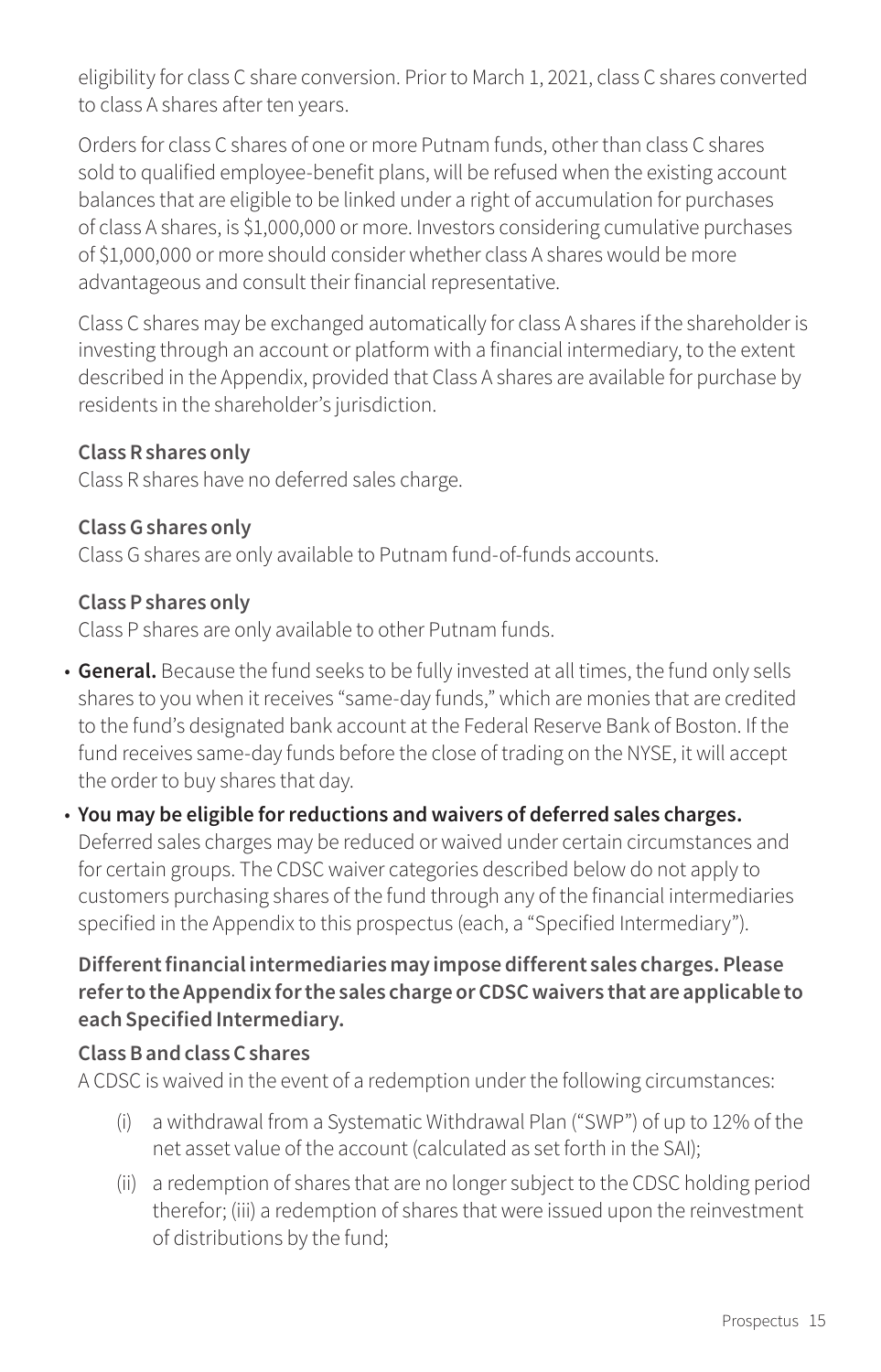- (iv) a redemption of shares that were exchanged for shares of another Putnam fund, provided that the shares acquired in such exchange or subsequent exchanges (including shares of a Putnam money market fund or Putnam Ultra Short Duration Income Fund) will continue to remain subject to the CDSC, if applicable, until the applicable holding period expires; and
- (v) in the case of individual, joint or Uniform Transfers to Minors Act accounts, in the event of death or post-purchase disability of a shareholder, for the purpose of paying benefits pursuant to tax-qualified retirement plans ("Benefit Payments"), or, in the case of living trust accounts, in the event of the death or post-purchase disability of the settlor of the trust.

Additional information about reductions and waivers of sales charges, including deferred sales charges, is included in the SAI. You may consult your financial representative or Putnam Retail Management for assistance.

# **How do I sell or exchange fund shares?**

You can sell your shares back to the fund or exchange them for shares of another Putnam fund any day the NYSE is open, either through your financial representative or directly to the fund. In the case of exchanges, shareholders of class A shares will, in most cases, be required to pay a sales charge, which varies depending on the fund to which they exchange shares and the amount exchanged.

If you redeem your shares shortly after purchasing them, your redemption payment for the shares may be delayed until the fund collects the purchase price of the shares, which may be up to 7 calendar days after the purchase date.

Regarding exchanges, not all Putnam funds offer all classes of shares or may be open to new investors. If you exchange shares otherwise subject to a deferred sales charge, the transaction will not be subject to the deferred sales charge. When you redeem the shares acquired through the exchange, however, the redemption may be subject to the deferred sales charge, depending upon when and from which fund you originally purchased the shares. The deferred sales charge will be computed using the schedule of any fund into or from which you have exchanged your shares that would result in your paying the highest deferred sales charge applicable to your class of shares. For purposes of computing the deferred sales charge, the length of time you have owned your shares will be measured from the date of original purchase, unless you originally purchased the shares from another Putnam fund that does not directly charge a deferred sales charge, in which case the length of time you have owned your shares will be measured from the date you exchange those shares for shares of another Putnam fund that does charge a deferred sales charge, and will not be affected by any subsequent exchanges among funds.

• **Selling or exchanging shares through your financial representative.** Your representative must receive your request in proper form before the close of regular trading on the NYSE for you to receive that day's NAV, less any applicable deferred sales charge. Your representative will be responsible for furnishing all necessary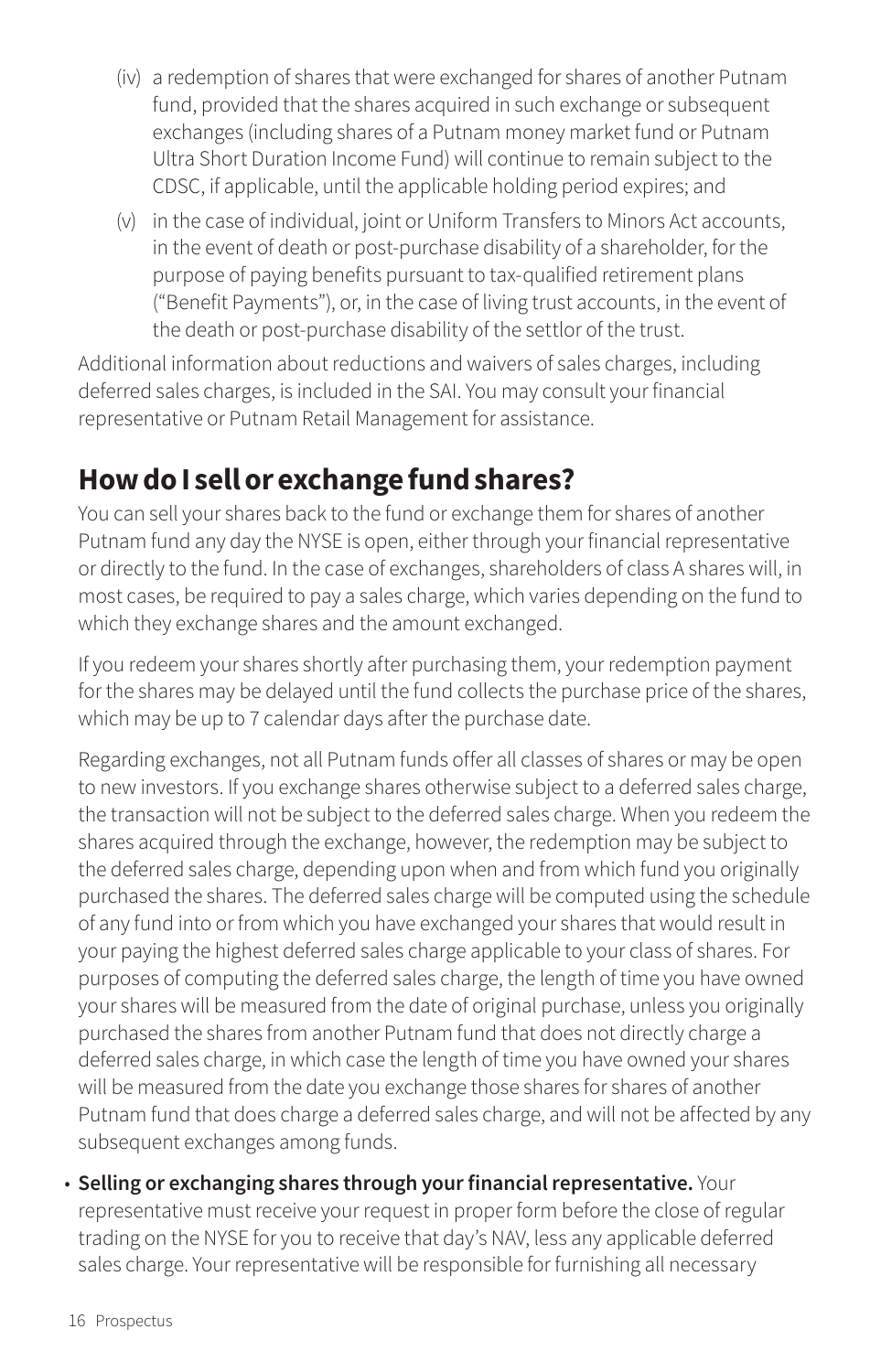documents to Putnam Investor Services on a timely basis and may charge you for his or her services.

- **Selling or exchanging shares directly with the fund.** Putnam Investor Services must receive your request in proper form before the close of regular trading on the NYSE in order to receive that day's NAV, less any applicable deferred sales charge.
- **By mail.** Send a letter of instruction signed by all registered owners or their legal representatives to Putnam Investor Services.
- **By telephone.** You may use Putnam's telephone redemption privilege to redeem shares valued at less than \$100,000 unless you have notified Putnam Investor Services of an address change within the preceding 15 days, in which case other requirements may apply. Unless you indicate otherwise on the account application, Putnam Investor Services will be authorized to accept redemption instructions received by telephone. A telephone exchange privilege is currently available. The telephone redemption and exchange privileges may be modified or terminated without notice.
- **Via the Internet.** You may also exchange shares via the Internet at [putnam.com/individual.](https://www.putnam.com/individual?ref=SP124.pdf)
- **Selling shares by check.** If you would like to use the check-writing service, mark the proper box on the application or authorization form and complete the signature card (and, if applicable, the resolution). The fund will send you checks when it receives these properly completed documents. You can then make the checks payable to the order of anyone. The fund will redeem a sufficient number of full and fractional shares in your account at the next NAV that is calculated after the check is accepted to cover the amount of the check and any applicable deferred sales charge. The minimum redemption amount per check is \$250. Currently, Putnam is waiving this minimum.

The use of checks is subject to the rules of your fund's designated bank for its checking accounts. If you do not have a sufficient number of shares in your account to cover the amount of the check and any applicable deferred sales charge, the check will be returned and no shares will be redeemed. Because it is not possible to determine your account's value in advance, you should not write a check for the entire value of your account or try to close your account by writing a check. The fund may change or end check-writing privileges at any time without notice. The checkwriting service is not available for tax-qualified retirement plans .

• **Additional requirements.** In certain situations, for example, if you sell shares with a value of \$100,000 or more, the signatures of all registered owners or their legal representatives must be guaranteed by a bank, broker-dealer or certain other financial institutions. In addition, Putnam Investor Services usually requires additional documents for the sale of shares by a corporation, partnership, agent or fiduciary, or surviving joint owner. For more information concerning Putnam's signature guarantee and documentation requirements, contact Putnam Investor Services.

The fund also reserves the right to revise or terminate the exchange privilege, limit the amount or number of exchanges or reject any exchange. The fund into which you would like to exchange may also reject your exchange. These actions may apply to all shareholders or only to those shareholders whose exchanges Putnam Management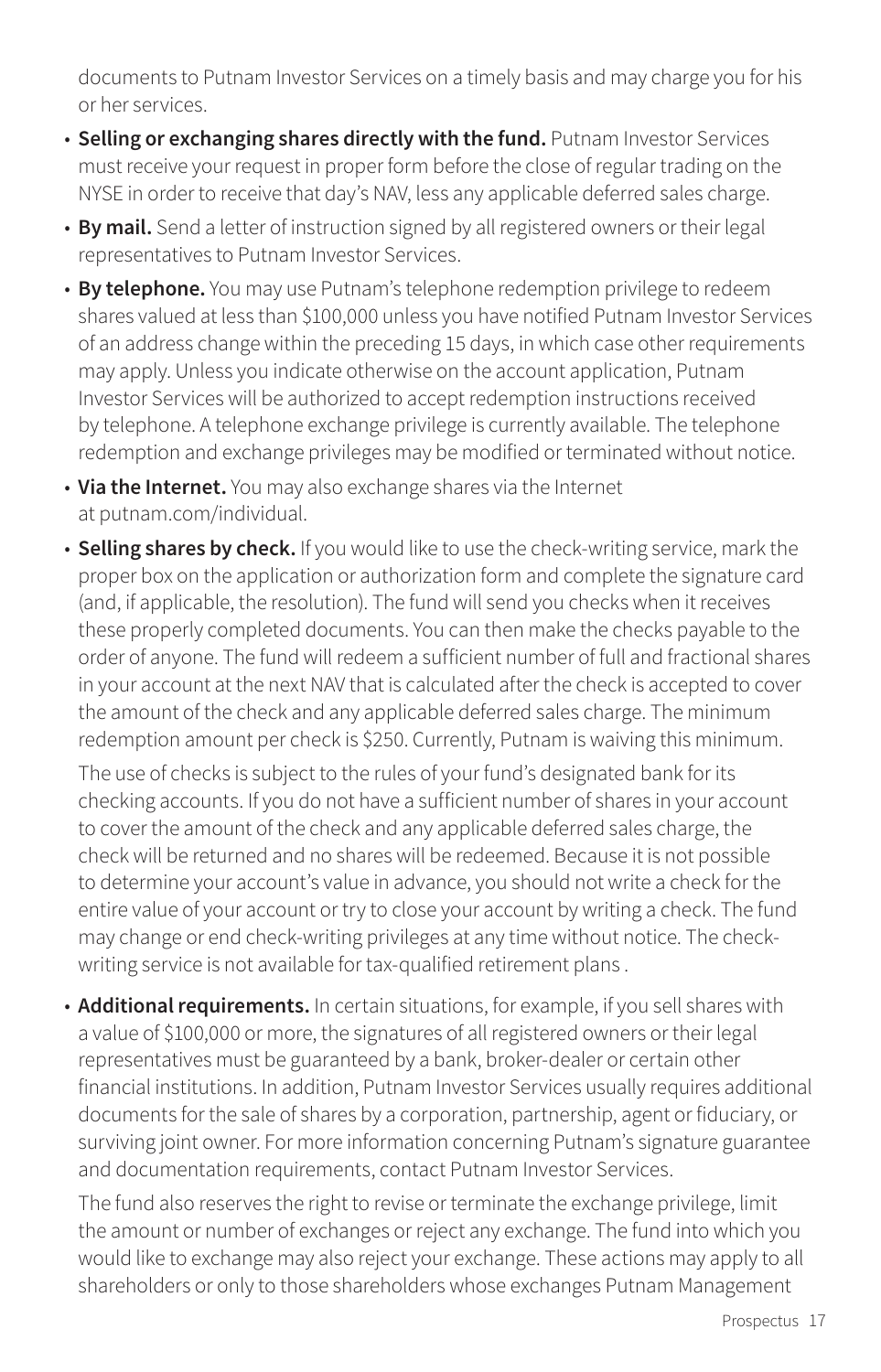determines are likely to have a negative effect on the fund or other Putnam funds. Consult Putnam Investor Services before requesting an exchange. Ask your financial representative or Putnam Investor Services for prospectuses of other Putnam funds. Some Putnam funds are not available in all states.

### **Deferred sales charges for certain class A shares**

Class A shares obtained by exchanging shares from another Putnam fund that were originally purchased prior to March 1, 2018 without an initial sales charge may be subject to a 1.00% deferred sales charge if redeemed within nine months of the original purchase.

Deferred sales charges will be based on the lower of the shares' cost and current NAV. Shares not subject to any charge will be redeemed first, followed by shares held longest. You may sell shares acquired by reinvestment of distributions without a charge at any time.

• **Payment information.** The fund typically expects to send you payment for your shares the business day after your request is received in good order, although if you hold your shares through certain financial intermediaries or financial intermediary programs, the fund typically expects to send payment for your shares within three business days after your request is received in good order. However, it is possible that payment of redemption proceeds may take up to seven days. Under unusual circumstances, the fund may suspend redemptions, or postpone payment for more than seven days, as permitted by federal securities law. Under normal market conditions, the fund typically expects to satisfy redemption requests by using holdings of cash and cash equivalents or selling portfolio assets to generate cash. Under stressed market conditions, the fund may also satisfy redemption requests by borrowing under the fund's lines of credit or interfund lending arrangements. For additional information regarding the fund's lines of credit and interfund lending arrangements, please see the SAI.

To the extent consistent with applicable laws and regulations, the fund reserves the right to satisfy all or a portion of a redemption request by distributing securities or other property in lieu of cash ("in-kind" redemptions), under both normal and stressed market conditions. The fund generally expects to use in-kind redemptions only in stressed market conditions or stressed conditions specific to the fund, such as redemption requests that represent a large percentage of the fund's net assets in order to minimize the effect of the large redemption on the fund and its remaining shareholders. The fund will not use in-kind redemptions for retail investors who hold shares of the fund through a financial intermediary. Any in-kind redemption will be effected through a pro rata distribution of all publicly traded portfolio securities or securities for which quoted bid prices are available, subject to certain exceptions. The securities distributed in an in-kind redemption will be valued in the same manner as they are valued for purposes of computing the fund's net asset value. Once distributed in-kind to an investor, securities may increase or decrease in value before the investor is able to convert them into cash. Any transaction costs or other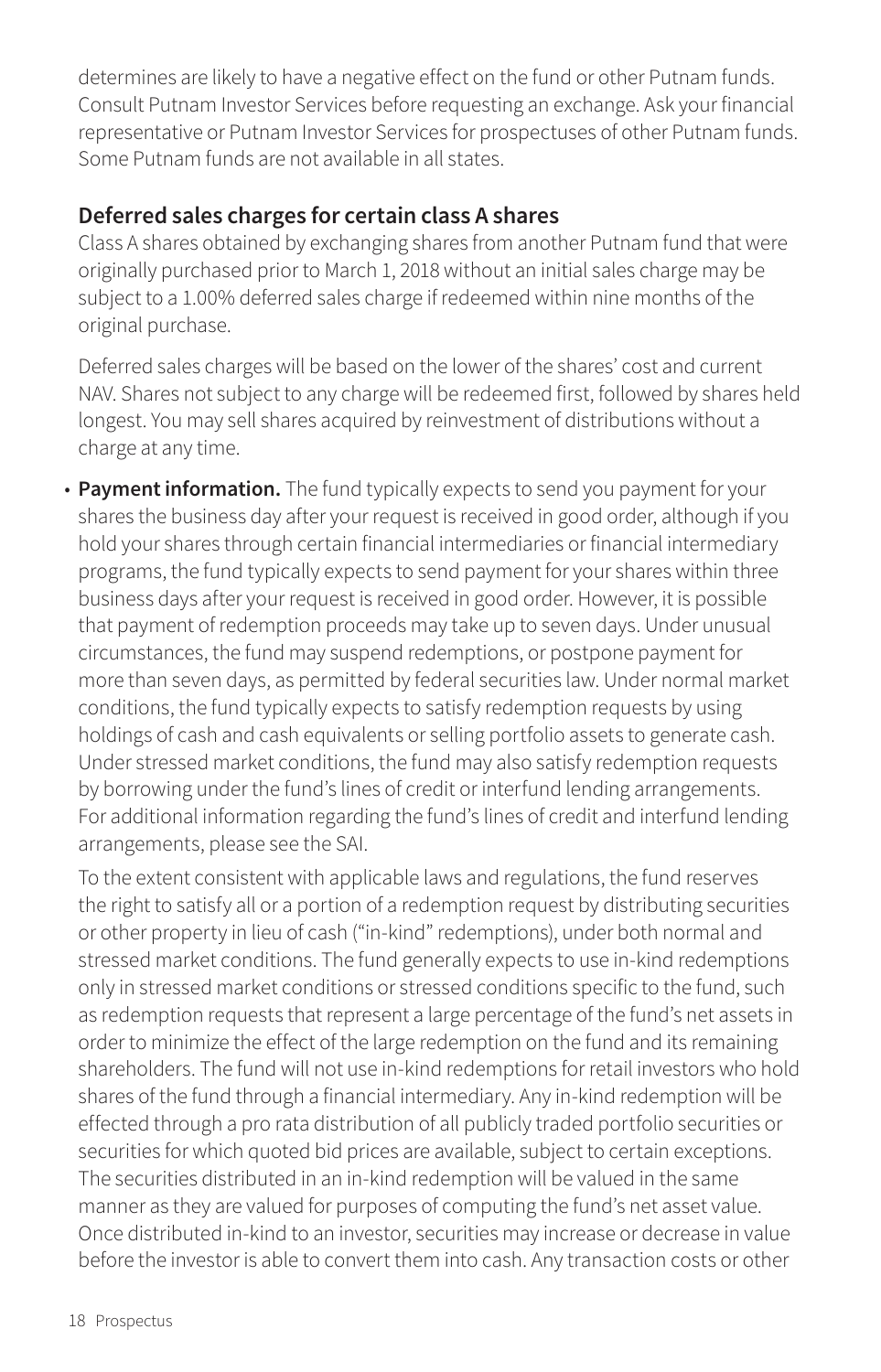expenses involved in liquidating securities received in an in-kind redemption will be borne by the redeeming investor. The fund has committed, in connection with an election under Rule 18f-1 under the Investment Company Act of 1940, to pay all redemptions of fund shares by a single shareholder during any 90-day period in cash, up to the lesser of (i) \$250,000 or (ii) 1% of the fund's net assets measured as of the beginning of such 90-day period. For information regarding procedures for in-kind redemptions, please contact Putnam Retail Management. You will not receive interest on uncashed redemption checks.

• **Redemption by the fund.** If you own fewer shares than the minimum set by the Trustees (presently 500 shares), the fund may redeem your shares without your permission and send you the proceeds after providing you with at least 60 days' notice to attain the minimum. To the extent permitted by applicable law, the fund may also redeem shares if you own more than a maximum amount set by the Trustees. There is presently no maximum, but the Trustees could set a maximum that would apply to both present and future shareholders.

# **Policy on excessive short-term trading**

• **Policy on excessive short-term trading.** Because the fund is a money market fund that investors may seek to use as a source of short-term liquidity, Putnam Management and the fund's Trustees have not adopted policies to discourage short-term trading in the fund. However, because very large cash flows based on short-term trading may, under some market conditions, decrease the fund's performance, Putnam Management and the fund reserve the right to revise or terminate the exchange privilege, limit the amount or number of exchanges or reject any exchange. Any fund into which you would like to exchange may also reject your exchange. These actions may apply to all shareholders or only to those shareholders whose exchanges Putnam Management determines are likely to have a negative effect on the fund or other Putnam funds. Consult Putnam Investor Services before requesting an exchange.

# **Distribution plans and payments to dealers**

Putnam funds are distributed primarily through dealers (including any broker, dealer, bank, bank trust department, registered investment advisor, financial planner, retirement plan administrator, and any other institution having a selling, services, or any similar agreement with Putnam Retail Management or one of its affiliates). In order to pay for the marketing of fund shares and services provided to shareholders, the fund has adopted distribution and service (12b-1) plans, which increase the annual operating expenses you pay each year in certain share classes, as shown in the table of annual fund operating expenses in the section *Fund summary — Fees and expenses.* Putnam Retail Management and its affiliates also make additional payments to dealers that do not increase your fund expenses, as described below.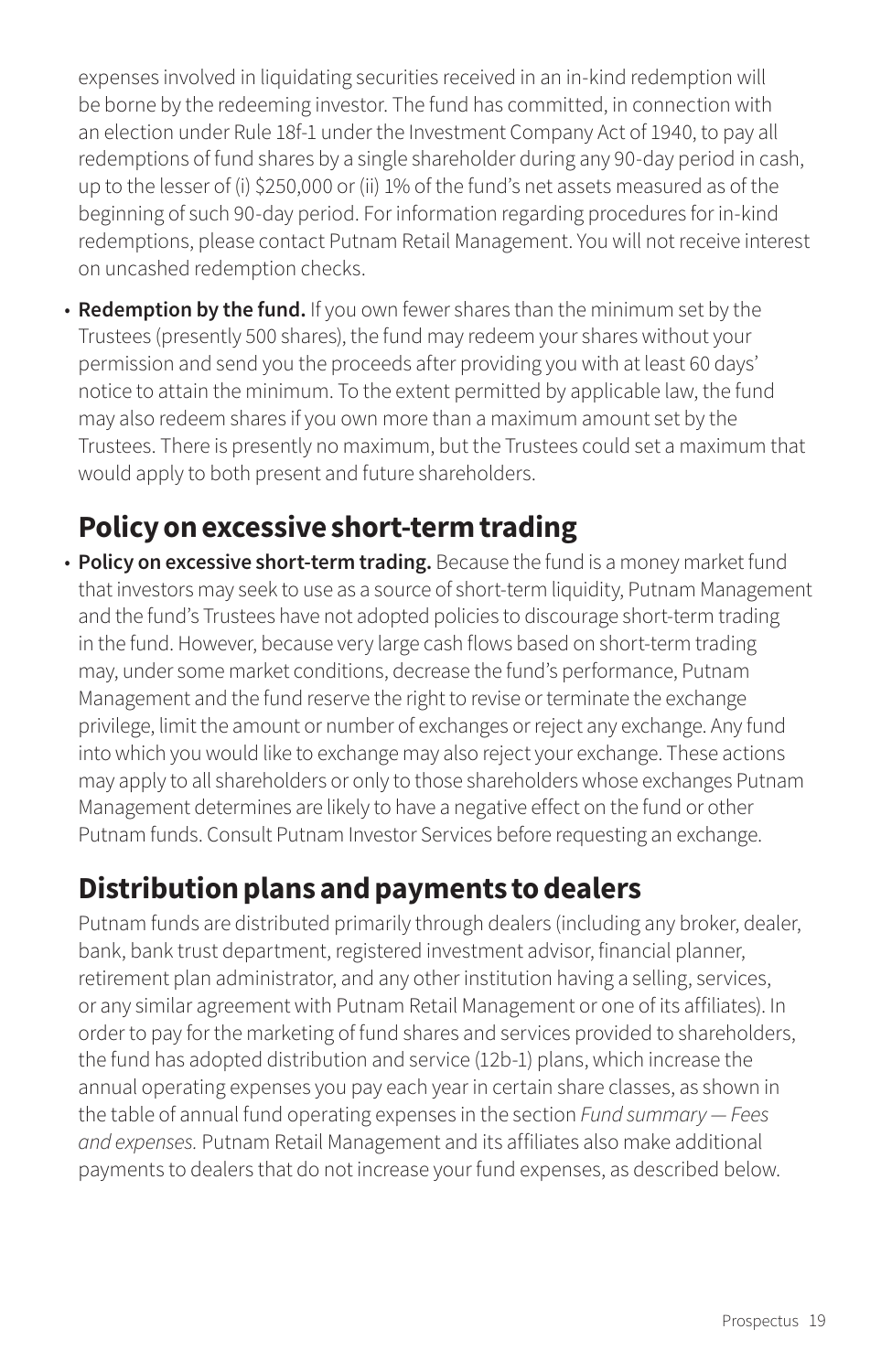- **Distribution and service (12b-1) plans.** The fund has adopted distribution plans to pay for the marketing of its class B, class C and class R shares and for services provided to shareholders. The plans provide for payments at annual rates (based on average net assets) of up to 0.75% on class B shares and 1.00% on class C and class R shares. The Trustees currently limit payments on class B, class C and class R shares to 0.00% of average net assets, respectively.
- **Payments to dealers.** If you purchase your shares through a dealer, your dealer generally receives payments from Putnam Retail Management representing some or all of the sales charges and distribution and service (12b-1) fees, if any, shown in the tables under *Fund summary — Fees and expenses* at the front of this prospectus.

Putnam Retail Management and its affiliates also pay additional compensation to selected dealers in recognition of their marketing support and/or program servicing (each of which is described in more detail below). These payments may create an incentive for a dealer firm or its representatives to recommend or offer shares of the fund or other Putnam funds to its customers. These additional payments are made by Putnam Retail Management and its affiliates and do not increase the amount paid by you or the fund as shown under *Fund summary — Fees and expenses*.

The additional payments to dealers by Putnam Retail Management and its affiliates are generally based on one or more of the following factors: average net assets of a fund attributable to that dealer, sales or net sales of a fund attributable to that dealer, or reimbursement of ticket charges (fees that a dealer firm charges its representatives for effecting transactions in fund shares), or on the basis of a negotiated lump sum payment for services provided.

*Marketing support payments* are generally available to most dealers engaging in significant sales of Putnam fund shares. These payments are individually negotiated with each dealer firm, taking into account the marketing support services provided by the dealer, including business planning assistance, educating dealer personnel about the Putnam funds and shareholder financial planning needs, placement on the dealer's preferred or recommended fund company list, access to sales meetings, sales representatives and management representatives of the dealer, market data, as well as the size of the dealer's relationship with Putnam Retail Management. Although the total amount of marketing support payments made to dealers in any year may vary, on average, the aggregate payments are not expected, on an annual basis, to exceed 0.085% of the average net assets of Putnam's retail mutual funds attributable to the dealers.

*Program servicing payments*, which are paid in some instances to dealers in connection with investments in the fund through dealer platforms and other investment programs, are not expected, with certain limited exceptions, to exceed 0.20% of the total assets in the program on an annual basis. These payments are made for program or platform services provided by the dealer, including shareholder recordkeeping, reporting, or transaction processing, as well as services rendered in connection with dealer platform development and maintenance, fund/investment selection and monitoring, or other similar services.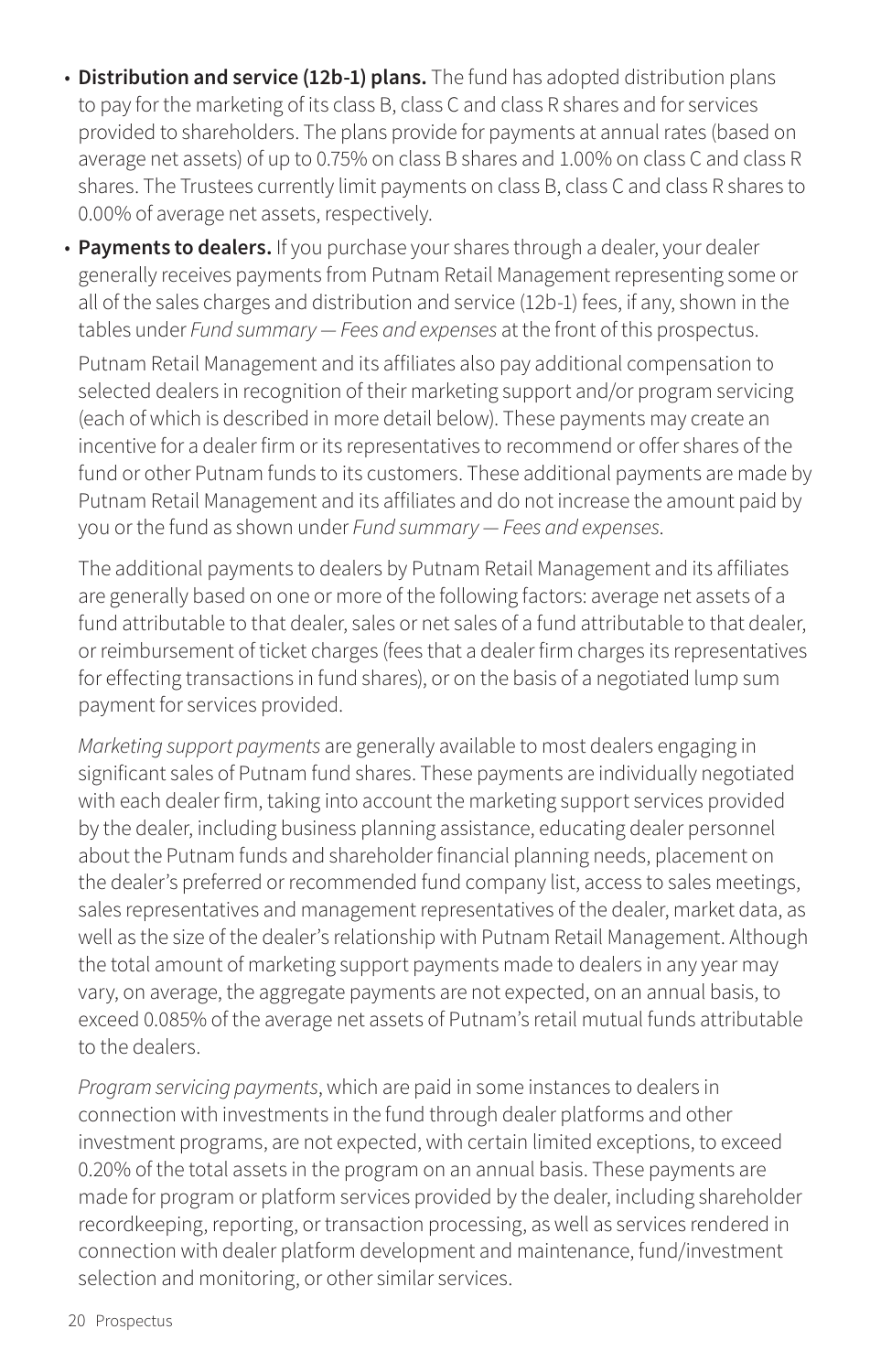You can find a list of all dealers to which Putnam made marketing support and/or program servicing payments in 2021 in the SAI, which is on file with the SEC and is also available on Putnam's website at [putnam.com.](https://www.putnam.com?ref=SP124.pdf) You can also find other details in the SAI about the payments made by Putnam Retail Management and its affiliates and the services provided by your dealer. Your dealer may charge you fees or commissions in addition to those disclosed in this prospectus. You can also ask your dealer about any payments it receives from Putnam Retail Management and its affiliates and any services your dealer provides, as well as about fees and/or commissions it charges.

• **Other payments.** Putnam Retail Management and its affiliates may make other payments (including payments in connection with educational seminars or conferences) or allow other promotional incentives to dealers to the extent permitted by SEC and NASD (as adopted by FINRA) rules and by other applicable laws and regulations. The fund's transfer agent may also make payments to certain financial intermediaries in recognition of subaccounting or other services they provide to shareholders or plan participants who invest in the fund or other Putnam funds through their retirement plan. See the discussion in the SAI under *Management — Investor Servicing Agent* for more details.

# **Fund distributions and taxes**

The fund declares a distribution daily of all its net income. The fund normally distributes any net investment income monthly. You may choose to reinvest distributions from net investment income, in additional shares of your fund or other Putnam funds, or you may receive them in cash in the form of a check or an electronic deposit to your bank account. If you do not select an option when you open your account, all distributions will be reinvested. If you choose to receive distributions in cash, but correspondence from the fund or Putnam Investor Services is returned as "undeliverable," the distribution option on your account may be converted to reinvest future distributions in the fund. You will not receive interest on uncashed distribution checks.

For shares purchased through your employer's retirement plan, the terms of the plan will govern how the plan may receive distributions from the fund.

For federal income tax purposes, distributions of net investment income are generally taxable to you as ordinary income. Taxes on distributions of capital gains are determined by how long the fund owned (or is deemed to have owned) the investments that generated them, rather than by how long you have owned (or are deemed to have owned) your shares. Distributions that the fund properly reports to you as gains from investments that the fund owned for more than one year are generally taxable to you as long-term capital gains includible in net capital gain and taxed to individuals at reduced rates. Distributions of gains from investments that the fund owned for one year or less and gains on the sale of or payment on bonds characterized as market discount are generally taxable to you as ordinary income. Distributions are taxable in the manner described in this paragraph whether you receive them in cash or reinvest them in additional shares of this fund or other Putnam funds.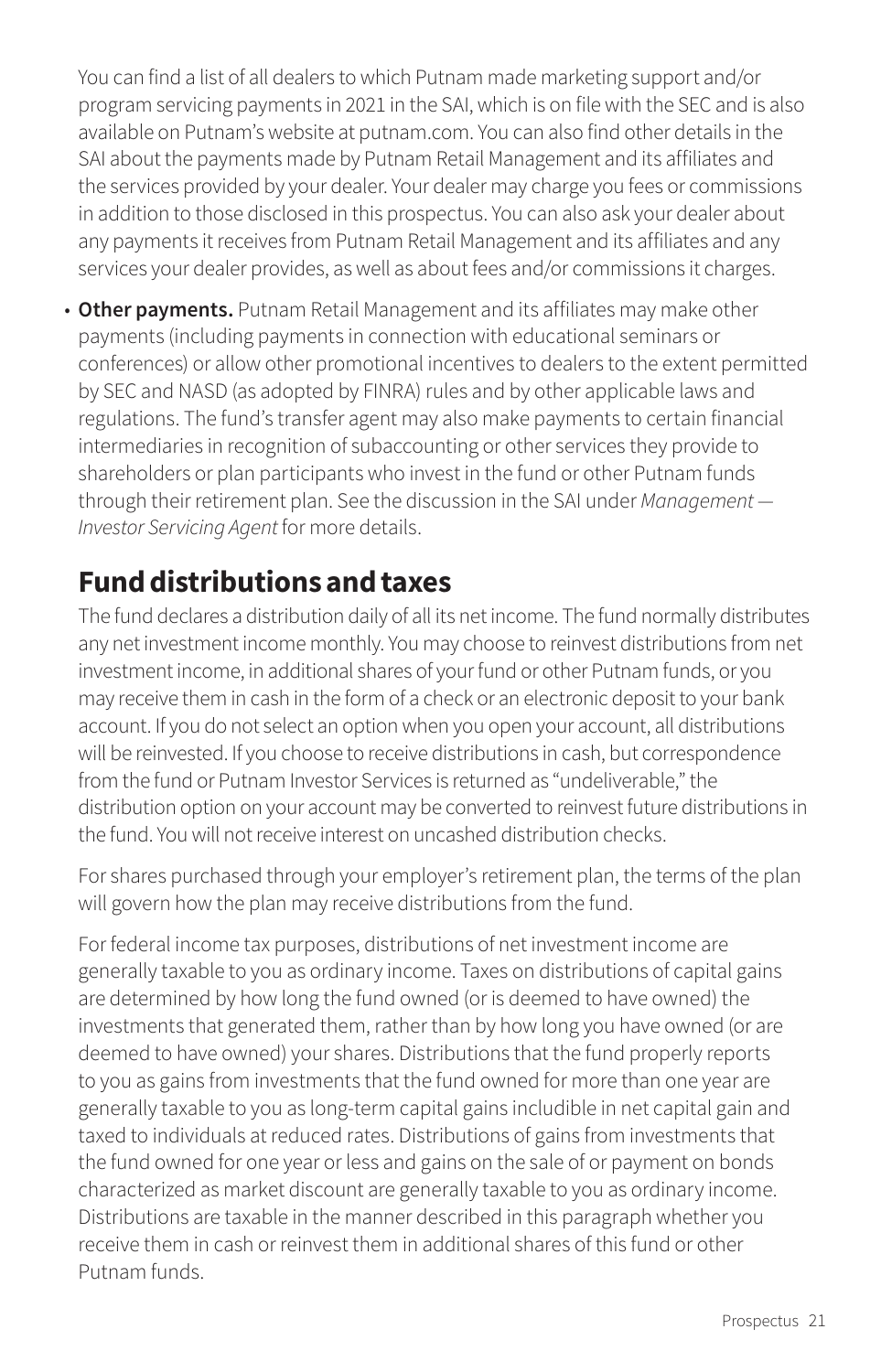Distributions by the fund to retirement plans that qualify for tax-advantaged treatment under federal income tax laws will not be taxable. Special tax rules apply to investments through such plans. You should consult your tax advisor to determine the suitability of the fund as an investment through such a plan and the tax treatment of distributions (including distributions of amounts attributable to an investment in the fund) from such a plan.

The fund's investments in certain debt obligations may cause the fund to recognize taxable income in excess of the cash generated by such obligations. Thus, the fund could be required at times to liquidate other investments, including when it is not advantageous to do so, in order to satisfy its distribution requirements.

Any gain resulting from the sale or exchange of your shares generally also will be subject to tax.

The above is a general summary of the tax implications of investing in the fund. Please refer to the SAI for further details. You should consult your tax advisor for more information on your own tax situation, including possible foreign, state and local taxes.

# **Information about the Summary Prospectus, Prospectus, and SAI**

The summary prospectus, prospectus, and SAI for a fund provide information concerning the fund. The summary prospectus, prospectus, and SAI are updated at least annually and any information provided in a summary prospectus, prospectus, or SAI can be changed without a shareholder vote unless specifically stated otherwise. The summary prospectus, prospectus, and the SAI are not contracts between the fund and its shareholders and do not give rise to any contractual rights or obligations or any shareholder rights other than any rights conferred explicitly by federal or state securities laws that may not be waived.

# **Financial highlights**

The financial highlights tables are intended to help you understand the fund's recent financial performance. Certain information reflects financial results for a single fund share. The total returns represent the rate that an investor would have earned or lost on an investment in the fund, assuming reinvestment of all dividends and distributions. Information for the fiscal years ended September 30, 2021 and September 30, 2020 has been audited by PricewaterhouseCoopers LLP, and information for the fiscal years ended September 30, 2017 through September 30, 2019 was audited by the fund's previous independent public accounting firm. The Independent Registered Public Accounting Firm's report and the fund's financial statements are included in the fund's annual report to shareholders, which is available upon request.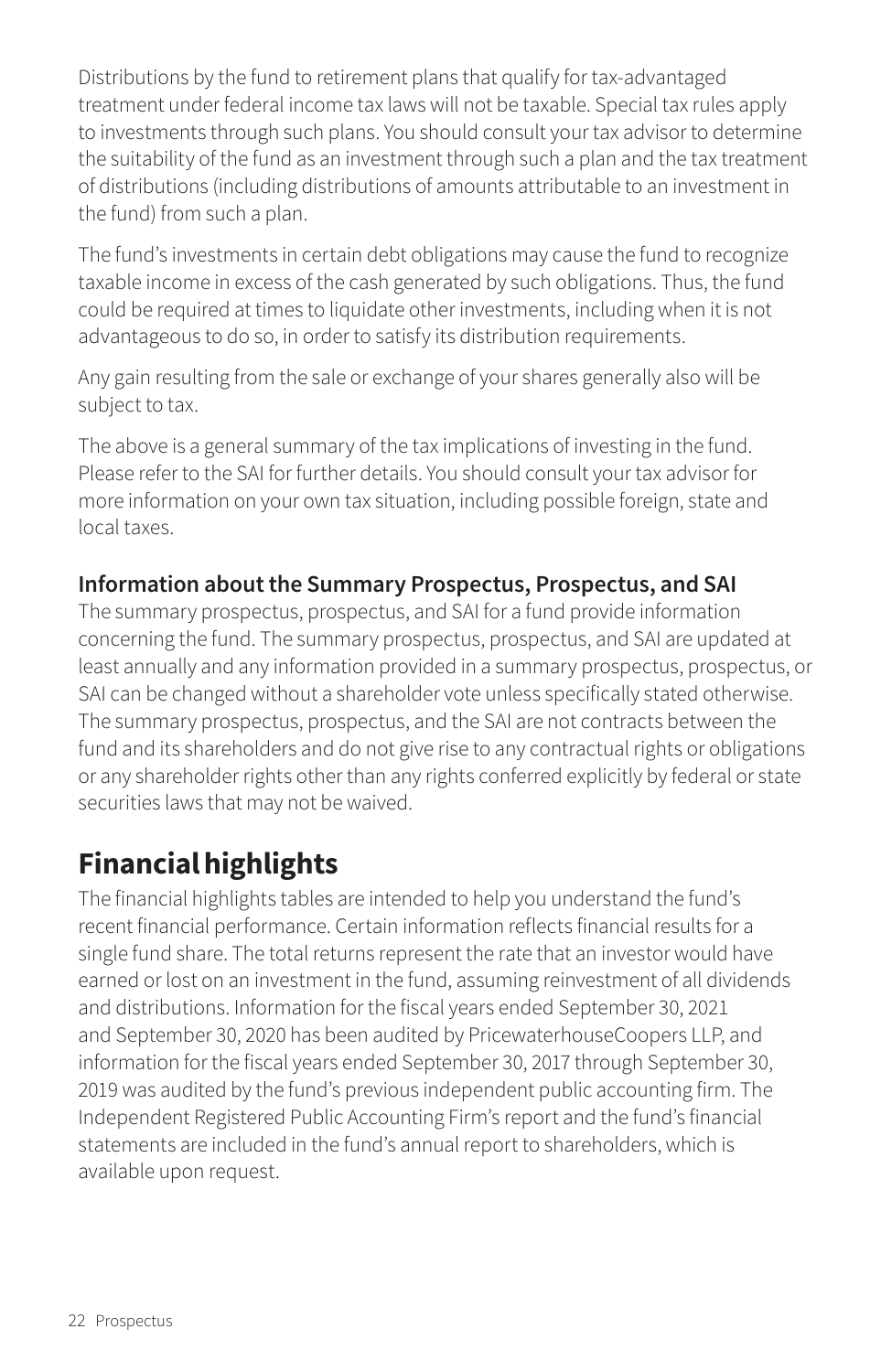This page intentionally left blank.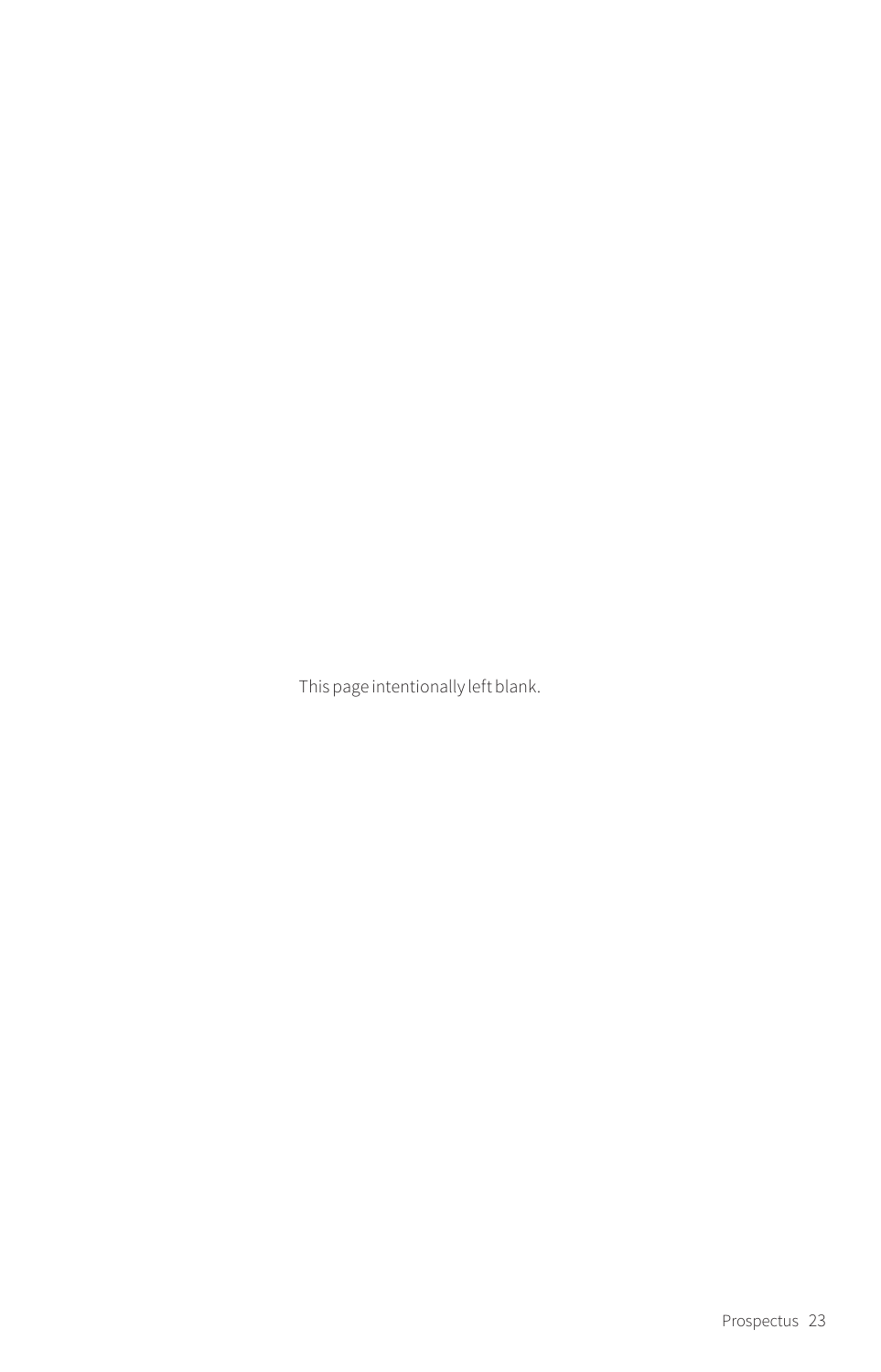|                    |                                               | <b>INVESTMENT OPERATIONS</b>    |                                                                 |                                               | <b>LESS DISTRIBUTIONS</b>        |
|--------------------|-----------------------------------------------|---------------------------------|-----------------------------------------------------------------|-----------------------------------------------|----------------------------------|
| Period ended       | Net asset<br>value,<br>beginning<br>of period | Net investment<br>income (loss) | Net realized<br>and unrealized<br>gain (loss) on<br>investments | <b>Total from</b><br>investment<br>operations | From<br>net investment<br>income |
| Class A            |                                               |                                 |                                                                 |                                               |                                  |
| September 30, 2021 | \$1.00                                        | .0001                           | $\rule{1em}{0.15mm}$                                            | 0.0001                                        | (.0001)                          |
| September 30, 2020 | 1.00                                          | .0050                           | $\overline{\phantom{0}}$                                        | 0.0050                                        | (.0051)                          |
| September 30, 2019 | 1.00                                          | .0177                           | $-d$                                                            | 0.0177                                        | (.0178)                          |
| September 30, 2018 | $1.00\,$                                      | .0100                           | $\qquad \qquad -$                                               | 0.0100                                        | (.0099)                          |
| September 30, 2017 | 1.00                                          | .0017                           | $\equiv$                                                        | 0.0017                                        | (.0017)                          |
| Class B            |                                               |                                 |                                                                 |                                               |                                  |
| September 30, 2021 | \$1.00                                        | .0001                           | $\rule{1em}{0.15mm}$                                            | 0.0001                                        | (.0001)                          |
| September 30, 2020 | 1.00                                          | .0051                           | $\overline{\phantom{0}}$                                        | 0.0051                                        | (.0051)                          |
| September 30, 2019 | 1.00                                          | .0177                           | $-\mathsf{d}$                                                   | 0.0177                                        | (.0178)                          |
| September 30, 2018 | 1.00                                          | .0101                           | $-$                                                             | 0.0101                                        | (.0100)                          |
| September 30, 2017 | 1.00                                          | .0017                           |                                                                 | 0.0017                                        | (.0017)                          |
| Class C            |                                               |                                 |                                                                 |                                               |                                  |
| September 30, 2021 | \$1.00                                        | .0001                           | $-\,$ d                                                         | 0.0001                                        | (.0001)                          |
| September 30, 2020 | 1.00                                          | .0050                           | $\overline{\phantom{0}}$                                        | 0.0050                                        | (.0050)                          |
| September 30, 2019 | 1.00                                          | .0177                           | $-d$                                                            | 0.0177                                        | (.0178)                          |
| September 30, 2018 | 1.00                                          | .0101                           | $\overline{\phantom{0}}$                                        | 0.0101                                        | (.0100)                          |
| September 30, 2017 | 1.00                                          | .0017                           | $\overline{\phantom{0}}$                                        | 0.0017                                        | (.0017)                          |
| Class G            |                                               |                                 |                                                                 |                                               |                                  |
| September 30, 2021 | \$1.00                                        | .0001                           | $\rule{1em}{0.15mm}$                                            | 0.0001                                        | (.0001)                          |
|                    |                                               |                                 |                                                                 |                                               |                                  |
| September 30, 2020 | 1.00                                          | .0058                           | $\overline{\phantom{0}}$                                        | 0.0058                                        | (.0058)                          |
| September 30, 2019 | 1.00                                          | .0192                           | $-\,$ d                                                         | 0.0192                                        | (.0193)                          |
| September 30, 2018 | 1.00                                          | .0117                           | $-$                                                             | 0.0117                                        | (.0116)                          |
| September 30, 2017 | 1.00                                          | .0026                           | —<br>—                                                          | 0.0026                                        | (.0026)                          |
| Class P            |                                               |                                 |                                                                 |                                               |                                  |
| September 30, 2021 | \$1.00                                        | .0001                           | $\rule{1em}{0.15mm}$ d                                          | 0.0001                                        | (.0001)                          |
| September 30, 2020 | 1.00                                          | .0058                           | $\overline{\phantom{0}}$                                        | 0.0058                                        | (.0058)                          |
| September 30, 2019 | 1.00                                          | .0192                           | $-d$                                                            | 0.0192                                        | (.0193)                          |
| September 30, 2018 | 1.00                                          | .0117                           | $\overline{\phantom{0}}$                                        | 0.0117                                        | (.0116)                          |
| September 30, 2017 | 1.00                                          | .0026                           | $\equiv$                                                        | 0.0026                                        | (.0026)                          |
| Class R            |                                               |                                 |                                                                 |                                               |                                  |
| September 30, 2021 | \$1.00                                        | .0001                           | $\rule{1em}{0.15mm}$                                            | 0.0001                                        | (.0001)                          |
| September 30, 2020 | 1.00                                          | .0050                           | $\overline{\phantom{0}}$                                        | 0.0050                                        | (.0051)                          |
| September 30, 2019 | 1.00                                          | .0177                           | $-\,$ d                                                         | 0.0177                                        | (.0178)                          |
| September 30, 2018 | 1.00                                          | .0101                           | $\equiv$                                                        | 0.0101                                        | (.0100)                          |
| September 30, 2017 | 1.00                                          | .0017                           |                                                                 | 0.0017                                        | (.0017)                          |

See notes to financial highlights at the end of this section.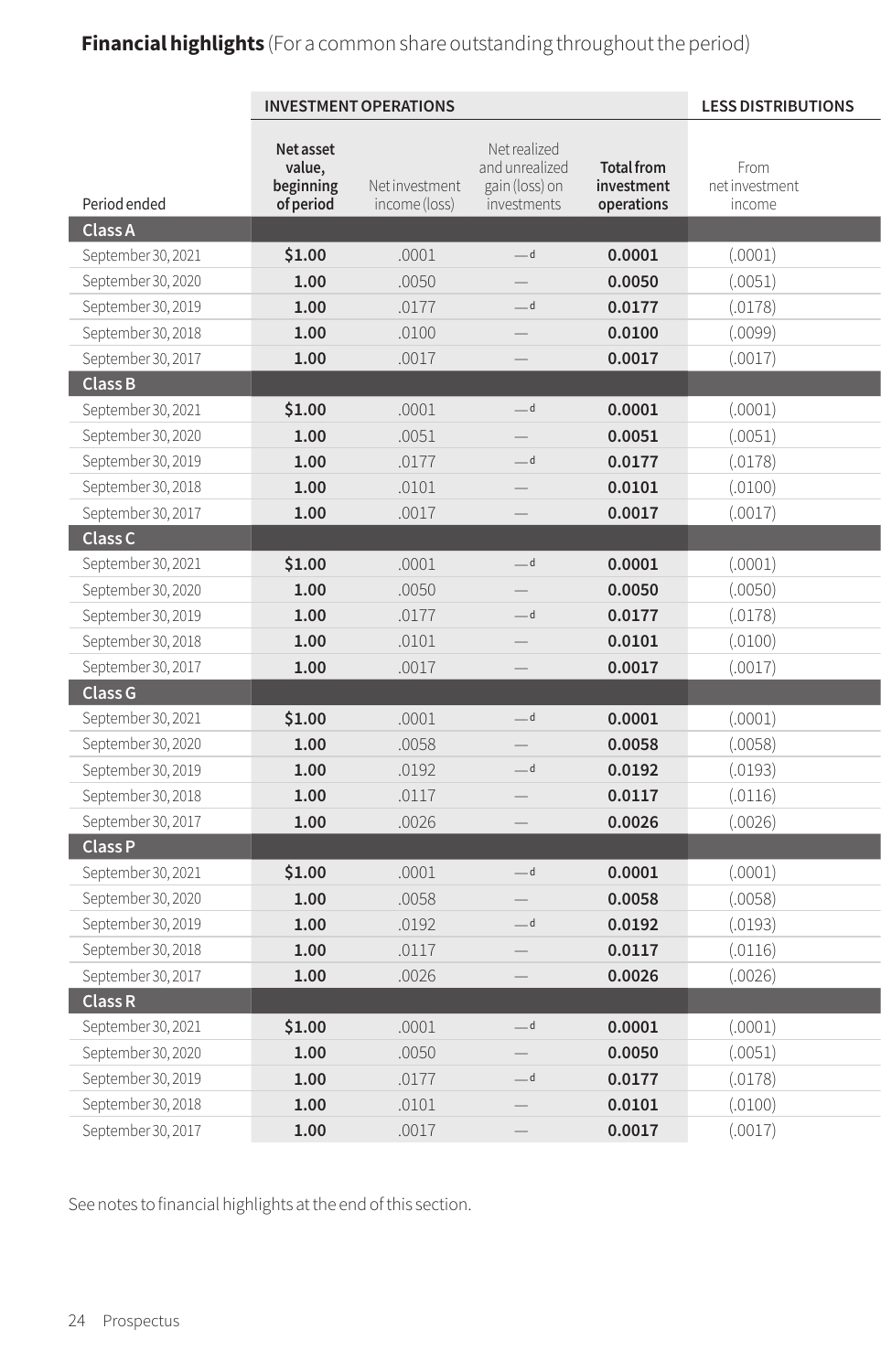#### **Total distributions Net asset value, end of period Total return at net asset value (%)**<sup>a</sup> **Net assets, end of period (in thousands)** Ratio of expenses to investment income average net assets  $(0/0)$  b Ratio of net (loss) to average net assets (%) September 30, 2021 **\$1.00** .0001 —<sup>d</sup> **0.0001** (.0001) **(0.0001) \$1.00 .01 \$145,641** .09<sup>c</sup> .01<sup>c</sup> September 30, 2020 **1.00** .0050 — **0.0050** (.0051) **(0.0051) 1.00 .51 150,291** .33<sup>c</sup> .33<sup>c</sup> September 30, 2019 **1.00** .0177 —<sup>d</sup> **0.0177** (.0178) **(0.0178) 1.00 1.79 61,605** .62 1.76 September 30, 2018 **1.00** .0100 — **0.0100** (.0099) **(0.0099) 1.00 1.00 98,391** .55 .94 September 30, 2017 **1.00** .0017 — **0.0017** (.0017) **(0.0017) 1.00 .17 103,469** .57<sup>c</sup> .17<sup>c</sup> September 30, 2021 **\$1.00** .0001 —<sup>d</sup> **0.0001** (.0001) **(0.0001) \$1.00 .01 \$202** .09<sup>c</sup> .01<sup>c</sup> September 30, 2020 **1.00** .0051 — **0.0051** (.0051) **(0.0051) 1.00 .51 378** .33<sup>c</sup> .37<sup>c</sup> September 30, 2019 **1.00** .0177 —<sup>d</sup> **0.0177** (.0178) **(0.0178) 1.00 1.80 182** .62 1.77 September 30, 2018 **1.00** .0101 — **0.0101** (.0100) **(0.0100) 1.00 1.00 255** .55 1.08 September 30, 2017 **1.00** .0017 — **0.0017** (.0017) **(0.0017) 1.00 .17 162** .72<sup>c</sup> .12<sup>c</sup> September 30, 2021 **\$1.00** .0001 —<sup>d</sup> **0.0001** (.0001) **(0.0001) \$1.00 .01 \$1,404** .09<sup>c</sup> .01<sup>c</sup> September 30, 2020 **1.00** .0050 — **0.0050** (.0050) **(0.0050) 1.00 .50 2,279** .34<sup>c</sup> .40<sup>c</sup> September 30, 2019 **1.00** .0177 —<sup>d</sup> **0.0177** (.0178) **(0.0178) 1.00 1.79 1,718** .62 1.77 September 30, 2018 **1.00** .0101 — **0.0101** (.0100) **(0.0100) 1.00 1.00 380** .55 1.04 September 30, 2017 **1.00** .0017 — **0.0017** (.0017) **(0.0017) 1.00 .17 404** .60<sup>c</sup> .16<sup>c</sup> September 30, 2021 **\$1.00** .0001 —<sup>d</sup> **0.0001** (.0001) **(0.0001) \$1.00 .01 \$57,037** .09<sup>c</sup> .01<sup>c</sup> September 30, 2020 **1.00** .0058 — **0.0058** (.0058) **(0.0058) 1.00 .58 53,693** .28<sup>c</sup> .60<sup>c</sup> September 30, 2019 **1.00** .0192 —<sup>d</sup> **0.0192** (.0193) **(0.0193) 1.00 1.95 48,641** .45 1.93 September 30, 2018 **1.00** .0117 — **0.0117** (.0116) **(0.0116) 1.00 1.17 42,877** .41 1.17 September 30, 2017 **1.00** .0026 — **0.0026** (.0026) **(0.0026) 1.00 .26 38,090** .45<sup>c</sup> .29<sup>c</sup> September 30, 2021 **\$1.00** .0001 —<sup>d</sup> **0.0001** (.0001) **(0.0001) \$1.00 .01 \$10** .09<sup>c</sup> .01<sup>c</sup> September 30, 2020 **1.00** .0058 — **0.0058** (.0058) **(0.0058) 1.00 .58 10** .28<sup>c</sup> .60<sup>c</sup> September 30, 2019 **1.00** .0192 —<sup>d</sup> **0.0192** (.0193) **(0.0193) 1.00 1.95 10** .45 1.93 September 30, 2018 **1.00** .0117 — **0.0117** (.0116) **(0.0116) 1.00 1.17 10** .41 .71 September 30, 2017 **1.00** .0026 — **0.0026** (.0026) **(0.0026) 1.00 .26 3,983** .45<sup>c</sup> .19<sup>c</sup> September 30, 2021 **\$1.00** .0001 —<sup>d</sup> **0.0001** (.0001) **(0.0001) \$1.00 .01 \$629** .09<sup>c</sup> .01<sup>c</sup> September 30, 2020 **1.00** .0050 — **0.0050** (.0051) **(0.0051) 1.00 .51 1,316** .32<sup>c</sup> .21<sup>c</sup> September 30, 2019 **1.00** .0177 —<sup>d</sup> **0.0177** (.0178) **(0.0178) 1.00 1.79 570** .62 1.78 September 30, 2018 **1.00** .0101 — **0.0101** (.0100) **(0.0100) 1.00 1.00 551** .55 1.03 September 30, 2017 **1.00** .0017 — **0.0017** (.0017) **(0.0017) 1.00 .17 523** .55<sup>c</sup> .17<sup>c</sup>

#### **RATIOS AND SUPPLEMENTAL DATA**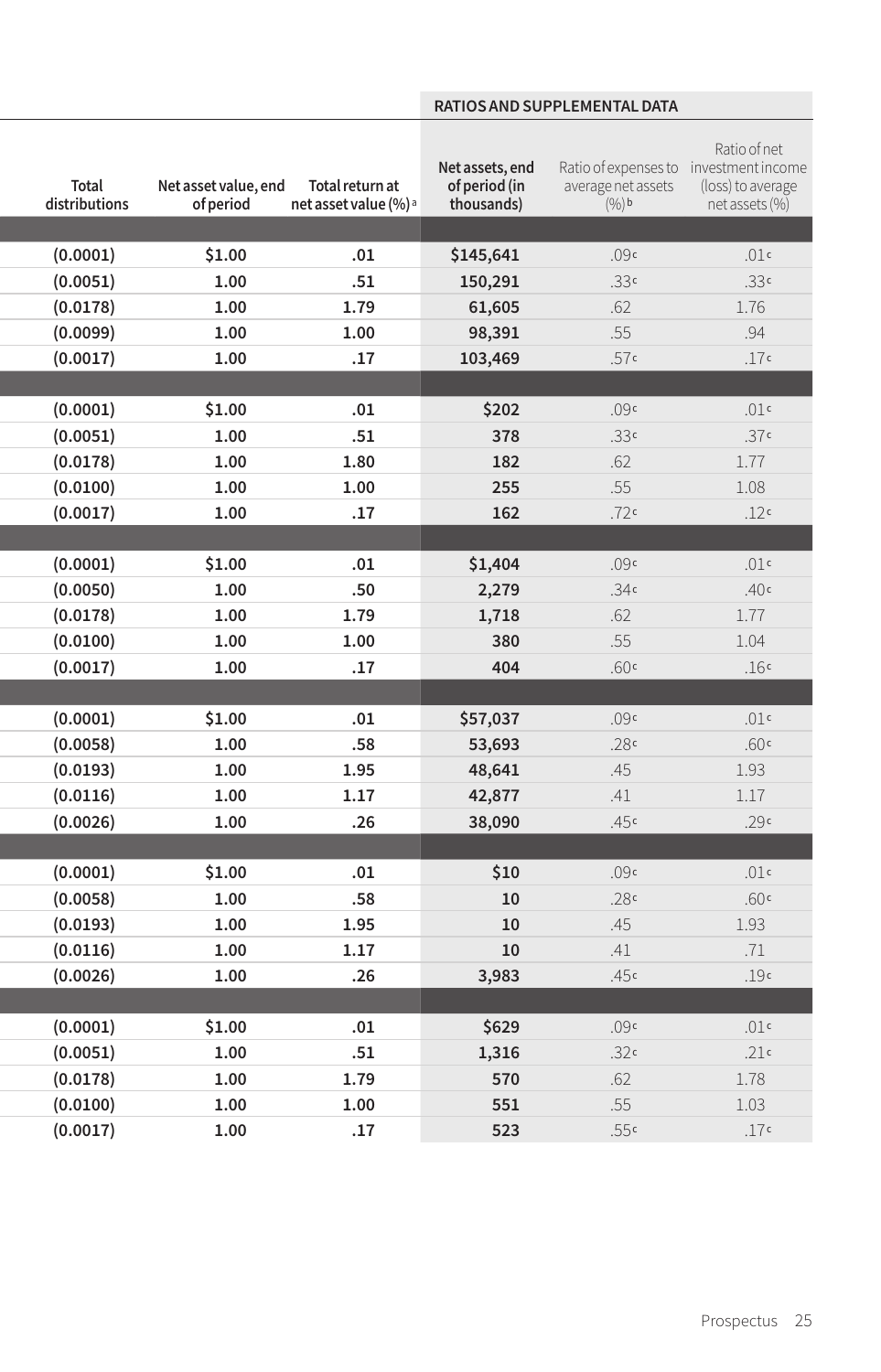#### **Financial highlights** (Continued)

a Total return assumes dividend reinvestment and does not reflect the effect of sales charges.

<sup>b</sup> Includes amounts paid through expense offset and/or brokerage/service arrangements, if any. Also excludes acquired fund fees and expenses, if any.

c Reflects a voluntary waiver of certain fund expenses in effect during the period relating to the enhancement of certain annualized net yields of the fund. As a result of such waivers, the expenses of each class reflect a reduction of the following amounts as a percentage of average net assets:

|         | 9/30/21 | 9/30/20 | 9/30/17 | 9/30/16 |
|---------|---------|---------|---------|---------|
| Class A | 0.42%   | 0.22%   | 0.08%   | 0.14%   |
| Class B | 0.42    | 0.22    | 0.18    | 0.24    |
| Class C | 0.42    | 0.22    | 0.30    | 0.23    |
| Class G | 0.29    | 0.13    | 0.05    | 0.01    |
| Class P | 0.29    | 0.13    | 0.05    | 0.08    |
| Class R | 0.42    | 0.24    | 0.35    | 0.23    |

<sup>d</sup> Amount represents less than \$0.0001.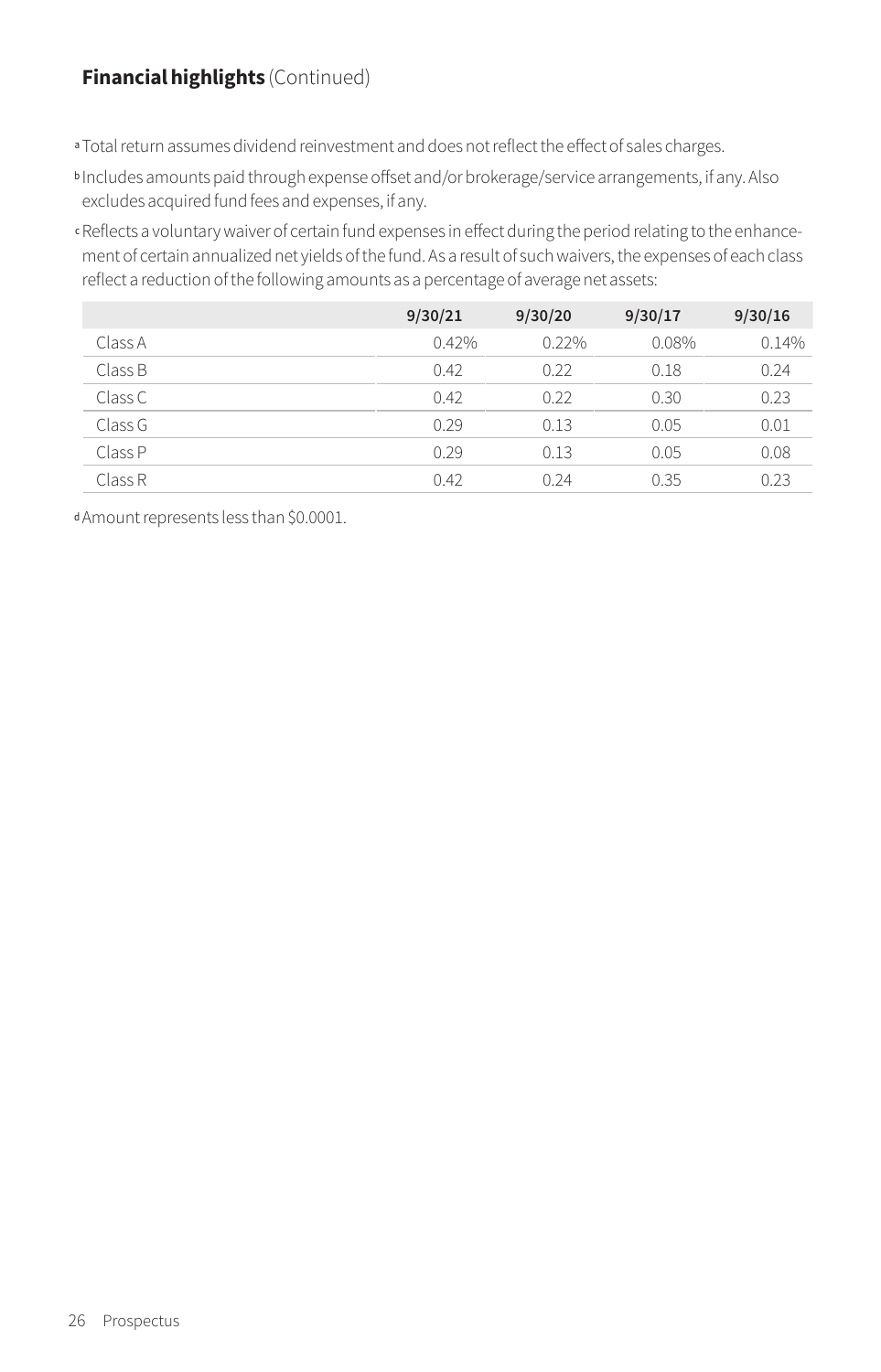# **Appendix**

# **Financial intermediary specific sales charge waiver information**

As described in the prospectus, class A, B and C shares may be subject to a CDSC if purchased by exchange from another Putnam fund. Certain financial intermediaries waive the CDSC in certain circumstances. This Appendix details the variations in sales charge waivers by financial intermediary. Not all financial intermediaries specify financial intermediary-specific sales charge waiver categories for every share class. You should consult your financial representative for assistance in determining whether you may qualify for a particular sales charge waiver.

### **AMERIPRISE FINANCIAL**

**Class A Shares Front-End Sales Charge Waivers Available at Ameriprise Financial:**

*The following information applies to class A share purchases if you have an account with or otherwise purchase fund shares through Ameriprise Financial:*

Shareholders purchasing fund shares through an Ameriprise Financial account are eligible for the following front-end sales charge waivers, which may differ from those disclosed elsewhere in this fund's prospectus or SAI:

- Employer-sponsored retirement plans (e.g., 401(k) plans, 457 plans, employersponsored 403(b) plans, profit sharing and money purchase pension plans and defined benefit plans). For purposes of this provision, employer-sponsored retirement plans do not include SEP IRAs, Simple IRAs or SAR-SEPs.
- Shares purchased through reinvestment of capital gains distributions and dividend reinvestment when purchasing shares of the same Fund (but not any other fund within the same fund family).
- Shares exchanged from Class C shares of the same fund in the month of or following the 7-year anniversary of the purchase date. To the extent that this prospectus elsewhere provides for a waiver with respect to exchanges of Class C shares or conversion of Class C shares following a shorter holding period, that waiver will apply.
- Employees and registered representatives of Ameriprise Financial or its affiliates and their immediate family members.
- Shares purchased by or through qualified accounts (including IRAs, Coverdell Education Savings Accounts, 401(k)s, 403(b) TSCAs subject to ERISA and defined benefit plans) that are held by a covered family member, defined as an Ameriprise financial advisor and/or the advisor's spouse, advisor's lineal ascendant (mother, father, grandmother, grandfather, great grandmother, great grandfather), advisor's lineal descendant (son, step-son, daughter, step-daughter, grandson, granddaughter, great grandson, great granddaughter) or any spouse of a covered family member who is a lineal descendant.
- Shares purchased from the proceeds of redemptions within the same fund family, provided (1) the repurchase occurs within 90 days following the redemption, (2) the redemption and purchase occur in the same account, and (3) redeemed shares were subject to a front-end or deferred sales load (i.e. Rights of Reinstatement).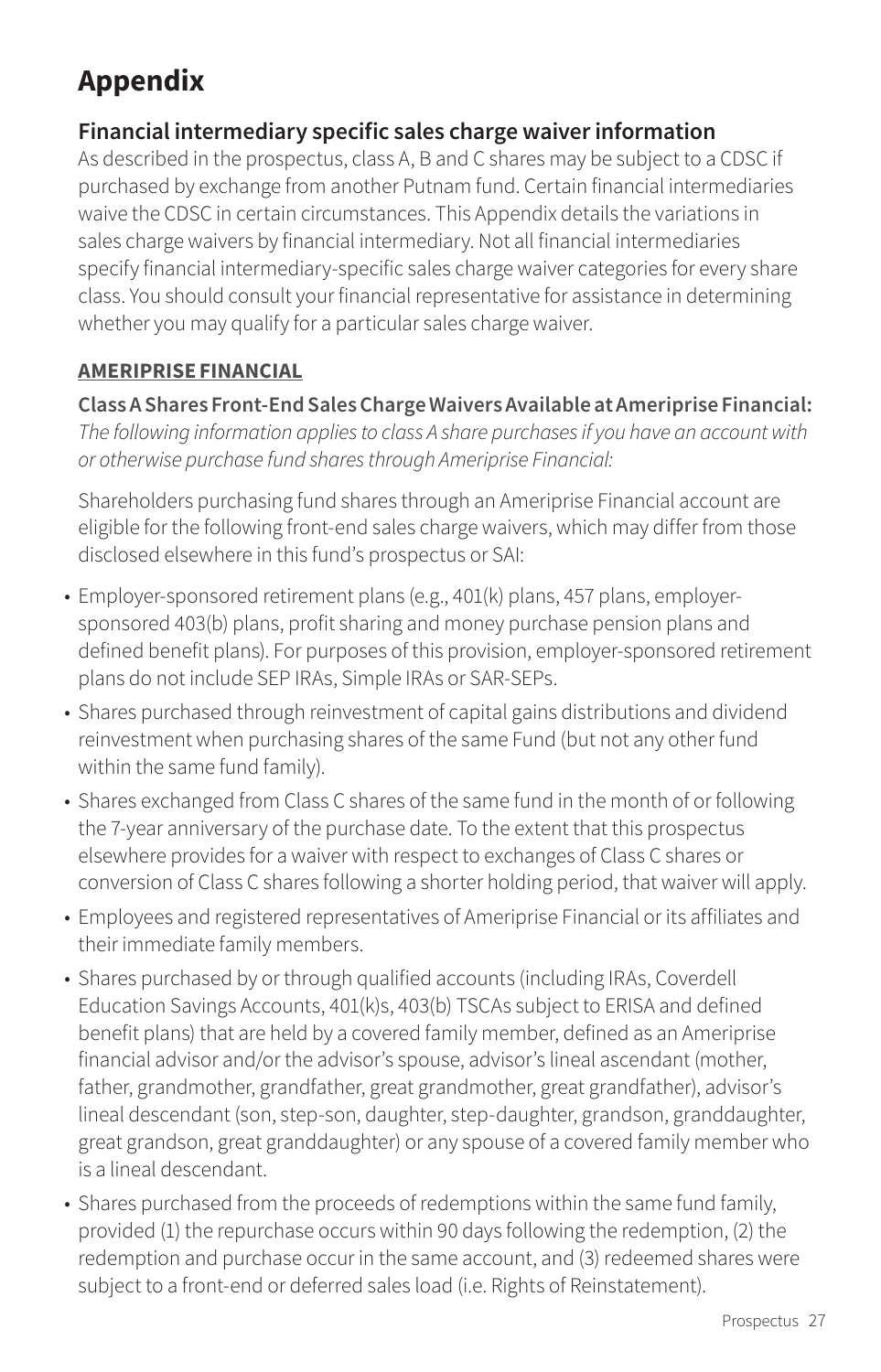### **D.A. DAVIDSON & CO. ("D.A. DAVIDSON")**

Effective December 30, 2020, shareholders purchasing fund shares including existing fund shareholders through a D.A. Davidson platform or account, or through an introducing broker-dealer or independent registered investment advisor for which D.A. Davidson provides trade execution, clearance, and/or custody services, will be eligible for the following sales charge waivers (front-end sales charge waivers and contingent deferred, or back-end, sales charge waivers) and discounts, which may differ from those disclosed elsewhere in this prospectus or SAI.

#### **Front-End Sales Charge Waivers on Class A Shares available at D.A. Davidson**

- Shares purchased within the same fund family through a systematic reinvestment of capital gains and dividend distributions.
- Shares purchased by employees and registered representatives of D.A. Davidson or its affiliates and their family members as designated by D.A. Davidson.
- Shares purchased from the proceeds of redemptions within the same fund family, provided (1) the repurchase occurs within 90 days following the redemption, (2) the redemption and purchase occur in the same account, and (3) redeemed shares were subject to a front-end or deferred sales charge (known as Rights of Reinstatement).
- A shareholder in the Fund's Class C shares will have their shares converted at net asset value to Class A shares of the Fund if the shares are no longer subject to a CDSC and the conversion is consistent with D.A. Davidson's policies and procedures.

### **CDSC Waivers on Classes A and C shares available at D.A. Davidson**

- Death or disability of the shareholder.
- Shares sold as part of a systematic withdrawal plan as described in this prospectus.
- Return of excess contributions from an IRA Account.
- Shares sold as part of a required minimum distribution for IRA or other qualifying retirement accounts pursuant to the Internal Revenue Code.
- Shares acquired through a right of reinstatement.

#### **Front-end sales charge discounts available at D.A. Davidson: breakpoints, rights of accumulation and/or letters of intent**

- Breakpoints as described in this prospectus.
- Rights of accumulation which entitle shareholders to breakpoint discounts will be automatically calculated based on the aggregated holding of fund family assets held by accounts within the purchaser's household at D.A. Davidson. Eligible fund family assets not held at D.A. Davidson may be included in the calculation of rights of accumulation only if the shareholder notifies his or her financial advisor about such assets.
- Letters of intent which allow for breakpoint discounts based on anticipated purchases within a fund family, over a 13-month time period. Eligible fund family assets not held at D.A. Davidson may be included in the calculation of letters of intent only if the shareholder notifies his or her financial advisor about such assets.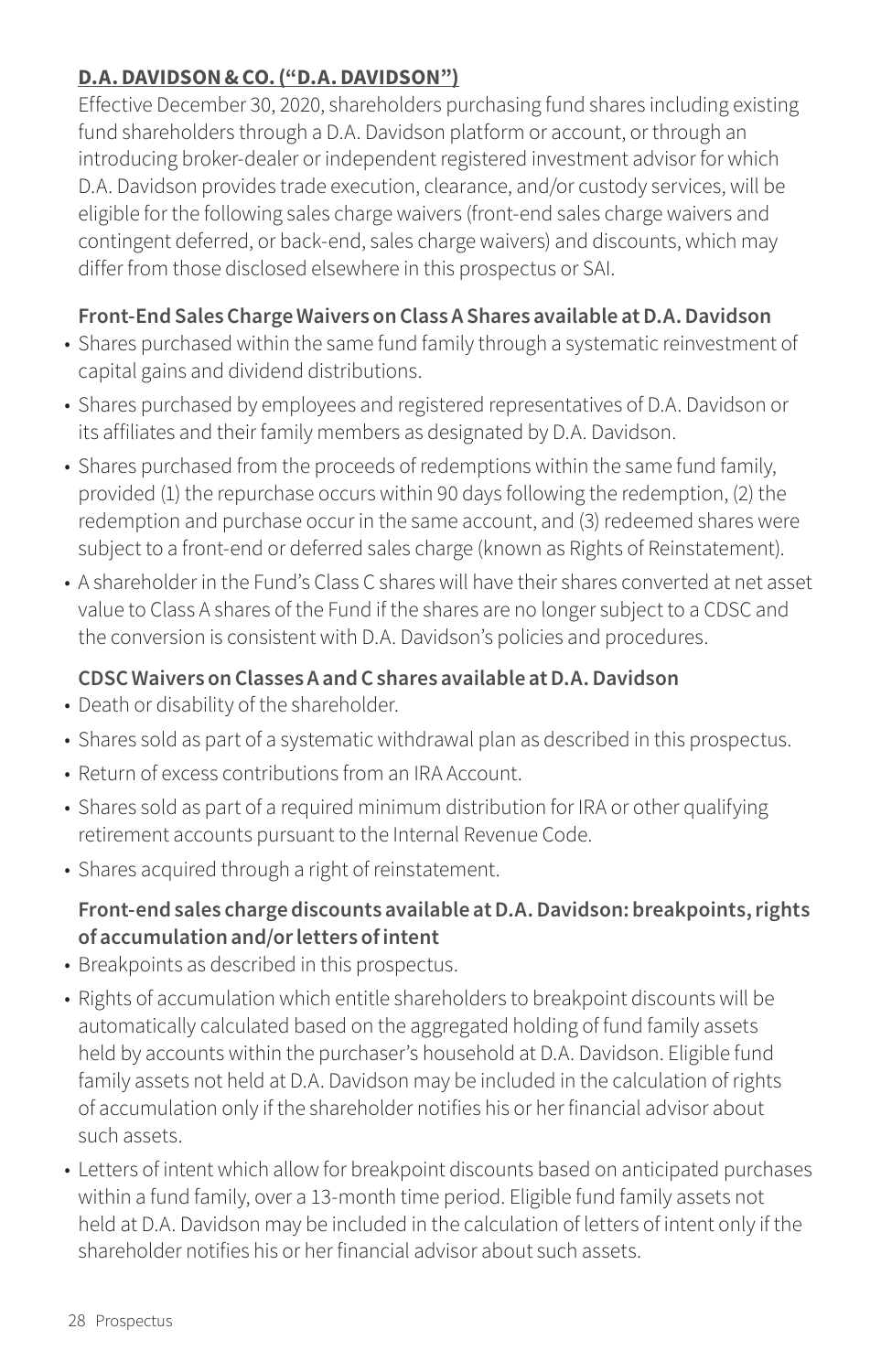#### **EDWARD D. JONES & CO., L.P. ("EDWARD JONES")**

#### **Policies Regarding Transactions Through Edward Jones**

*The following information has been provided by Edward Jones:*

Effective on or after March 1, 2021, the following information supersedes prior information with respect to transactions and positions held in fund shares through an Edward Jones system. Clients of Edward Jones (also referred to as "shareholders") purchasing fund shares on the Edward Jones commission and fee-based platforms are eligible only for the following sales charge discounts (also referred to as "breakpoints") and waivers, which can differ from discounts and waivers described elsewhere in the mutual fund prospectus or statement of additional information ("SAI") or through another broker-dealer. In all instances, it is the shareholder's responsibility to inform Edward Jones at the time of purchase of any relationship, holdings of fund family, or other facts qualifying the purchaser for discounts or waivers. Edward Jones can ask for documentation of such circumstance. Shareholders should contact Edward Jones if they have questions regarding their eligibility for these discounts and waivers.

#### **Breakpoints**

• Breakpoint pricing, otherwise known as volume pricing, at dollar thresholds as described in the prospectus.

#### **Rights of Accumulation ("ROA")**

- The applicable sales charge on a purchase of Class A shares is determined by taking into account all share classes (except certain money market funds and any assets held in group retirement plans) of the mutual fund family held by the shareholder or in an account grouped by Edward Jones with other accounts for the purpose of providing certain pricing considerations ("pricing groups"). If grouping assets as a shareholder, this includes all share classes held on the Edward Jones platform and/ or held on another platform. The inclusion of eligible fund family assets in the ROA calculation is dependent on the shareholder notifying Edward Jones of such assets at the time of calculation. Money market funds are included only if such shares were sold with a sales charge at the time of purchase or acquired in exchange for shares purchased with a sales charge.
- The employer maintaining a SEP IRA plan and/or SIMPLE IRA plan may elect to establish or change ROA for the IRA accounts associated with the plan to a planlevel grouping as opposed to including all share classes at a shareholder or pricing group level.
- ROA is determined by calculating the higher of cost minus redemptions or market value (current shares x NAV).

#### **Letter of Intent ("LOI")**

• Through a LOI, shareholders can receive the sales charge and breakpoint discounts for purchases shareholders intend to make over a 13-month period from the date Edward Jones receives the LOI. The LOI is determined by calculating the higher of cost or market value of qualifying holdings at LOI initiation in combination with the value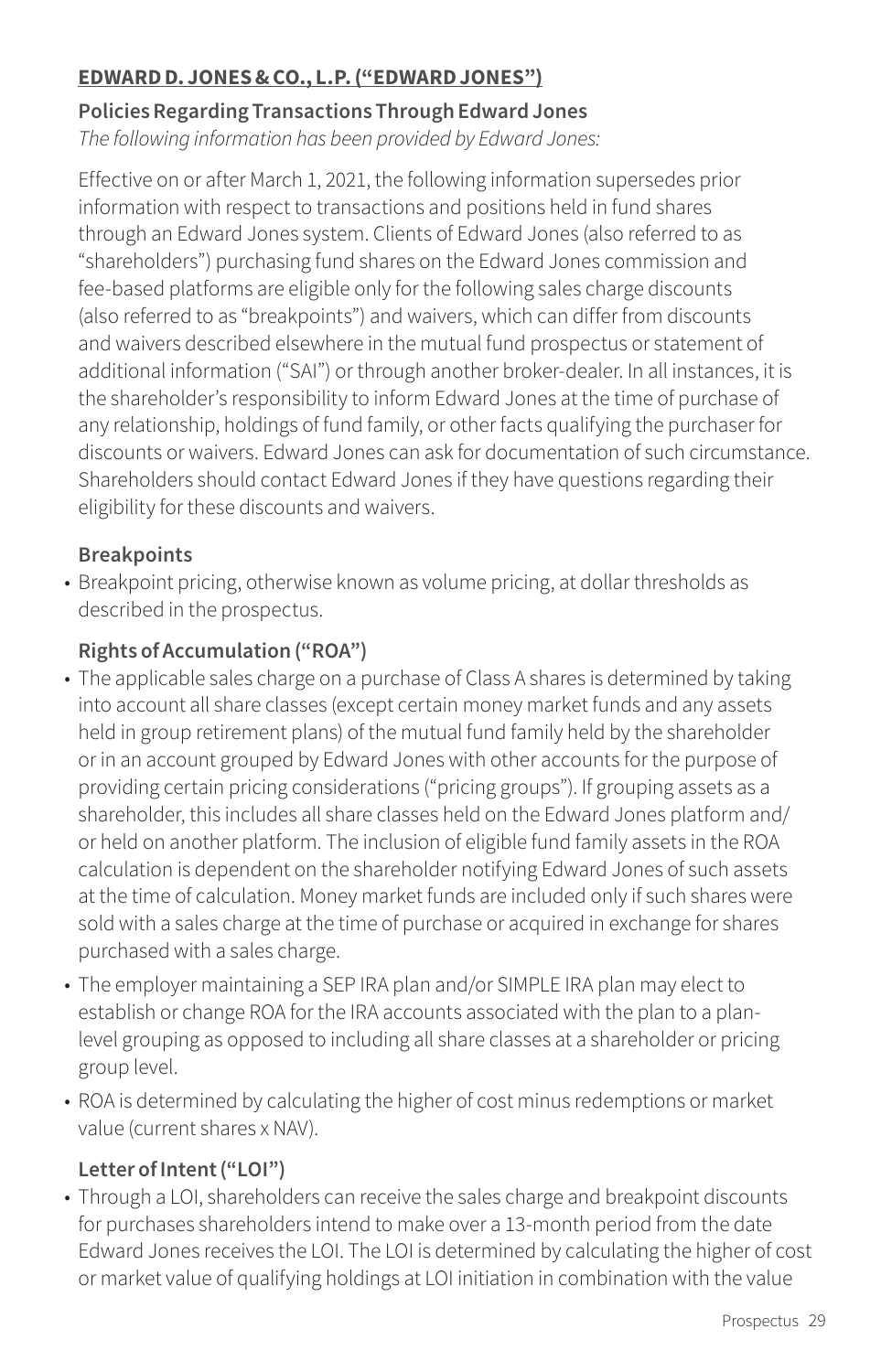that the shareholder intends to buy over a 13-month period to calculate the front-end sales charge and any breakpoint discounts. Each purchase the shareholder makes during that 13-month period will receive the sales charge and breakpoint discount that applies to the total amount. The inclusion of eligible fund family assets in the LOI calculation is dependent on the shareholder notifying Edward Jones of such assets at the time of calculation. Purchases made before the LOI is received by Edward Jones are not adjusted under the LOI and will not reduce the sales charge previously paid. Sales charges will be adjusted if LOI is not met.

• If the employer maintaining a SEP IRA plan and/or SIMPLE IRA plan has elected to establish or change ROA for the IRA accounts associated with the plan to a planlevel grouping, LOIs will also be at the plan-level and may only be established by the employer.

#### **Sales Charge Waivers**

Sales charges are waived for the following shareholders and in the following situations:

- Associates of Edward Jones and its affiliates and their family members who are in the same pricing group (as determined by Edward Jones under its policies and procedures) as the associate. This waiver will continue for the remainder of the associate's life if the associate retires from Edward Jones in good-standing and remains in good standing pursuant to Edward Jones' policies and procedures.
- Shares purchased in an Edward Jones fee-based program.
- Shares purchased through reinvestment of capital gains distributions and dividend reinvestment.
- Shares purchased from the proceeds of redeemed shares of the same fund family so long as the following conditions are met: 1) the proceeds are from the sale of shares within 60 days of the purchase, and 2) the sale and purchase are made in the same share class and the same account or the purchase is made in an individual retirement account with proceeds from liquidations in a non-retirement account.
- Shares exchanged into Class A shares from another share class so long as the exchange is into the same fund and was initiated at the discretion of Edward Jones. Edward Jones is responsible for any remaining CDSC due to the fund company, if applicable. Any future purchases are subject to the applicable sales charge as disclosed in the prospectus.
- Exchanges from Class C shares to Class A shares of the same fund, generally, in the 84th month following the anniversary of the purchase date or earlier at the discretion of Edward Jones.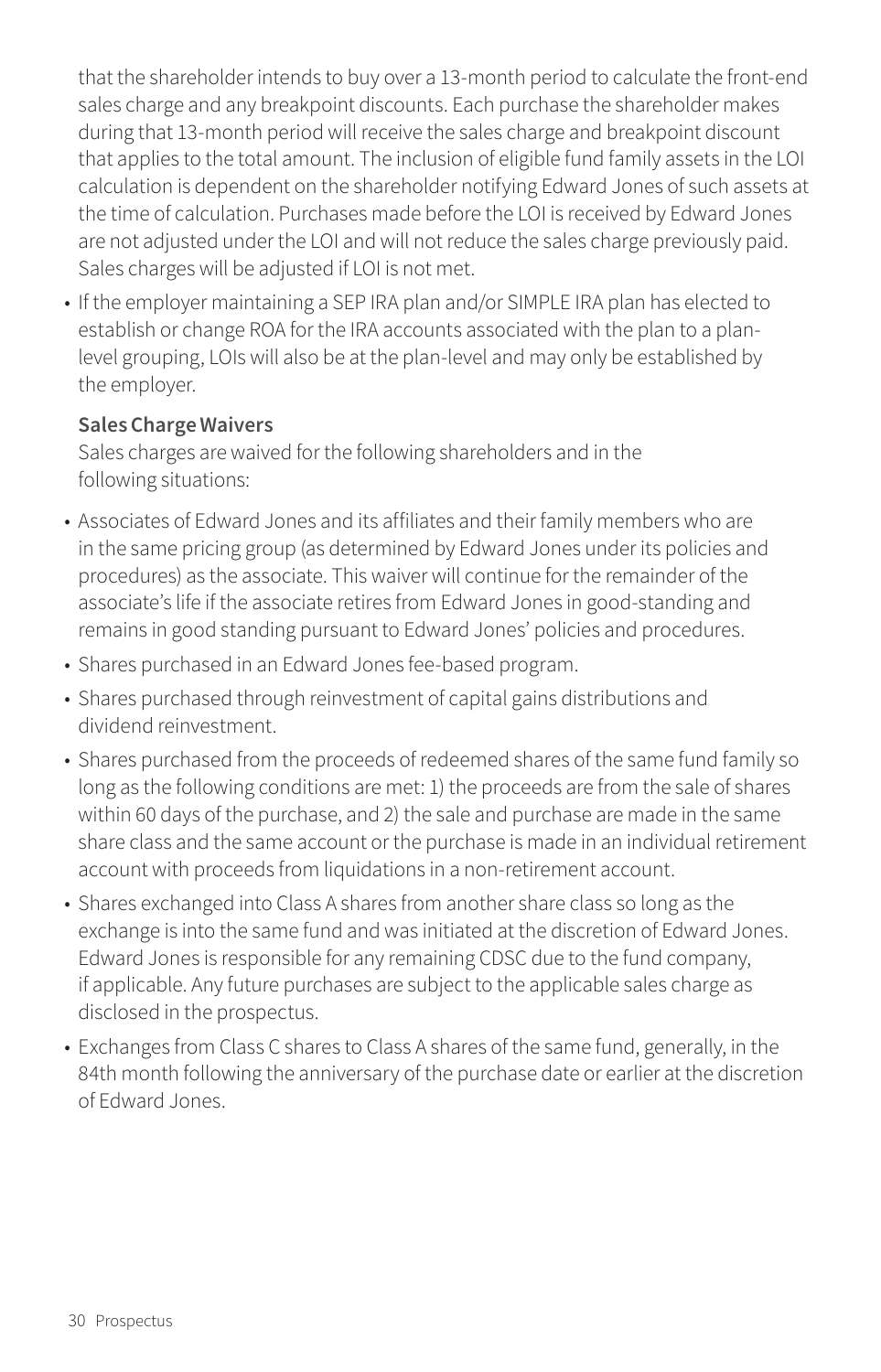#### **Contingent Deferred Sales Charge ("CDSC") Waivers**

If the shareholder purchases shares that are subject to a CDSC and those shares are redeemed before the CDSC is expired, the shareholder is responsible to pay the CDSC except in the following conditions:

- The death or disability of the shareholder.
- Systematic withdrawals with up to 10% per year of the account value.
- Return of excess contributions from an Individual Retirement Account (IRA).
- Shares sold as part of a required minimum distribution for IRA and retirement accounts if the redemption is taken in or after the year the shareholder reaches qualified age based on applicable Internal Revenue Service regulations.
- Shares sold to pay Edward Jones fees or costs in such cases where the transaction is initiated by Edward Jones.
- Shares exchanged in an Edward Jones fee-based program.
- Shares acquired through NAV reinstatement.
- Shares redeemed at the discretion of Edward Jones for Minimum Balances, as described below.

### **Other Important Information Regarding Transactions Through Edward Jones**

#### **Minimum Purchase Amounts**

- Initial purchase minimum: \$250
- Subsequent purchase minimum: none

#### **Minimum Balances**

- Edward Jones has the right to redeem at its discretion fund holdings with a balance of \$250 or less. The following are examples of accounts that are not included in this policy:
	- A fee-based account held on an Edward Jones platform
	- A 529 account held on an Edward Jones platform
	- An account with an active systematic investment plan or LOI

#### **Exchanging Share Classes**

• At any time it deems necessary, Edward Jones has the authority to exchange at NAV a shareholder's holdings in a fund to Class A shares of the same fund.

#### **JANNEY MONTGOMERY SCOTT LLC ("JANNEY")**

Effective May 1, 2020, if you purchase fund shares through a Janney brokerage account, you will be eligible for the following load waivers (front-end sales charge waivers and contingent deferred sales charge ("CDSC"), or back-end sales charge, waivers) and discounts, which may differ from those disclosed elsewhere in this fund's Prospectus or SAI.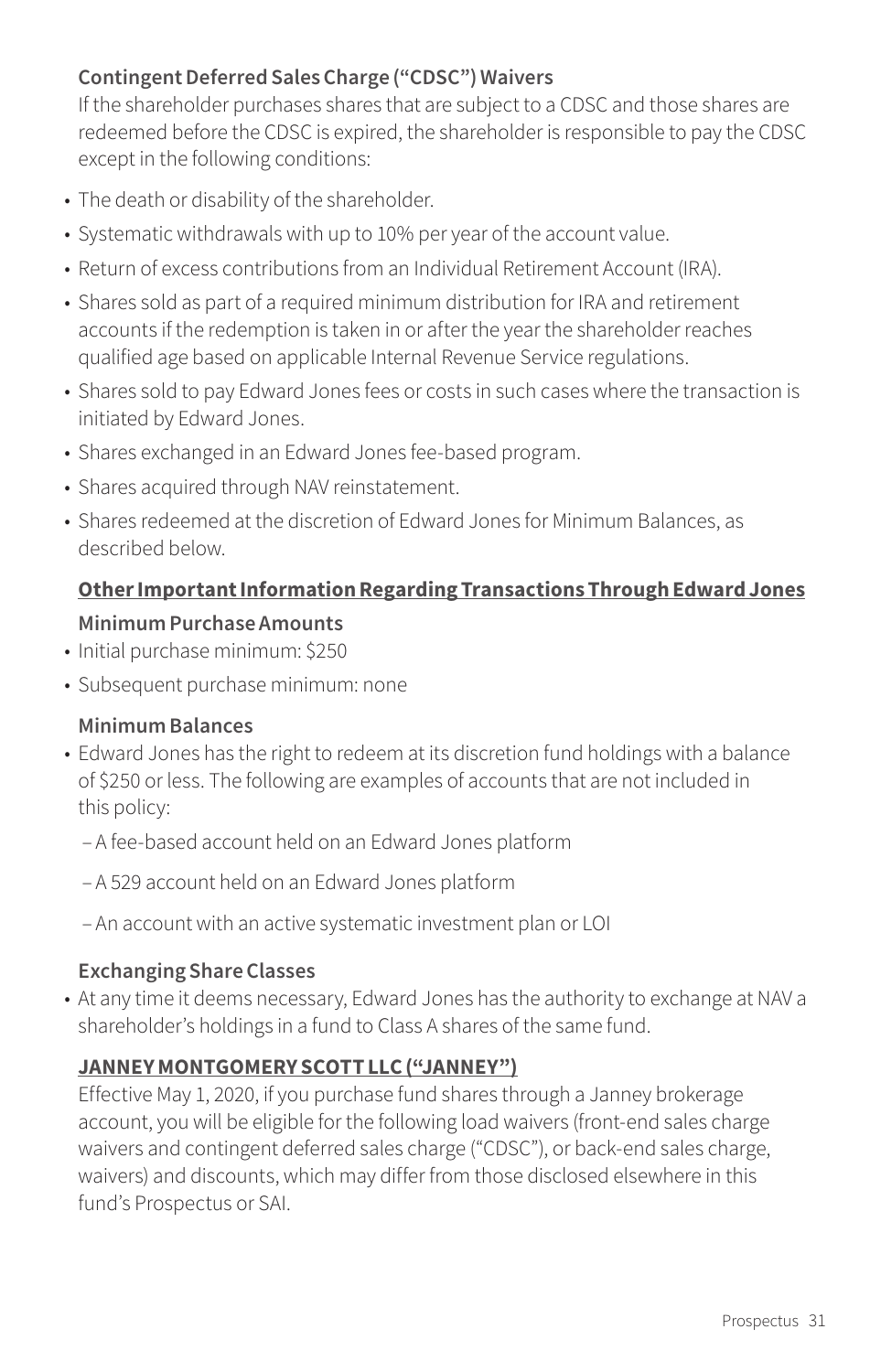#### **Front-end sales charge\* waivers on Class A shares available at Janney**

- Shares purchased through reinvestment of capital gains distributions and dividend reinvestment when purchasing shares of the same fund (but not any other fund within the fund family).
- Shares purchased by employees and registered representatives of Janney or its affiliates and their family members as designated by Janney.
- Shares purchased from the proceeds of redemptions within the same fund family, provided (1) the repurchase occurs within ninety (90) days following the redemption, (2) the redemption and purchase occur in the same account, and (3) redeemed shares were subject to a front-end or deferred sales load (i.e., right of reinstatement).
- Employer-sponsored retirement plans (e.g., 401(k) plans, 457 plans, employersponsored 403(b) plans, profit sharing and money purchase pension plans and defined benefit plans). For purposes of this provision, employer-sponsored retirement plans do not include SEP IRAs, Simple IRAs, SAR-SEPs or Keogh plans.
- Class C shares that are no longer subject to a contingent deferred sales charge and are converted to Class A shares of the same fund pursuant to Janney's policies and procedures.

#### **CDSC waivers on Class A and C shares available at Janney**

- Shares sold upon the death or disability of the shareholder.
- Shares sold as part of a systematic withdrawal plan as described in the fund's Prospectus.
- Shares purchased in connection with a return of excess contributions from an IRA account.
- Shares sold as part of a required minimum distribution for IRA and retirement accounts if the redemption is taken in or after the year the shareholder reaches qualified age based on applicable IRS regulations.
- Shares sold to pay Janney fees but only if the transaction is initiated by Janney.
- Shares acquired through a right of reinstatement.
- Shares exchanged into the same share class of a different fund will not be subject to the deferred sales charge. When you redeem the shares acquired through the exchange, the redemption may be subject to the deferred sales charge, depending upon when and from which fund you originally purchased the shares.

#### **Front-end sales charge\* discounts available at Janney: breakpoints, rights of accumulation, and/or letters of intent**

- Breakpoints as described in the fund's Prospectus.
- Rights of accumulation ("ROA"), which entitle shareholders to breakpoint discounts, will be automatically calculated based on the aggregated holding of fund family assets held by accounts within the purchaser's household at Janney. Eligible fund family assets not held at Janney may be included in the ROA calculation only if the shareholder notifies his or her financial advisor about such assets.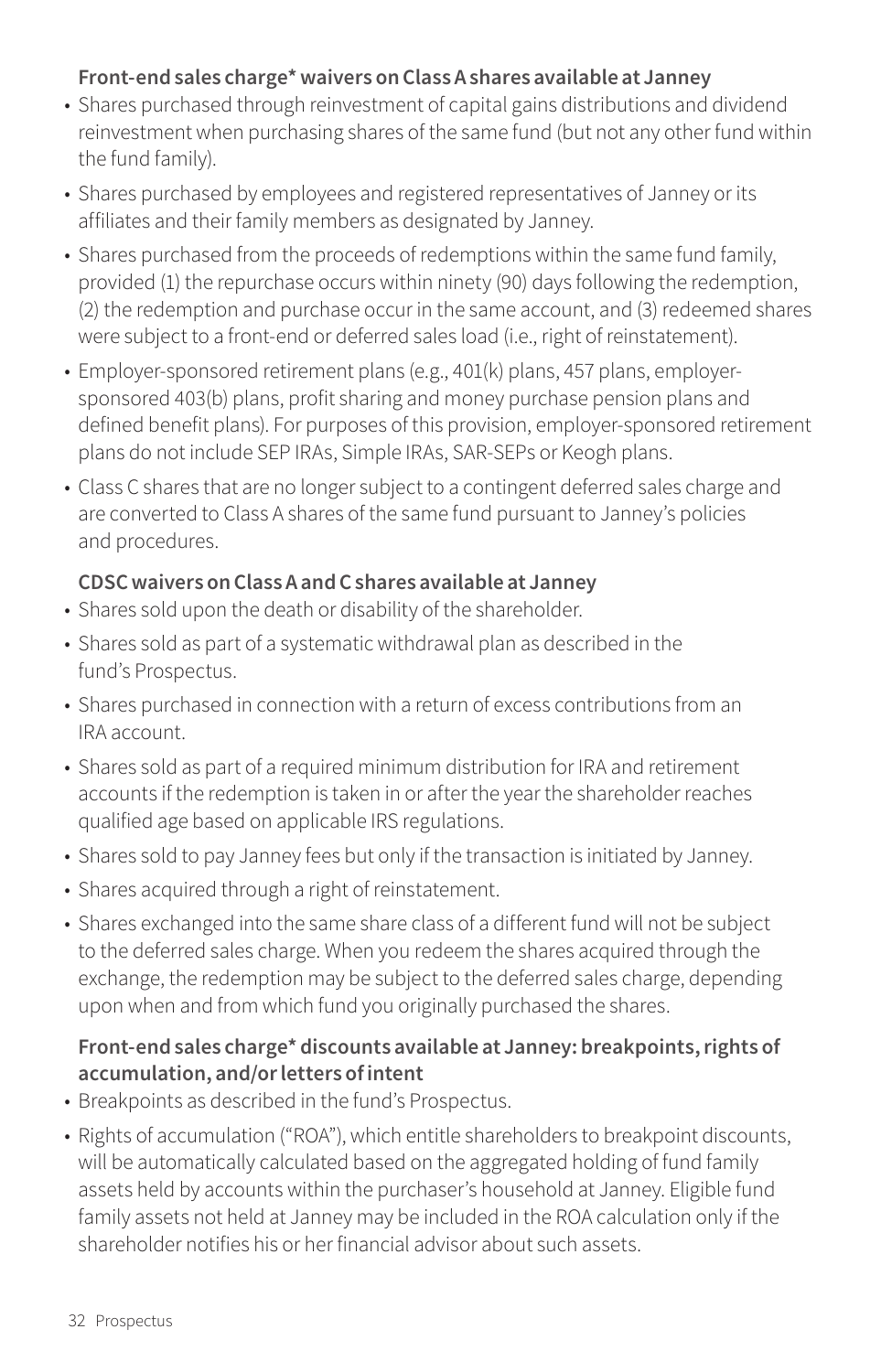- Letters of intent which allow for breakpoint discounts based on anticipated purchases within a fund family, over a 13-month time period. Eligible fund family assets not held at Janney may be included in the calculation of letters of intent only if the shareholder notifies his or her financial advisor about such assets.
- \* Also referred to as an "initial sales charge."

#### **MERRILL LYNCH**

Shareholders purchasing fund shares through a Merrill Lynch platform or account held at Merrill Lynch will be eligible only for the following sales charge waivers (front-end sales charge waivers and CDSC waivers) and discounts, which may differ from those disclosed elsewhere in the fund's prospectus or SAI. It is your responsibility to notify your financial representative at the time of purchase of any relationship or other facts qualifying you for sales charge waivers or discounts.

#### **Front-end Sales Charge Waivers on Class A Shares available through Merrill Lynch**

- Employer-sponsored retirement, deferred compensation and employee benefit plans (including health savings accounts) and trusts used to fund those plans, provided that the shares are not held in a commission-based brokerage account and shares are held for the benefit of the plan
- Shares purchased by a 529 plan (does not include 529 Plan units or 529-specific share classes or equivalents)
- Shares purchased through a Merrill Lynch-affiliated investment advisory program
- Shares exchanged due to the holdings moving from a Merrill Lynch affiliated investment advisory program to a Merrill Lynch brokerage (non-advisory) account pursuant to Merrill Lynch's policies relating to sales load discounts and waivers
- Shares purchased by third party investment advisors on behalf of their advisory clients through Merrill Lynch's platform
- Shares of funds purchased through the Merrill Edge Self-Directed platform
- Shares purchased through reinvestment of capital gains distributions and dividend reinvestment when purchasing shares of the fund (but not any other Putnam fund)
- Shares exchanged from Class C (i.e. level-load) shares of the same fund pursuant to Merrill Lynch's policies relating to sales load discounts and waivers
- Employees and registered representatives of Merrill Lynch or its affiliates and their family members
- Trustees of the fund, and employees of Putnam Management or any of its affiliates, as described in the fund's prospectus
- Eligible shares purchased from the proceeds of redemptions from a Putnam fund, provided (1) the repurchase occurs within 90 days following the redemption, (2) the redemption and purchase occur in the same account, and (3) redeemed shares were subject to a front-end or deferred sales charge (known as Rights of Reinstatement). Automated transactions (i.e. systematic purchases and withdrawals) and purchases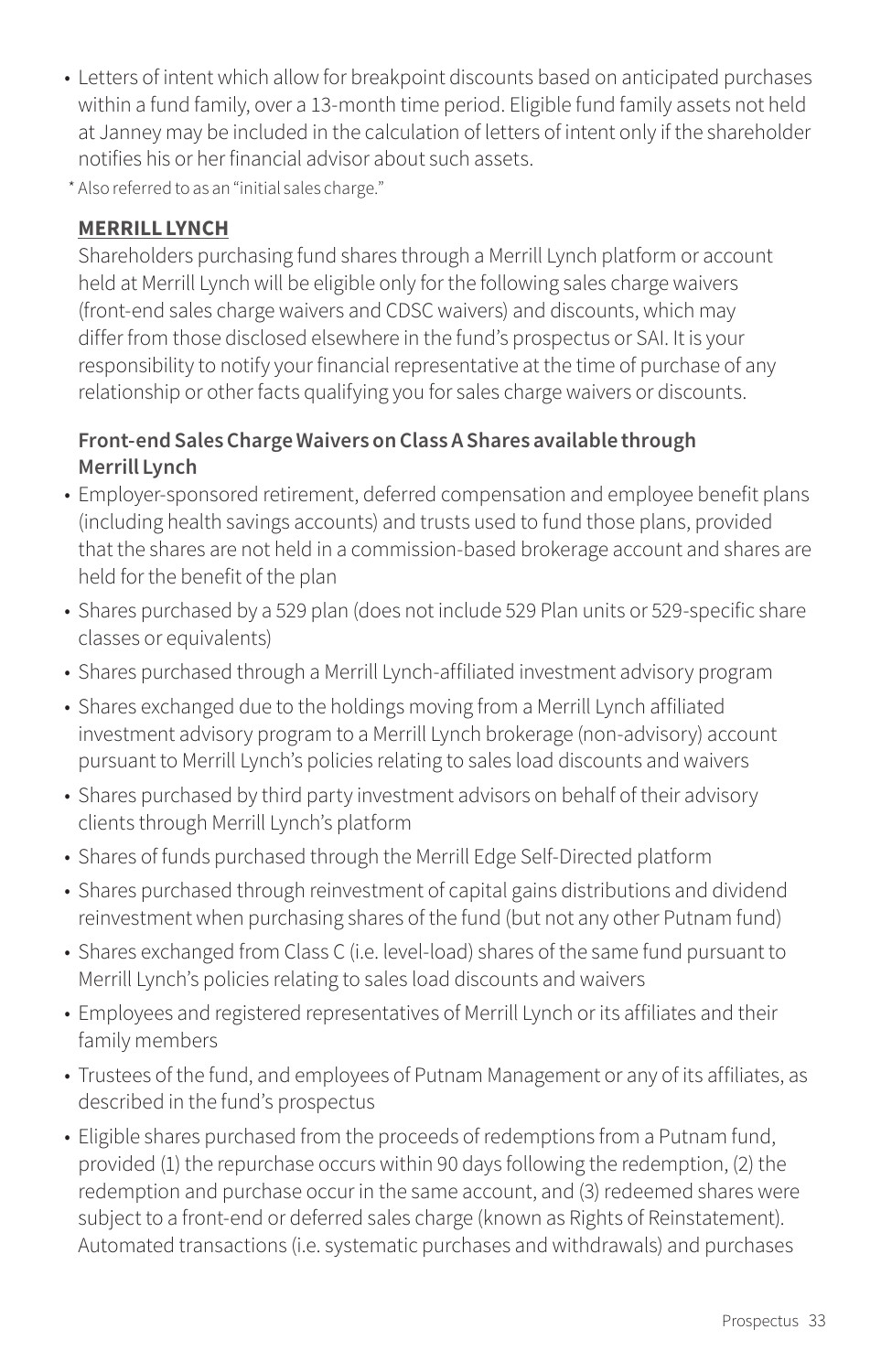made after shares are automatically sold to pay Merrill Lynch's account maintenance fees are not eligible for reinstatement

#### **CDSC Waivers on A, B and C Shares available through Merrill Lynch**

- Death or disability of the shareholder
- Shares sold as part of a systematic withdrawal plan as described in the fund's prospectus
- Return of excess contributions from an IRA Account
- Shares sold as part of a required minimum distribution for IRA and retirement accounts pursuant to the Internal Revenue Code
- Shares sold to pay Merrill Lynch fees but only if the transaction is initiated by Merrill Lynch
- Shares acquired through a right of reinstatement
- Shares held in retirement brokerage accounts that are exchanged for a share class with lower operating expenses due to transfer to certain fee-based accounts or platforms (applicable to A and C shares only)
- Shares received through an exchange due to the holdings moving from a Merrill Lynch affiliated investment advisory program to a Merrill Lynch brokerage (non-advisory) account pursuant to Merrill Lynch's policies relating to sales load discounts and waivers

#### **Front-end Sales Charge Discounts available through Merrill Lynch: Breakpoints, Rights of Accumulation & Letters of Intent**

- Breakpoints as described in the fund's prospectus and SAI
- Rights of Accumulation (ROA), which entitle you to breakpoint discounts, as described in the fund's prospectus, will be automatically calculated based on the aggregated holding of fund family assets held by accounts (including 529 program holdings, where applicable) within your household at Merrill Lynch. Eligible Putnam fund assets not held at Merrill Lynch may be included in the ROA calculation only if you notify your financial representative about such assets
- Letters of Intent (LOI), which allow for breakpoint discounts based on anticipated purchases of Putnam funds, through Merrill Lynch, over a 13-month period

#### **MORGAN STANLEY WEALTH MANAGEMENT**

Effective July 1, 2018, shareholders purchasing fund shares through a Morgan Stanley Wealth Management transactional brokerage account will be eligible only for the following front-end sales charge waivers with respect to class A shares, which may differ from and may be more limited than those disclosed elsewhere in this fund's Prospectus or SAI.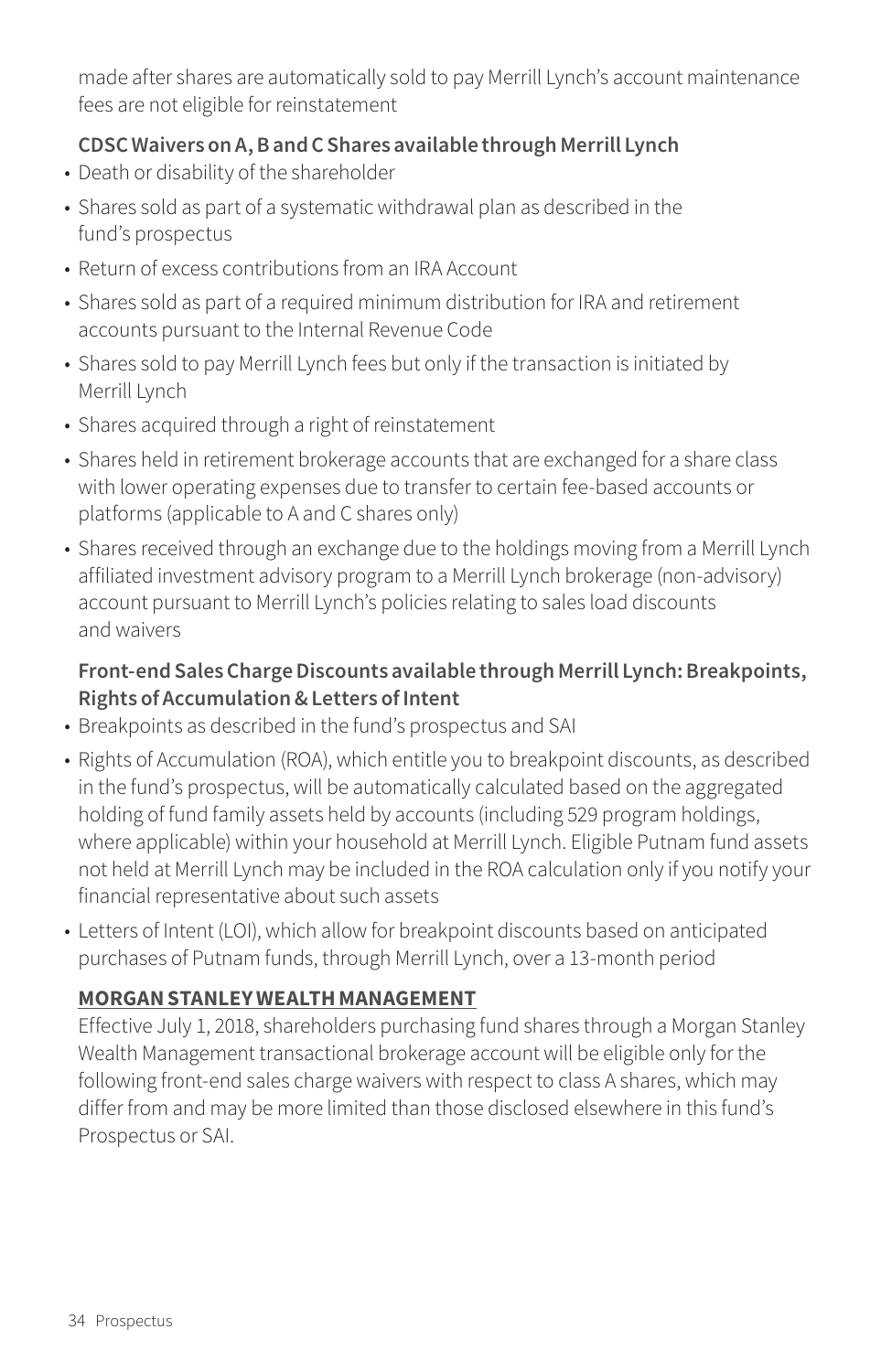#### **Front-end Sales Charge Waivers on class A Shares available at Morgan Stanley Wealth Management:**

- Employer-sponsored retirement plans (e.g., 401(k) plans, 457 plans, employersponsored 403(b) plans, profit sharing and money purchase pension plans and defined benefit plans). For purposes of this provision, employer-sponsored retirement plans do not include SEP IRAs, Simple IRAs, SAR-SEPs or Keogh plans
- Morgan Stanley employee and employee-related accounts according to Morgan Stanley's account linking rules
- Shares purchased through reinvestment of dividends and capital gains distributions when purchasing shares of the same fund
- Shares purchased through a Morgan Stanley self-directed brokerage account
- Class C (i.e., level-load) shares that are no longer subject to a contingent deferred sales charge and are converted to Class A shares of the same fund pursuant to Morgan Stanley Wealth Management's share class conversion program
- Shares purchased from the proceeds of redemptions within the same fund family, provided (i) the repurchase occurs within 90 days following the redemption, (ii) the redemption and purchase occur in the same account, and (iii) redeemed shares were subject to a front-end or deferred sales charge

#### **OPPENHEIMER & CO. INC. ("OPCO")**

Effective September 1, 2020, shareholders purchasing Fund shares through an OPCO platform or account are eligible only for the following load waivers (front-end sales charge waivers and contingent deferred, or back-end, sales charge waivers) and discounts, which may differ from those disclosed elsewhere in this Fund's prospectus or SAI.

#### **Front-end Sales Load Waivers on Class A Shares available at OPCO**

- Employer-sponsored retirement, deferred compensation and employee benefit plans (including health savings accounts) and trusts used to fund those plans, provided that the shares are not held in a commission-based brokerage account and shares are held for the benefit of the plan
- Shares purchased through an OPCO affiliated investment advisory program
- Shares purchased through reinvestment of capital gains distributions and dividend reinvestment when purchasing shares of the same fund (but not any other fund within the fund family)
- Shares purchased from the proceeds of redemptions within the same fund family, provided (1) the repurchase occurs within 90 days following the redemption, (2) the redemption and purchase occur in the same account, and (3) redeemed shares were subject to a front-end or deferred sales load (known as Rights of Reinstatement).
- A shareholder in the Fund's Class C shares will have their shares converted at net asset value to Class A shares of the Fund if the shares are no longer subject to a CDSC and the conversion is in line with the policies and procedures of OPCO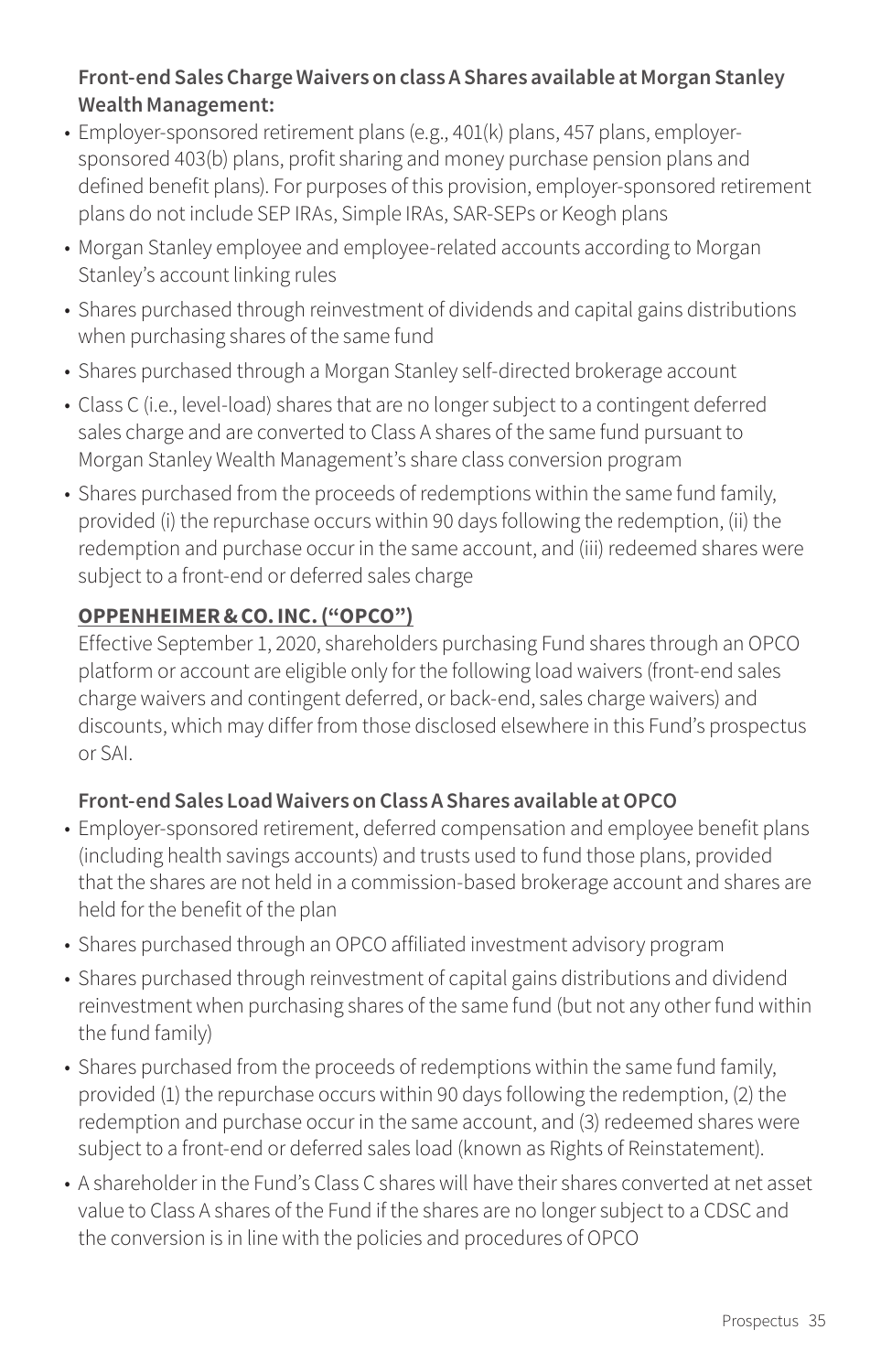• Employees and registered representatives of OPCO or its affiliates and their family members

#### **CDSC Waivers on A, B and C Shares available at OPCO**

- Death or disability of the shareholder
- Shares sold as part of a systematic withdrawal plan as described in this prospectus
- Return of excess contributions from an IRA Account
- Shares sold as part of a required minimum distribution for IRA and retirement accounts due to the shareholder reaching the qualified age based upon applicable IRS regulations as described in the prospectus
- Shares sold to pay OPCO fees but only if the transaction is initiated by OPCO
- Shares acquired through a right of reinstatement

#### **Front-end Sales Charge Discounts Available at OPCO: Breakpoints & Rights of Accumulation**

- Breakpoints as described in this prospectus.
- Rights of Accumulation (ROA), which entitle shareholders to breakpoint discounts, will be automatically calculated based on the aggregated holdings of fund family assets held by accounts within the purchaser's household at OPCO. Eligible fund family assets not held at OPCO may be included in the ROA calculation only if the shareholder notifies his or her financial advisor about such assets

### **RAYMOND JAMES & ASSOCIATES, INC., RAYMOND JAMES FINANCIAL SERVICES, INC. AND EACH ENTITY'S AFFILIATES ("RAYMOND JAMES")**

Effective March 1, 2019, shareholders purchasing fund shares through a Raymond James platform or account, or through an introducing broker-dealer or independent registered investment adviser for which Raymond James provides trade execution, clearance, and/or custody services, will be eligible only for the following load waivers (front-end sales charge waivers and contingent deferred, or back-end, sales charge waivers) and discounts, which may differ from those disclosed elsewhere in this fund's prospectus or SAI.

### **Front-end sales load waivers on Class A shares available at Raymond James**

- Shares purchased in an investment advisory program.
- Shares purchased within the same fund family through a systematic reinvestment of capital gains and dividend distributions.
- Employees and registered representatives of Raymond James or its affiliates and their family members as designated by Raymond James.
- Shares purchased from the proceeds of redemptions within the same fund family, provided (1) the repurchase occurs within 90 days following the redemption, (2) the redemption and purchase occur in the same account, and (3) redeemed shares were subject to a front-end or deferred sales load (known as Rights of Reinstatement).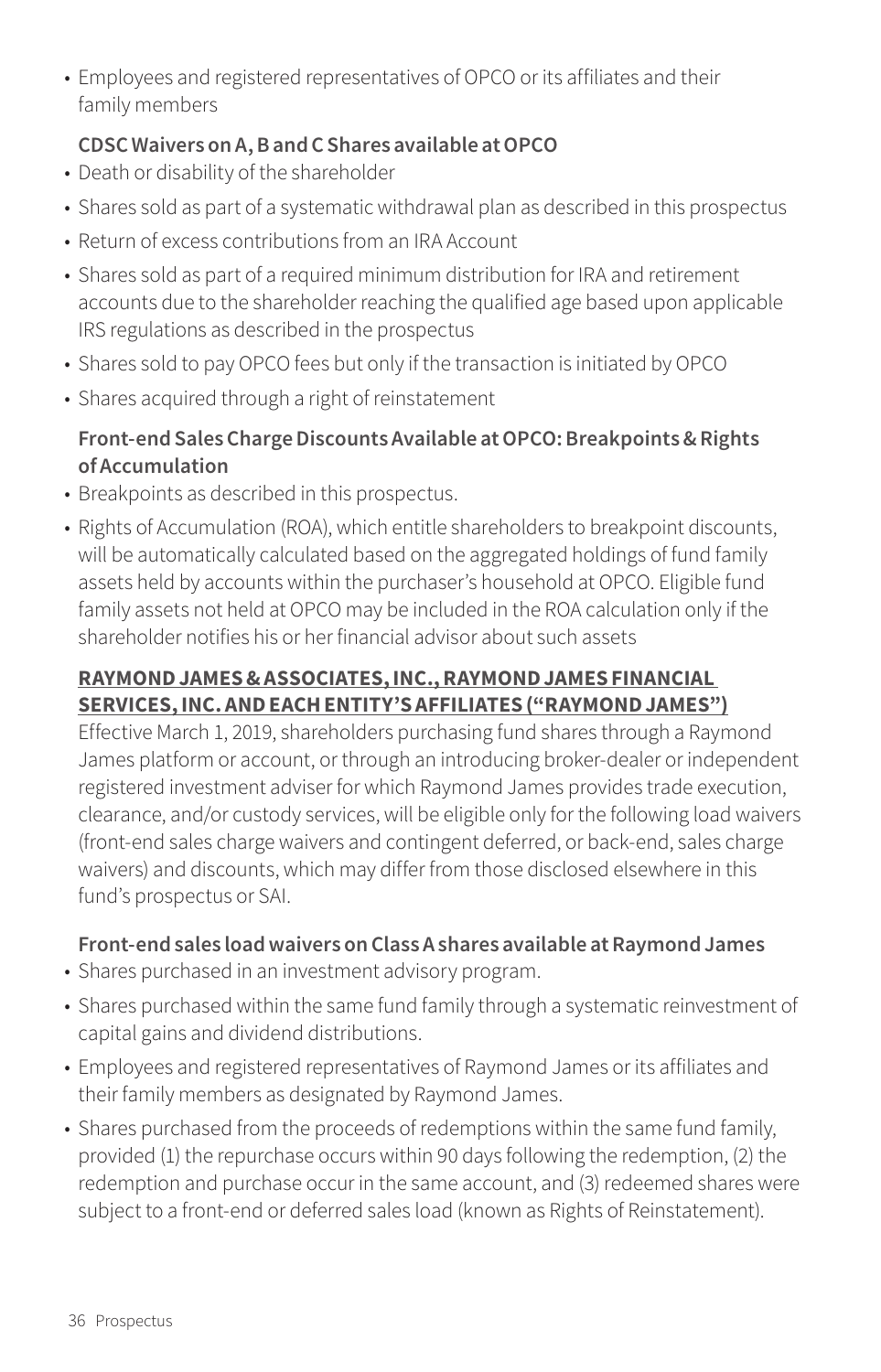• A shareholder in the Fund's Class C shares will have their shares converted at net asset value to Class A shares (or the appropriate share class) of the Fund if the shares are no longer subject to a CDSC and the conversion is in line with the policies and procedures of Raymond James.

#### **CDSC Waivers on Classes A, B and C shares available at Raymond James**

- Death or disability of the shareholder.
- Shares sold as part of a systematic withdrawal plan as described in the fund's prospectus.
- Return of excess contributions from an IRA Account.
- Shares sold as part of a required minimum distribution for IRA and retirement accounts due to the shareholder reaching the qualified age based on applicable IRS regulations as described in the fund's prospectus.
- Shares sold to pay Raymond James fees but only if the transaction is initiated by Raymond James.
- Shares acquired through a right of reinstatement.

#### **Front-end load discounts available at Raymond James: breakpoints, rights of accumulation, and/or letters of intent**

- Breakpoints as described in this prospectus.
- Rights of accumulation which entitle shareholders to breakpoint discounts will be automatically calculated based on the aggregated holding of fund family assets held by accounts within the purchaser's household at Raymond James. Eligible fund family assets not held at Raymond James may be included in the calculation of rights of accumulation only if the shareholder notifies his or her financial advisor about such assets.
- Letters of intent which allow for breakpoint discounts based on anticipated purchases within a fund family, over a 13-month time period. Eligible fund family assets not held at Raymond James may be included in the calculation of letters of intent only if the shareholder notifies his or her financial advisor about such assets.

#### **ROBERT W. BAIRD & CO. ("BAIRD")**

Effective September 1, 2020, shareholders purchasing fund shares through a Baird brokerage account will only be eligible for the following sales charge waivers (front-end sales charge waivers and CDSC waivers) and discounts, which may differ from those disclosed elsewhere in this prospectus or the SAI.

#### **Front-End Sales Charge Waivers on Class A shares Available at Baird**

- Shares purchased through reinvestment of capital gains distributions and dividend reinvestment when purchasing share of the same fund
- Shares purchased by employees and registered representatives of Baird or its affiliate and their family members as designated by Baird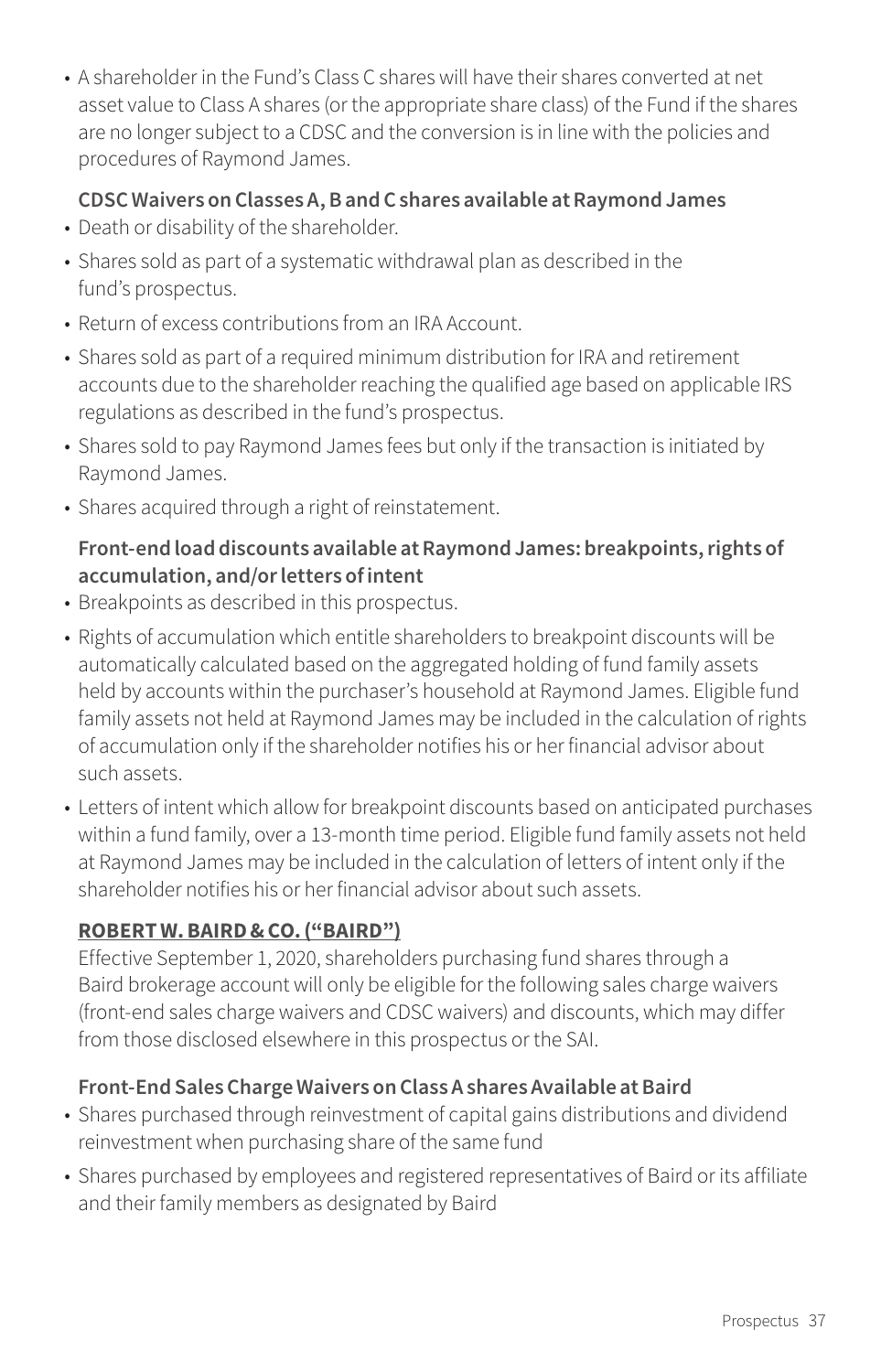- Shares purchased from the proceeds of redemptions within the same fund family, provided (1) the repurchase occurs within 90 days following the redemption, (2) the redemption and purchase occur in the same accounts, and (3) redeemed shares were subject to a front-end or deferred sales charge (known as rights of reinstatement)
- A shareholder in the fund's Class C Shares will have their shares converted at net asset value to Class A shares of the fund if the shares are no longer subject to CDSC and the conversion is in line with the policies and procedures of Baird
- Employer-sponsored retirement plans or charitable accounts in a transactional brokerage account at Baird, including 401(k) plans, 457 plans, employer-sponsored 403(b) plans, profit sharing and money purchase pension plans and defined benefit plans. For purposes of this provision, employer-sponsored retirement plans do not include SEP IRAs, Simple IRAs or SAR-SEPs

#### **CDSC Waivers on Class A and C shares Available at Baird**

- Shares sold due to death or disability of the shareholder
- Shares sold as part of a systematic withdrawal plan as described in this prospectus
- Shares bought due to returns of excess contributions from an IRA Account
- Shares sold as part of a required minimum distribution for IRA and retirement accounts pursuant to the Internal Revenue Code
- Shares sold to pay Baird fees but only if the transaction is initiated by Baird
- Shares acquired through a right of reinstatement

#### **Front-End Sales Charge Discounts Available at Baird: Breakpoints and/or Rights of Accumulation**

- Breakpoints as described in this prospectus
- Rights of accumulation, which entitle shareholders to breakpoint discounts, will be automatically calculated based on the aggregated holding of fund family assets held by accounts within the purchaser's household at Baird. Eligible fund family assets not held at Baird may be included in the rights of accumulation calculation only if the shareholder notifies his or her financial advisor about such assets
- Letters of Intent (LOI) allow for breakpoint discounts based on anticipated purchases within a fund family through Baird, over a 13-month period of time

#### **STIFEL, NICOLAUS & COMPANY, INCORPORATED ("STIFEL")**

Effective September 1, 2020, shareholders purchasing Fund shares through a Stifel platform or account or who own shares for which Stifel or an affiliate is the brokerdealer of record are eligible for the following additional sales charge waiver.

#### **Front-end Sales Charge Waiver on Class A Shares**

Class C shares that have been held for more than seven (7) years will be converted to Class A shares of the same Fund pursuant to Stifel's policies and procedures. All other sales charge waivers and reductions described elsewhere in this prospectus or SAI will continue to apply for eligible shareholders.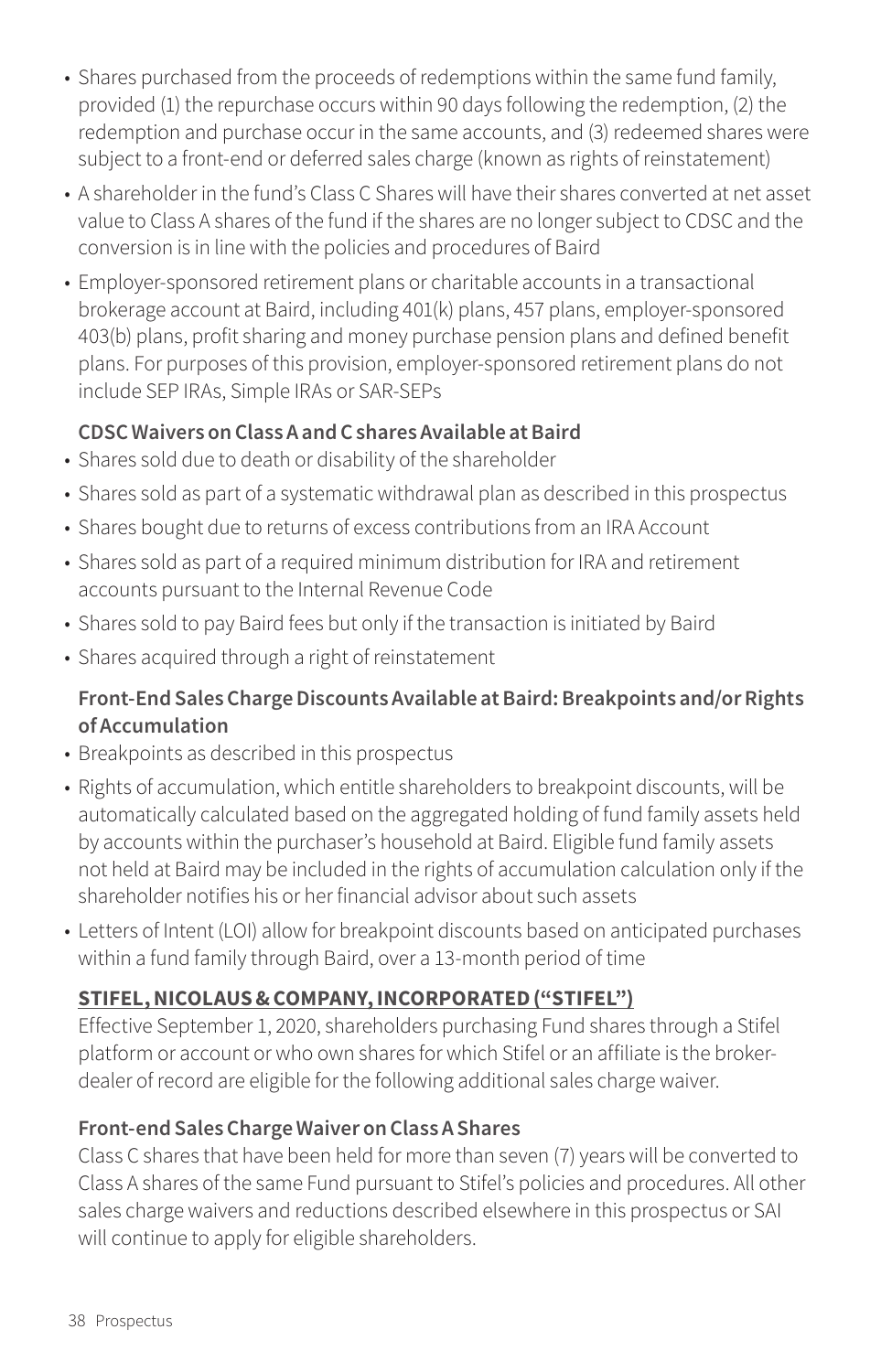#### **Class A Sales Charge Waivers Available Only Through Specified Intermediaries**

As described in the prospectus, class A shares may be purchased at net asset value without payment of a sales charge through a broker-dealer, financial institution, or financial intermediary that has entered into an agreement with Putnam Retail Management to offer shares through a retail self-directed brokerage account with or without the imposition of a transaction fee.

The following intermediaries have entered into such an agreement:

National Financial Services LLC Charles Schwab & Co., Inc. Merrill Lynch, Pierce, Fenner & Smith Incorporated J.P. Morgan Securities LLC TD Ameritrade, Inc. and TD Ameritrade Clearing, Inc. Morgan Stanley Smith Barney LLC Interactive Brokers LLC Vanguard Marketing Corporation Citigroup Global Markets Inc.